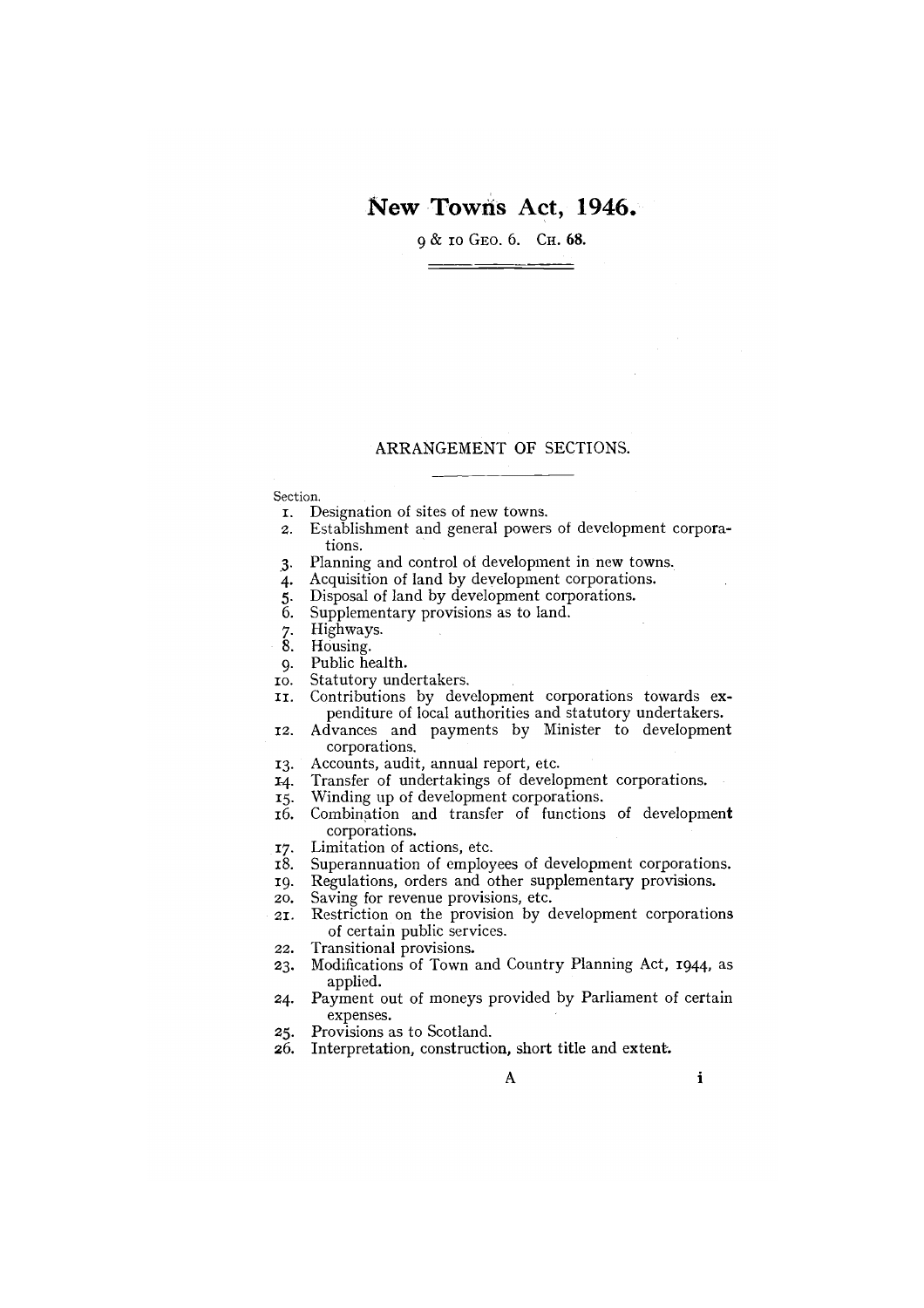SCHEDULES:

First Schedule.—Provisions as to Orders under s. I.

Second Schedule.—Constitution of Development Corporations.

Third Schedule.—Enactments which may be suspended under Section three.

Fourth Schedule.-Modifications of Provisions of the Town and Country Planning Act, 1944, as applied by this Act.

Fifth Schedule.—Modifications of Provisions of the Town and Country Planning (Scotland) Act, 1945, as applied by this Act.

ii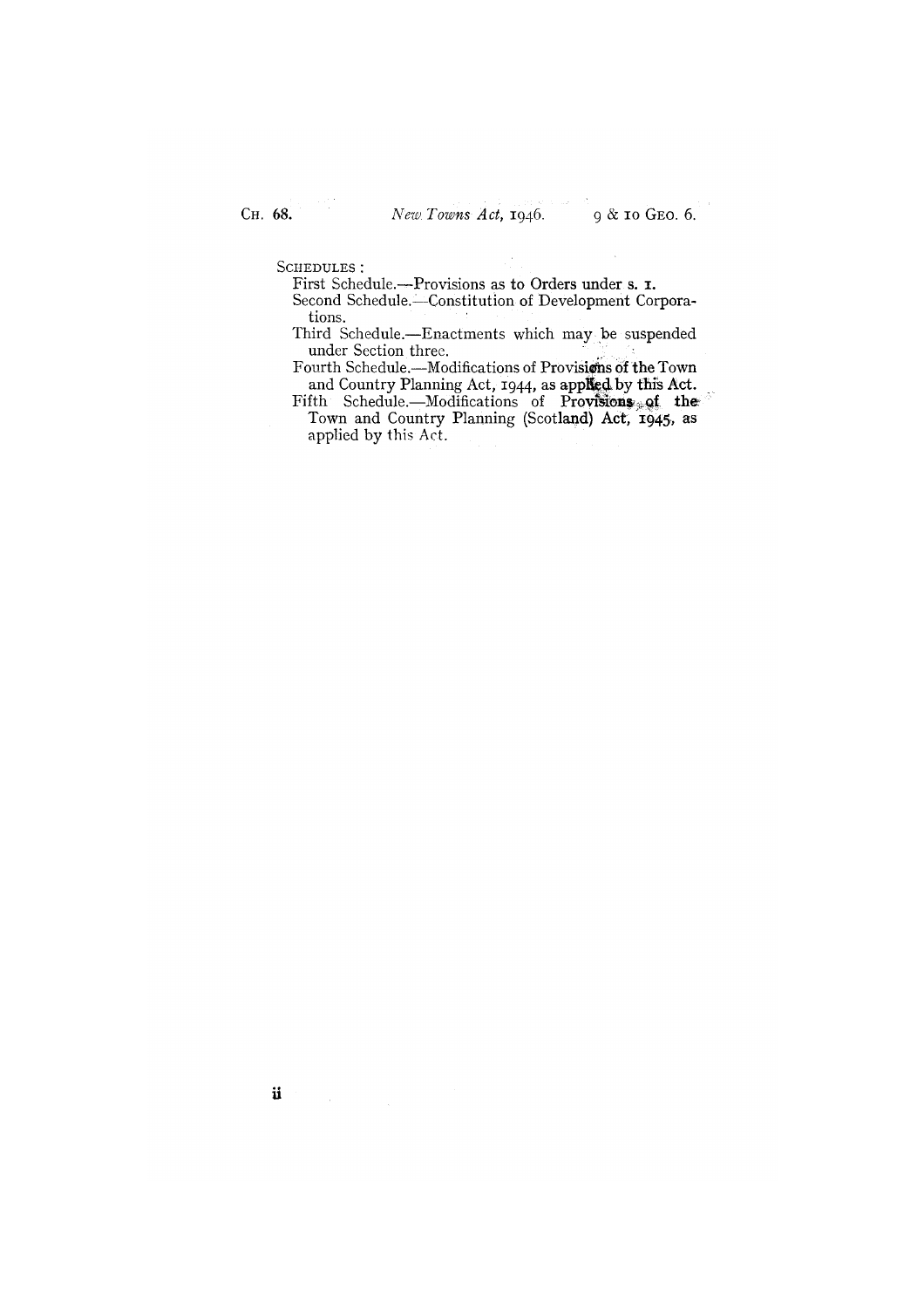

# CHAPTER 68.

An Act to provide for the creation of new towns by means of development corporations, and for purposes<br>connected therewith. [15t August 1946.] connected therewith.

BE it enacted by the King's most Excellent Majesty, by and with the advice and consent of the Lords Spiritual and Temporal, and Commons, in this present Parliament assembled, and by the authority of the same, as follows :-

 $i.$   $-(i)$  If the Minister is satisfied, after consultation with any Designation local authorities who appear to him to be concerned, that it is of sites of expedient in the national interest that any area of land should new towns. be developed as a new town by a corporation established under this Act, he may make an order designating that area as the site of the proposed new town.

(2) The provisions of the First Schedule to this Act shall have effect with respect to the procedure to be followed in connection with the making of orders under this section; and sections sixteen and seventeen of the Town and Country Planning  $7 \& 8 \text{ Geo. } 6$ . Act,  $1944$  (which relate respectively to the validity and date of  $c$ . 47. operation of orders under section one of that Act, and to the registration of such orders in the register of local land charges) shall apply to an order made under this section as they apply to an order made under section one of that Act.

(3) An order under this section may include in the area designated as the site of the proposed new town any existing town or other centre of population, and references in this Act to a new town or proposed new town shall be construed accordingly.

 $2-$ (1) For the purposes of the development of each new town Establishment the site of which is designated under section one of this Act, the and general Minister shall by order establish a corporation (hereinafter called powers of development a development corporation) consisting of a chairman, a deputy corporations.

 $\overline{A}$  2 I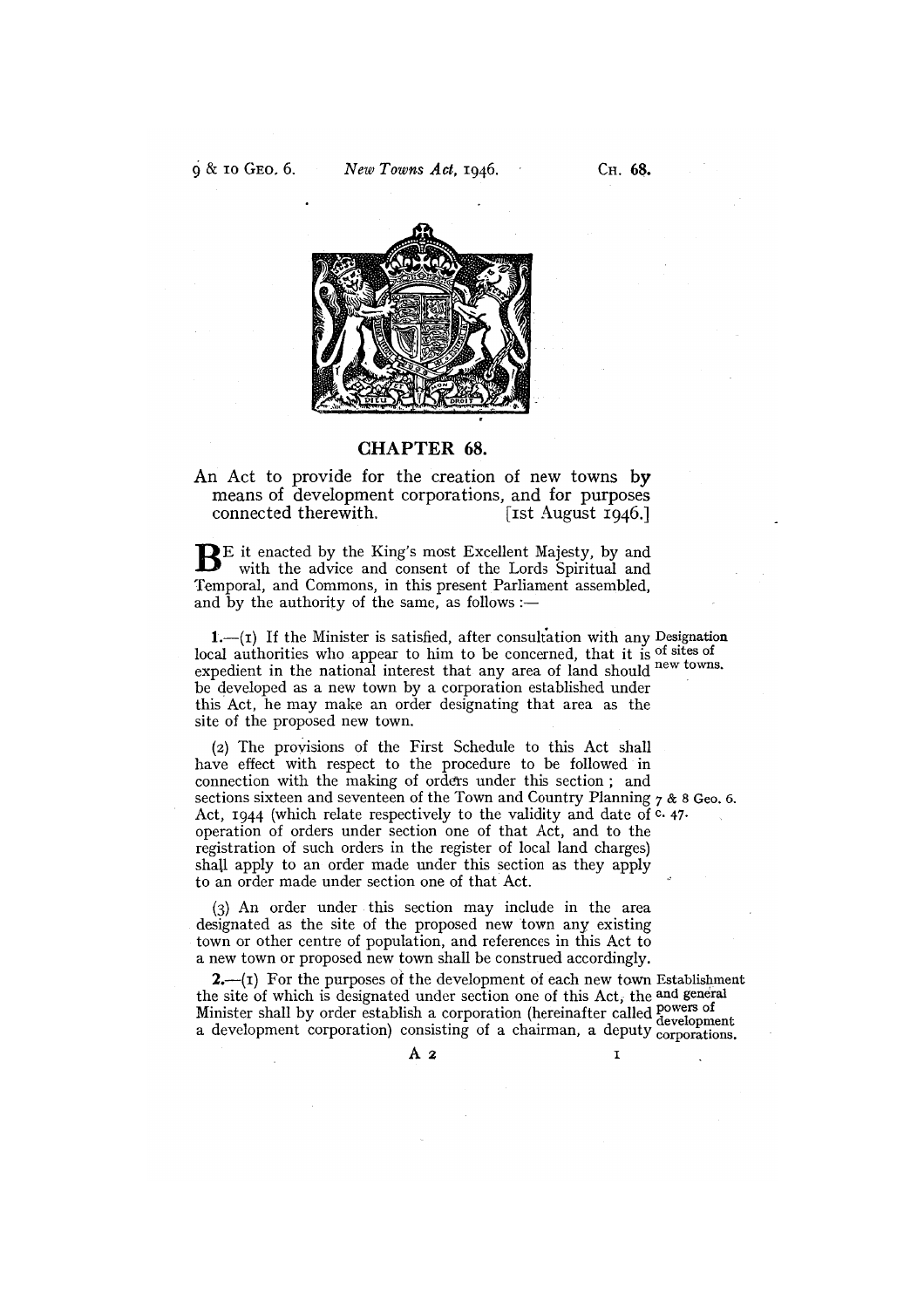chairman and such number of other members, not exceeding seven, as may be prescribed by the order; and every such corporation shall be a body corporate by such name as may be prescribed by the order, with perpetual succession and a common seal and power to hold land without licence in mortmain.

(2) The objects of a development corporation established for the purposes of a new town shall be to secure the laying out and development of the new town in accordance with proposals approved in that behalf under the following provisions of this Act, and for that purpose every such corporation shall have power to acquire, hold, manage and dispose of land and other property, to carry out building and other operations, to provide water, electricity, gas, sewerage and other services, to carry on any business or undertaking in or for the purposes of the new town, and generally to do anything necessary or expedient for the purposes of the new town or for purposes incidental thereto:

Provided that, subject to the provisions of this Act with respect to the making of advances to development corporations, a development corporation shall not have power to borrow money.

(3) Without prejudice to any provision of this Act requiring the consent of the Minister to be obtained for anything to be done by a development corporation, the Minister may give directions to any such corporation for restricting the exercise by them of any of their powers under this Act, or for requiring them to exercise those powers in any manner specified in the directions:

Provided that—

- (a) before giving any such directions the Minister shall consult with the chairman of the corporation, or, if the chairman is not available, with the deputy chairman, unless he is satisfied that, on account of urgency, such consultation is impracticable ; and
- (b) any transaction between any person and any such corporation acting in purported exercise of their powers under this Act shall not be void by reason only that it was carried out in contravention of such directions unless that person had actual notice of the directions.

(4) For the avoidance of doubt it is hereby declared that the provisions of subsection (2) of this section with respect to the powers of development corporations relate only to their capacity as statutory corporations; and nothing in this section shall be construed as authorising the disregard by a development corporation of any enactment or rule of law.

(5) The provisions of the Second Schedule to this Act shall. have effect with respect to the constitution and proceedings of any development corporation established under this Act.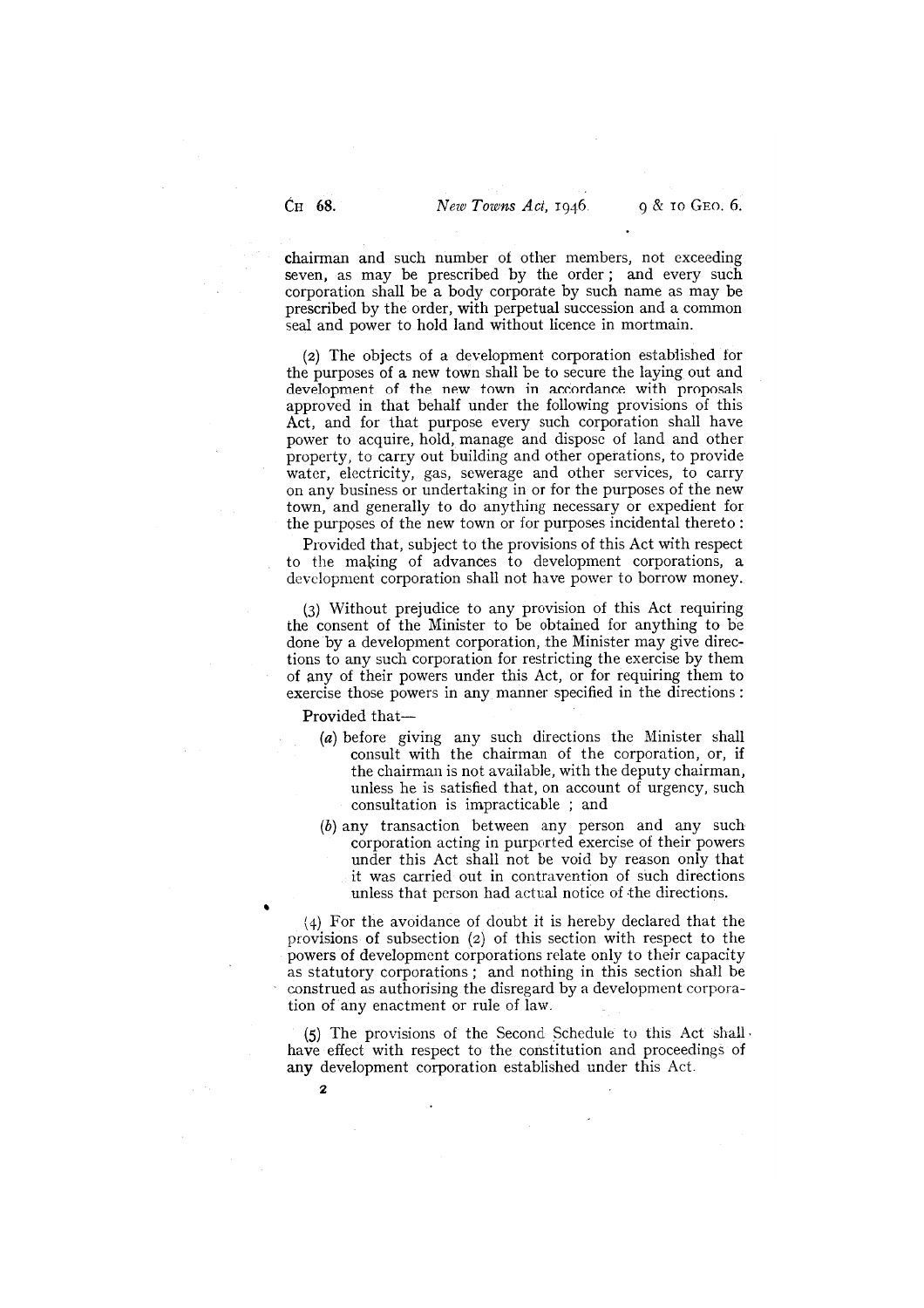3.—(I) The development corporation established for the Planning and purposes of a new town shall from time to time submit to the control of Minister in accordance with any directions given by him in that development<br>behalf their proposals for the development of land within the in new towns. behalf their proposals for the development of land within the area designated under this Act as the site of the new town, and the Minister, after consultation with the local planning authority within whose district the land is situated, and with any other local authority who appear to him to be concerned, may approve any such proposals either with or without modification.

(2) Without prejudice to the generality of the powers conferred by section ten of the Town and Country Planning Act, 1932, 22 & <sup>23</sup> <sup>a</sup>special interim development order made by the Minister under Geo. 5. C. 48. that section with respect to an area designated under this Act as the site of a new town may grant permission for any development of land in accordance with proposals approved under subsection  $(t)$  of this section, subject to such conditions, if any, (including conditions requiring details of any proposed development to be submitted to the interim development authority), as may be specified in the order.

(3) In relation to development of any description which is permitted by any such order as is mentioned in the last foregoing subsection, the order may itself suspend, or may enable the Minister to suspend, any of the enactments specified in the Third Schedule to this Act (being, with the exception of sections one and two of the Restriction of Ribbon Development Act, 1935, 25 & 26 enactments which may be suspended, under subsection  $(8)$  Geo. 5. c. 47. of the said section ten as amended by section thirty-nine of the Town and Country Planning Act, 1944, by any authority authorised in that behalf by an interim development order).

Where a planning scheme is in force with respect to any land within the area designated by an order under section one of this Act as the site of a new town, then, without prejudice to the provisions of section thirty-three of the Town and Country Planning Act, 1944, the order may revoke that scheme so far as it relates to that land; and where a scheme is so revoked—

- $(a)$  the provisions of the Town and Country Planning Acts, 1932 and 1943, with respect to the control of interim development shall, as from the date on which the order is registered under section seventeen of the Town and Country Planning Act, 1944, as applied by this Act, apply to the development of the land as if a resolution to prepare a new planning ,scheme had taken effect on that date; and
- (b) for the purposes of any such new scheme the material date shall be the date aforesaid or such later date as may be specified in that scheme:

Provided that the proviso to the definition of "the material date" contained in section fifty-three of the Town and Country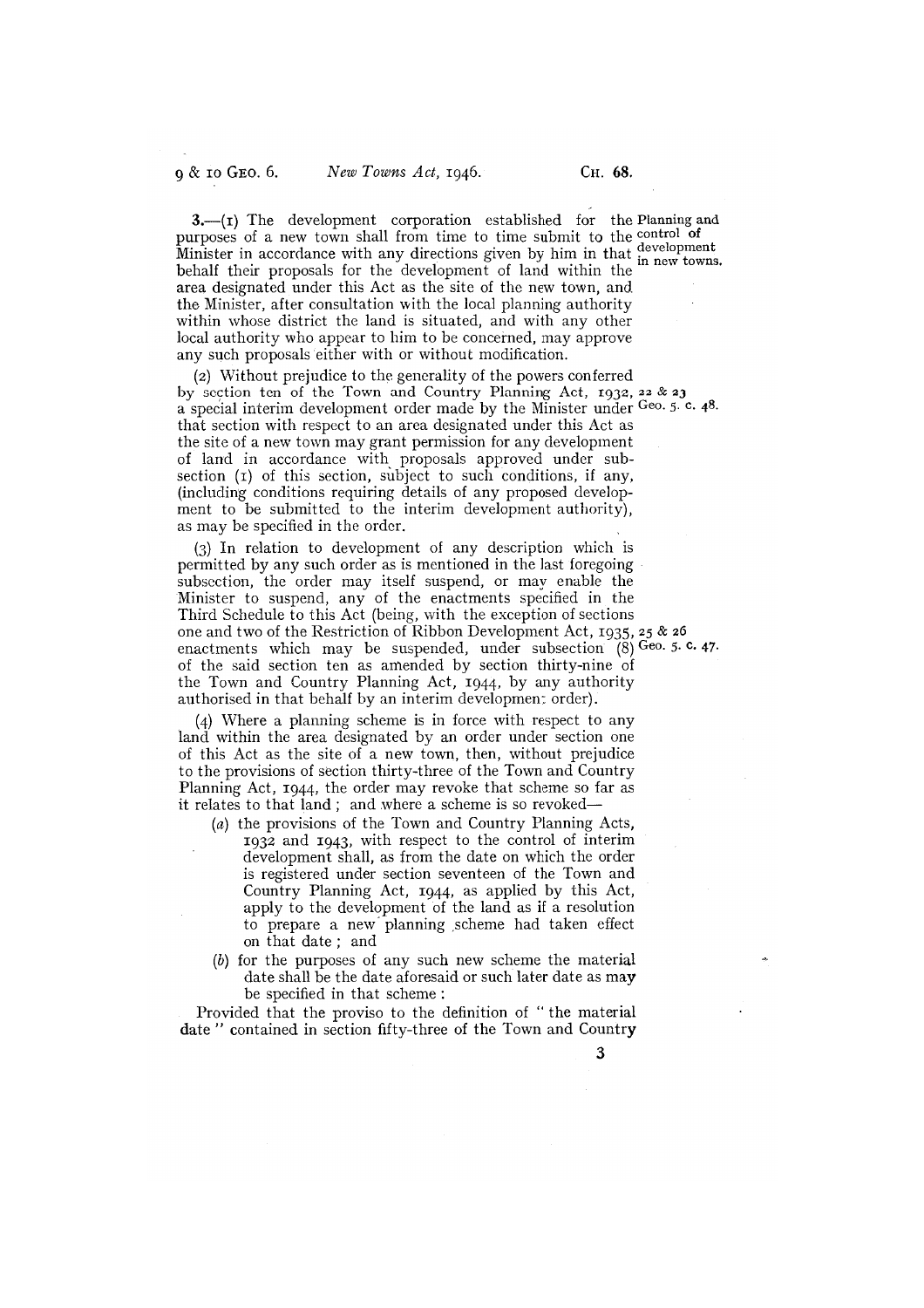Planning Act, 1932 (which specifies the material date in relation to any provisions of a scheme which is revoked by a scheme containing the same or a similar provision) shall have effect in relation to any such new scheme as if the original scheme were revoked by that scheme.

Acquisition of  $\mathbf{4}$ , (I) The development corporation established for the land by land by purposes of a new town may, with the consent of the Minister, development against his agreement or man ha authorized by means of a development acquire by agreement, or may be authorised by means of a compulsory purchase order made by the corporation and submitted to and confirmed by the Minister to acquire compulsorily,—

- (a) any land within the area designated under this Act as the site of the new town
- (b) any land adjacent to that area which they require for purposes connected with the development of the new town;
- (c) any land, whether adjacent to that area or not, which they require for the provision of services for the purposes of the new town;

and the provisions of Part I of the Second Schedule to the Town and Country Planning Act, 1944 (which relates to the procedure for making and confirming compulsory purchase orders) shall apply in relation to a compulsory purchase order under this section as they apply in relation to an order authorising a local planning authority to acquire land compulsorily under Part I of that Act.

(2) In relation to the acquisition of land by a development corporation under this section, the following provisions of the Town and Country Planning Act, 1944, that is to say—

- (a) sections thirteen and fourteen (which contain special provisions as to the acquisition under Part I of that Act of land belonging to statutory undertakers and land forming part of commons and other open spaces)
- (b) sections sixteen and seventeen (which relate respectively to the validity and date of operation of compulsory purchase orders under Part I of that Act, and to the registration of such orders in the register of local land charges); and
- (c) section eighteen (which applies the Lands Clauses Acts subject to modifications, including modifications providing for expediting the completion of compulsory purchases under that Part),

shall apply as they apply in relation to the acquisition of land by local planning authorities under Part I of that Act.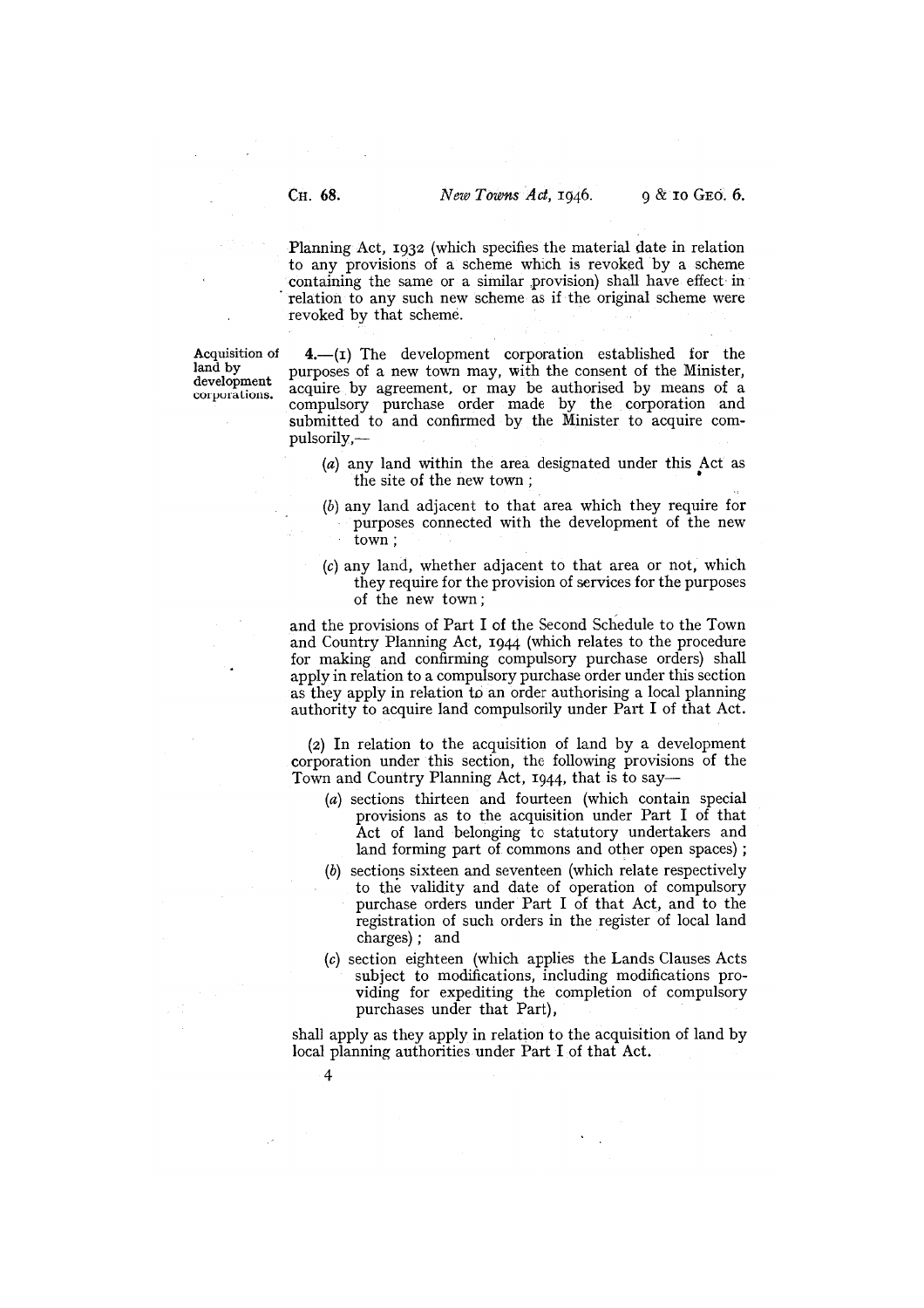(3) Section two of the Acquisition of Land (Authorisation 9 & io Geo. 6. Procedure) Act, 1946 (which confers temporary powers for the <sup>c.</sup> 49. speedy acquisition of land by local authorities having power to purchase land in accordance with section one of that Act or the Town and Country Planning Act, 1944) shall have effect as if references therein to a local authority included references to a development corporation

Provided that without prejudice to the provisions of the said section two restricting the period within which an authorisation may be given thereunder for the compulsory acquisition of land, no such authorisation shall be given for the compulsory acquisition of land by the development corporation established for the purposes of a new town at any time after two years from the date on which the order under section one of this Act designating the site of the new town became operative.

For the purposes of subsection (3) of section six of the Acquisition of Land (Authorisation Procedure) Act, 1946 (which relates to the acquisition of inalienable land) this Act shall be deemed to have been passed before the commencement of that Act.

(5) A compulsory purchase order under this section shall, in so far as it authorises the compulsory purchase of land which is the property of a local authority, or of land belonging to the National Trust which is held by the Trust inalienably, be subject to special parliamentary procedure in any case where an objection to the order has been duly made by the local authority or by the Trust, as the case may be, and has not been withdrawn.

(6) The provisions of Part VIII of the Requisitioned Land and 8 & 9 Geo. 6. War Works Act, 1945 (which provides for the adjustment of  $c$ . 43. compensation on the acquisition of land in certain cases), shall have effect where, in pursuance of a notice to treat served or deemed to be served before the expiration of two years from the end of the war period within the meaning of that Part, land which at the date of the notice to treat is, by virtue of an exercise of emergency powers as defined by that Act, in the possession of a Minister as so defined, or of a person acting under the authority of a Minister, is compulsorily acquired by a development corporation under this Act.

 $^{(7)}$  For the avoidance of doubt it is hereby declared that a development corporation established under this Act is a public authority within the meaning of the Acquisition of Land 9 & 10 Geo. 5. (Assessment of Compensation) Act, 1919, and that Part II of C. 57. the Town and Country Planning Act, 1944, applies accordingly for the purpose of the assessment of compensation for the compulsory purchase of land by such a corporation.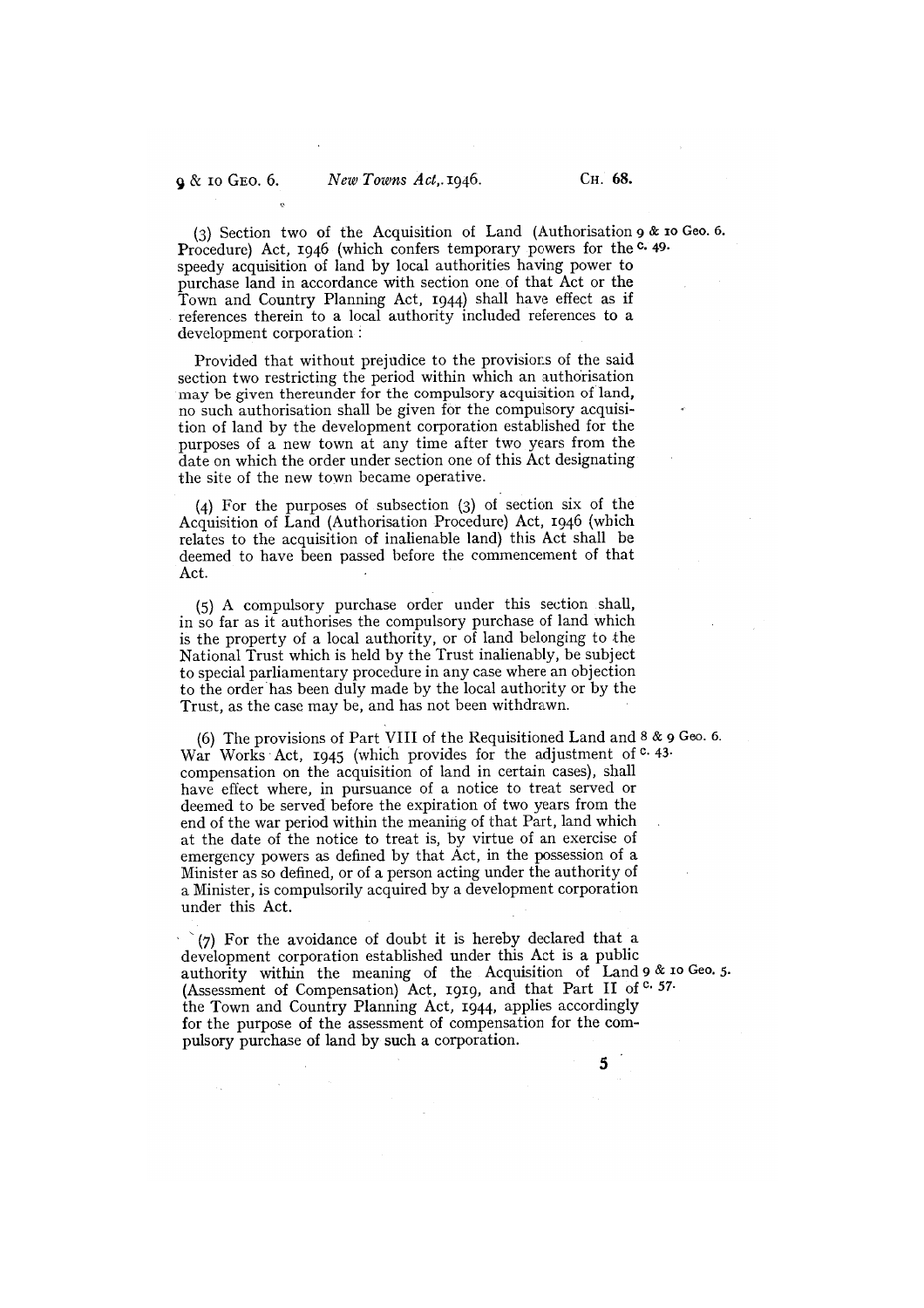Disposal of land by development corporations.

 $5 - (i)$  Subject to any directions given by the Minister under this Act, the development corporation established for the purposes of a new town may dispose of any land acquired by them to such persons, in such manner, and subject to such covenants or conditions as they consider expedient for securing the development of the new town in accordance with proposals approved by the Minister under the foregoing provisions of this Act:

Provided that a development corporation shall not have power, except with the consent of the Minister, to transfer the freehold in any land or to grant a lease of any land for a term of more than ninety-nine years, and the Minister shall not consent to any such disposal of land unless he is satisfied that there are exceptional circumstances which render the disposal of the land in that manner expedient.

(2) The powers of a development corporation with respect to the disposal of land acquired by them under this Act shall be so exercised as to secure, so far as practicable, that persons who were living or carrying on business or other activities on land so acquired shall, if they desire to obtain accommodation on land belonging to the corporation, and are willing to comply with any requirements of the corporation as to its development and use, have an opportunity to obtain thereon accommodation suitable to their reasonable requirements on terms settled with due regard to the price at which any such land has been acquired from them.

(3) Nothing in this Act shall be construed as enabling a development corporation to dispose of land by way of gift, mortgage or charge, but subject as aforesaid references in this Act to the disposal of land shall be construed as references to the disposal thereof in any manner, whether by way of sale, exchange or lease by the creation of any easement, right or privilege, or otherwise.

to land.

Supple-  $\qquad -1$ ) In relation to land acquired by a development corpora-<br>mentary  $\qquad$  tion under this Act, the following provisions of the Town and mentary tion under this Act, the following provisions of the Town and<br>provisions as Country Planning Act, 1944 that is to say the Country Planning Act, 1944, that is to say :—

- $(a)$  section twenty-two (which authorises the development of land acquired under Part I of that Act notwithstanding interference with easements and other rights);
- (b) sections twenty-three to twenty-five (which relate to the extinction of highways, private rights of way, and rights as to apparatus on land acquired under the said Part I);
- (c) sections twenty-eight and twenty-nine (which relate to the use of consecrated ground, burial grounds, and commons and other open spaces acquired under that Part); and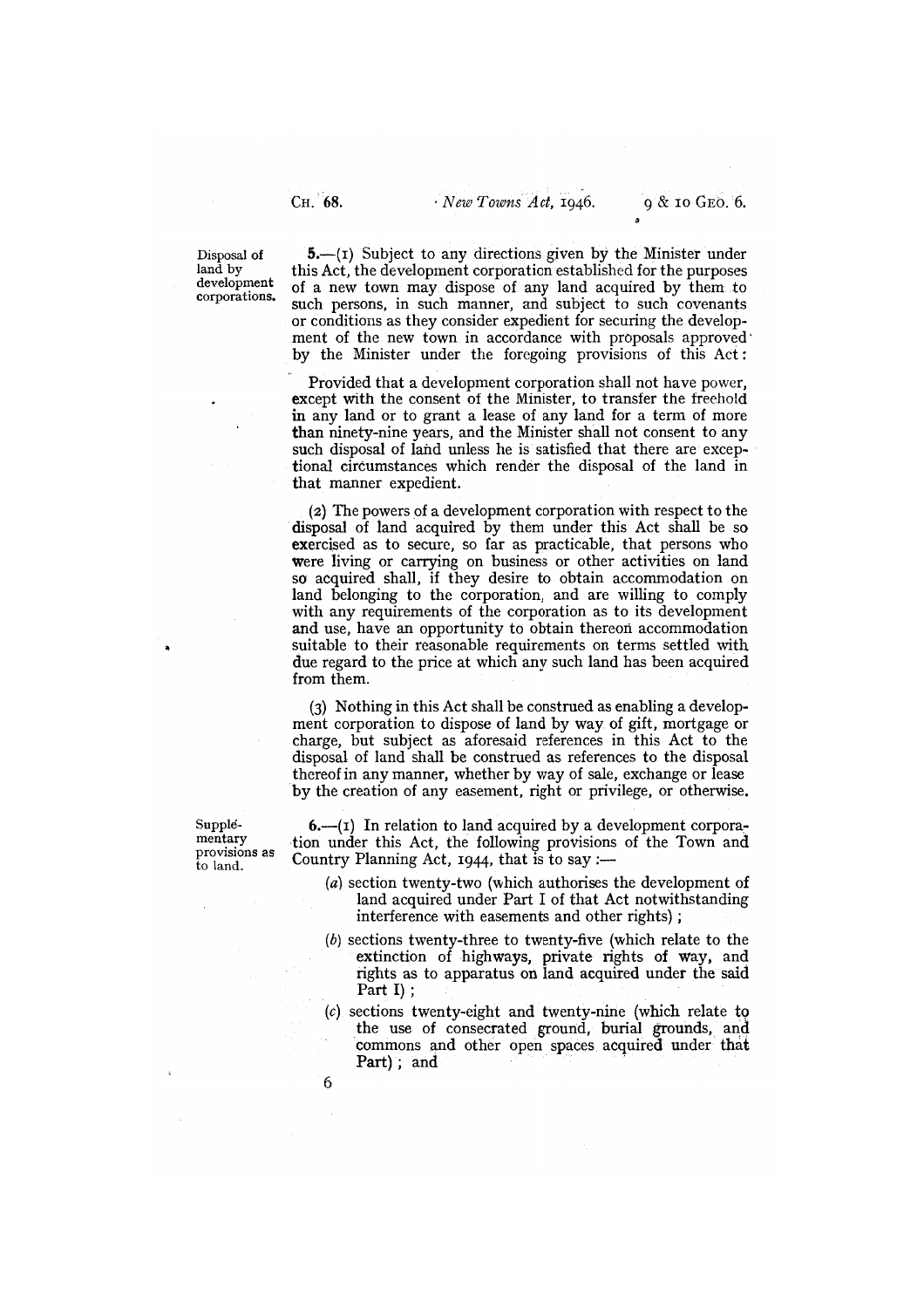(d) section thirty (which relates to displacements from land acquired under that Part);

shall apply as they apply in relation to land acquired by a local planning authority under Part I of that Act.

(2) Where a public right of way over a road on land acquired by a development corporation under this Act is extinguished by an order made under section twenty-three of the Town and Country Planning Act, 1944, as applied by this section, and compensation in respect of restrictions imposed under section one or section two of the Restriction of Ribbon Development Act, 1935, in respect of that road has been paid by the highway authority (or, in the case of a trunk road, by the authority for the purposes of section four of the Trunk Roads Act, 1936), the order i Edw. 8 & may provide for the payment by the development corporation to  $I$  Geo. 6. c. 5. that authority, in respect of the compensation so paid, of such sums as the Minister, with the consent of the Treasury, may determine.

 $(3)$  It shall be the duty of the Minister to give to any development corporation established under this Act such directions with respect to the disposal of land acquired by them thereunder and with respect to the development by them of such land, as appear to him to be necessary or expedient for securing, so far as practicable, the preservation of any features of special architectural or historic interest, and in particular of buildings included in any list compiled or approved under section forty-two of the Town and Country Planning Act, 1944 (which relates to the compilation or approval by the Minister of lists of buildings of special architectural or historic interest).

(4) Where any land within the area designated by an order under section one of this Act as the site of a new town has not been acquired by the development corporation within the period of seven years from the date on which that order became operative, any owner of that land may by notice in writing served on the corporation require them to purchase his interest therein; and thereupon the corporation shall be deemed to have been authorised to acquire that interest compulsorily under the foregoing provisions of this Act, and to have served notice to treat in respect thereof on the date on which the notice was served on them under this subsection.

7.— $(i)$  In relation to an area designated under this Act as Highways. the site of a new town, section three of the Town and Country Planning Act, t944 (which provides for the acquisition by local highway authorities and by the Minister of Transport of land required for the construction or improvement of roads communicating with areas of extensive war damage or with land which is to be made available for providing for relocation of population or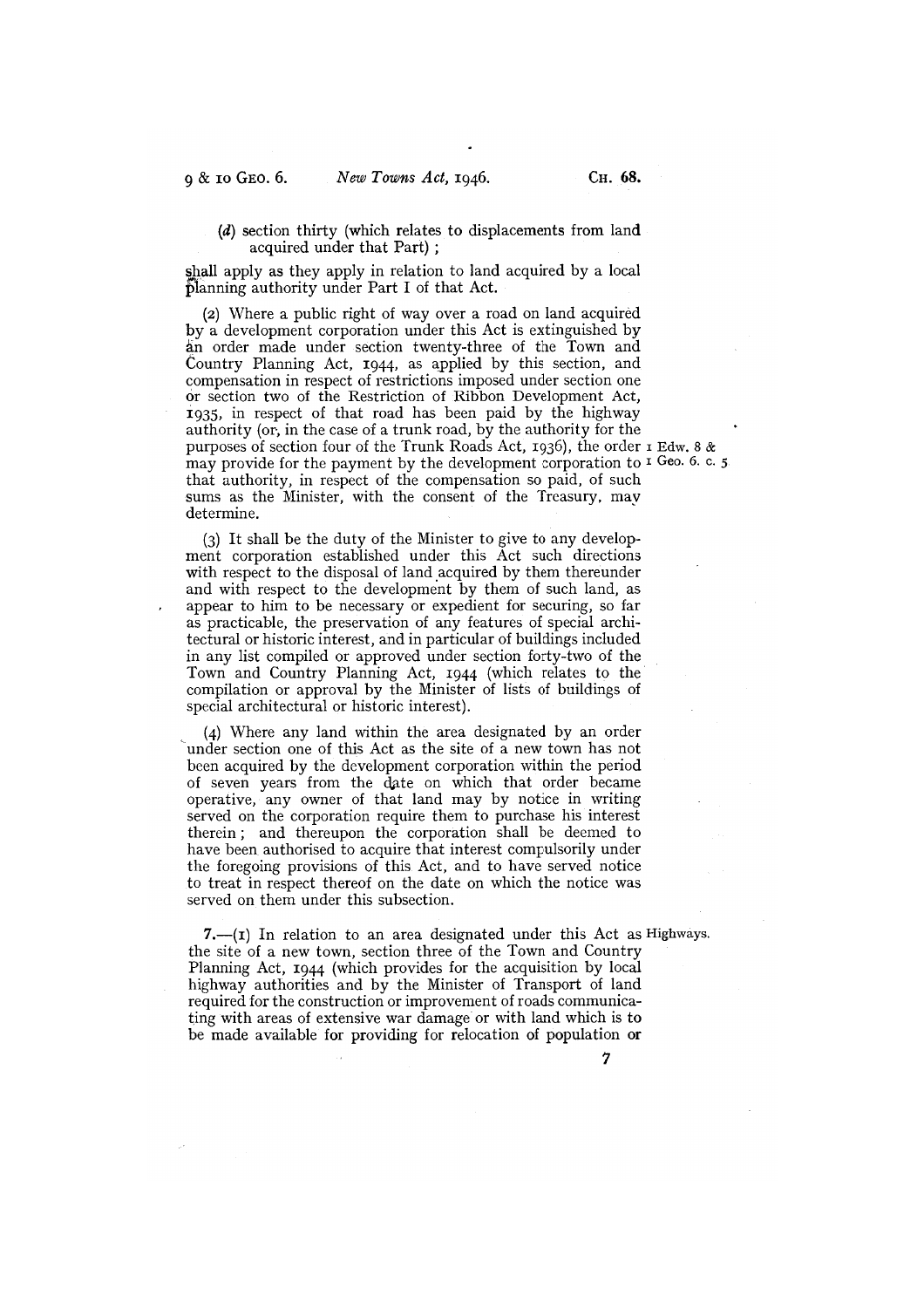industry, or for replacement of open spaces, in the course of the redevelopment of such areas) shall apply as it applies in relation to the areas of land referred to in paragraphs  $(a)$  and  $(b)$  of subsection  $(i)$  of that section.

<sup>9</sup>Edw. 7. C. 47. (2) Section ten of the Development and Road Improvement Funds Act, 1909 (which enables the Minister of Transport to authorise the construction of new roads in respect of which advances are made under that Act and provides for the expenses of the construction, and for the maintenance, of such roads) shall apply in relation to the construction of a new road by a local highway authority on land transferred to or acquired by them under this Act as if the road were a road in respect of the construction of which an advance were made to that authority under that section.

> (3) The Minister of Transport may direct that any road constructed by him on land transferred to or acquired by him under this Act shall, on such date as may be specified in the direction, become a trunk road within the meaning of the Trunk Roads Acts, 1936 and 1946, and the provisions of those Acts shall apply to the road accordingly.

Housing. 8.—(I) A development corporation shall be deemed to be a 26 Geo. 5. & housing association within the meaning of the Housing Act, 1936, 26 Geo. 5. & housing association within the meaning of the Housing Act, 1936,<br>1 Edw. 8. and accordingly arrangements may be made under section <sup>I</sup> Edw. 8. and accordingly arrangements may be made under section c. 51. ninety-four of that Act for the provision by such a corporation of any housing accommodation which a local authority are empowered to provide under that Act.

 $\alpha$  is to Geo. 6. (2) For the purposes of the Housing (Financial and Miscel-<br>c. 48. laneous Provisions) Act. 1046, the Minister of Health may approve laneous Provisions) Act, 1946, the Minister of Health may approve any house provided by a development corporation otherwise than in pursuance of such arrangements as aforesaid as if it were a house provided by a local authority, and in respect of any house so approved the Minister of Health may, if he thinks fit, pay to the corporation, out of moneys provided by Parliament, sums not exceeding the annual exchequer contributions which would be payable under that Act if the house had been provided by such an authority.

> Where, in pursuance of any agreement or order made under the subsequent provisions of this Act, a house provided by a development corporation, being a house in respect of which an annual exchequer contribution is for the time being payable under section ninety-four of the Housing Act, 1936, or under subsection (2) of this section, is transferred to a local authority within the meaning of the said Act, then—

 $(a)$  the said contribution shall cease to be payable as aforesaid; and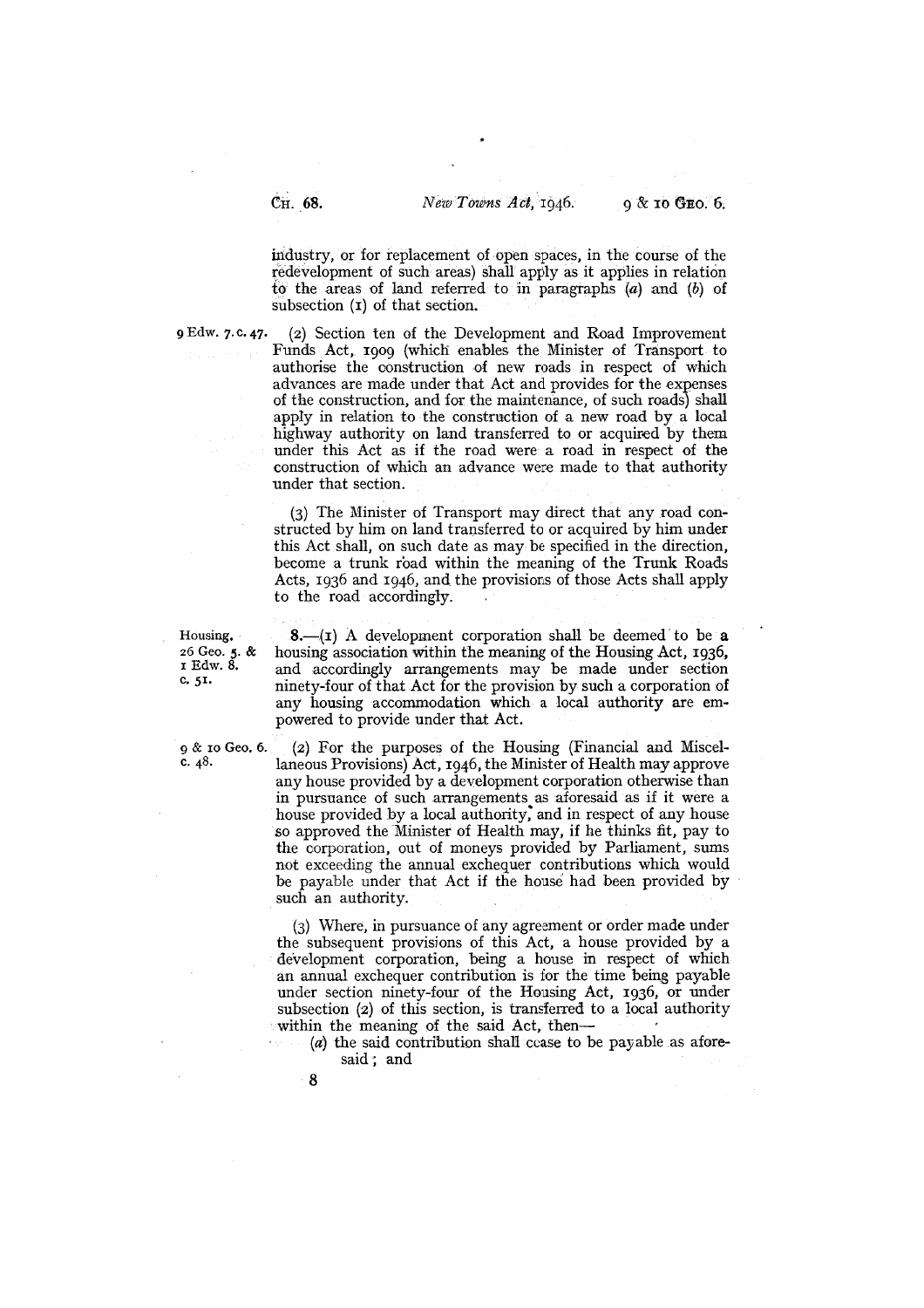(b) the Minister of Health may, if he thinks fit, pay to the local authority, out of moneys provided by Parliament, sums not exceeding the annual exchequer contributions which would be payable in respect of the house if it had not been so transferred.

9.—(r) If the Minister of Health is satisfied that it is expedient, Public health. in consequence of the making of an order under section one of this Act, that the area designated by that order as the site of the new town, or any larger area comprising that area, should be .constituted a united district for any purpose for which a united district may be constituted under section six of the Public 26 Geo. 5 & Health Act, 1936, he may make an order under that section  $I<sup>I</sup>$  Edw. 8. constituting that area a united district for that purpose notwith-<sup>c. 49.</sup> standing that no application in that behalf is made to him by the local authorities for the districts concerned, or by any of those authorities.

(2) The Minister of Health may, on an application in that • behalf made to him by the development corporation established for the purposes of a new town, by order authorise that corporation to exercise, for the purpose of the sewerage of the area designated under this Act as the site of the new town, any powers exercisable by a local authority under section fifteen of the Public Health Act, 1936 (which relates to the construction of sewers and sewage disposal works) ; and without prejudice to the provisions of this Act with respect to the acquisition of land by development corporations, any such order may provide for transferring to the development corporation any sewers or sewage disposal works vested in the sewerage authority for any district which comprises the area designated as the site of the new town or any part of that area:

Provided that before making any order under this subsection the Minister of Health shall consult with the council of the county and of the county district in which the new town or any part thereof is situated.

(3) Any order made under the last foregoing subsection may direct that any of the provisions of the Public Health Acts, 1936 and 1937, relating to sewerage and sewage disposal, or to sewers, drains, cesspools and sanitary conveniences (including the provisions of the Public Health Act, 1936, relating to the payment of compensation, the breaking open of streets and the power to enter on land) shall apply in relation to the area designated as the site of the new town, subject -to such modifications as may be specified in the order, as if the development corporation were a local authority as defined by those Acts and as if sewers vested in the corporation were public sewers as so defined.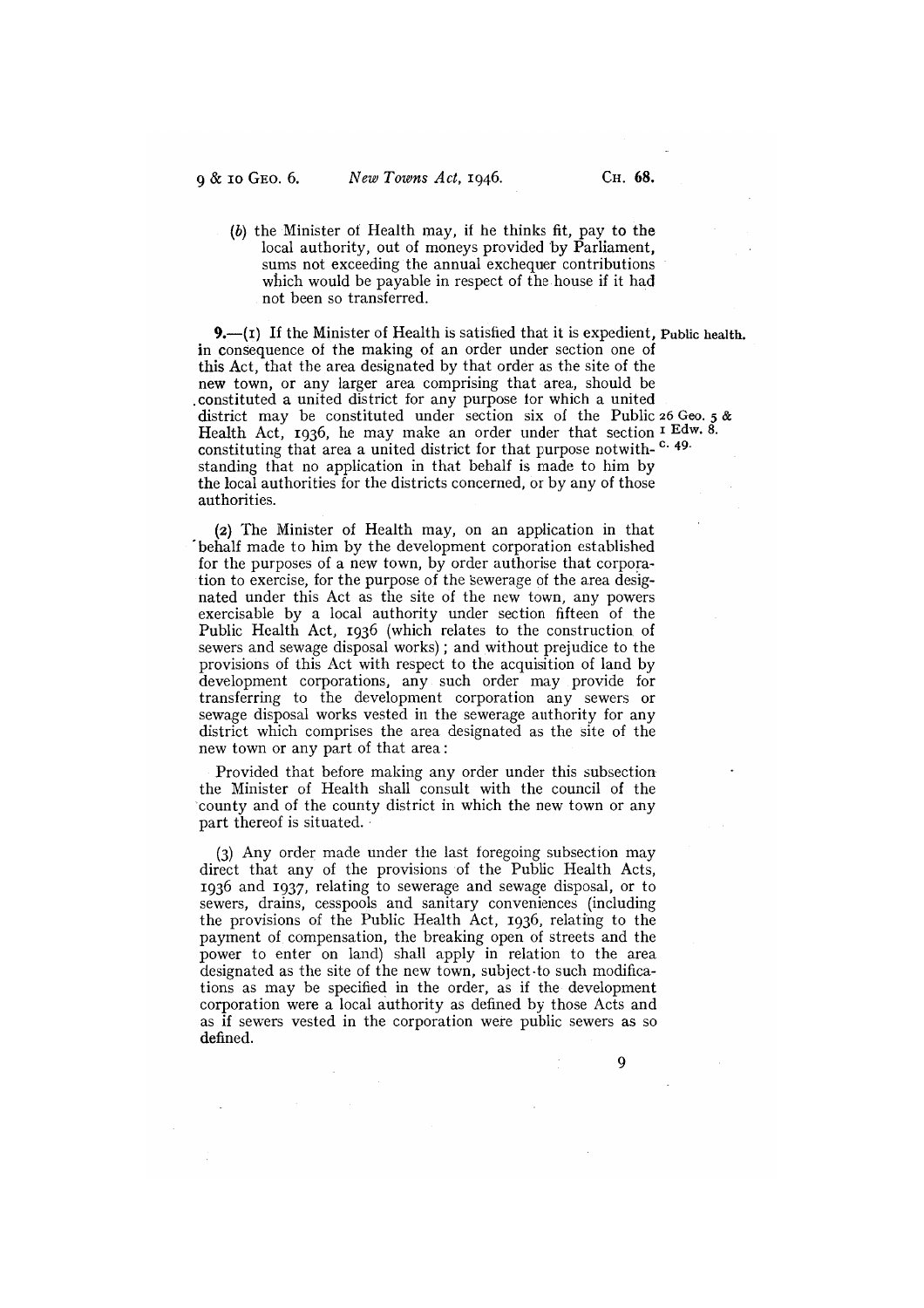(4) Where, in pursuance of an order made under subsection  $(2)$ of this section, sewers or sewage disposal works are constructed by or vested in a development corporation for the purposes of the sewerage of any part of the district of a sewerage authority within the meaning of the Public Health Act, 1936, that authority shall make towards the expenses of the development corporation in the construction or maintenance of the sewers or sewage disposal works contributions of such amount and subject to such conditions as may be agreed upon between that authority and the corporation or as may, in default of such agreement, be determined by the Minister of Health; and the payment of any such contributions shall be a purpose for which the authority may borrow money.

(5) Any order made under subsection (2) of this section which provides for transferring to the development corporation sewers or sewage disposal works vested in a sewerage authority may provide for the payment by the corporation to that authority, in consideration of the transfer, of such sum as may be agreed upon between the corporation and that authority or as may, in default of such agreement, be determined by the Minister of Health.

Statutory **10.**—(I) In relation to the provision of services by statutory undertakers. undertakers for the purposes of new towns under this Act. and undertakers for the purposes of new towns under this Act, and to the consequences of the acquisition of land thereunder, the following provisions of the Town and Country Planning Act, 1944, that is to say—

- (a) section twenty-six (which provides for the extension and modification of the powers and duties of statutory undertakers in order to secure the provision of services for purposes in connection with which land may be acquired under Part I of that Act by a local planning authority, or in order to facilitate adjustments necessitated by the acquisition under that Part of land of the undertakers); and
- (b) section twenty-seven (which provides for the relief of statutory undertakers from obligations the performance of which is rendered impracticable by the acquisition under Part I of that Act of land of the undertakers)

shall apply as they apply in relation to the provision of services for purposes in connection with which land may be acquired under Part I of that Act, and to the consequences of the acquisition of land under that Part.

(2) Without prejudice to the provisions of section twenty-six of the Town and Country Planning Act, 1944, as applied by the last foregoing subsection, if it appears to the Minister of Fuel and Power to be expedient for the purpose of securing an efficient supply of electricity or gas in an area designated under this Act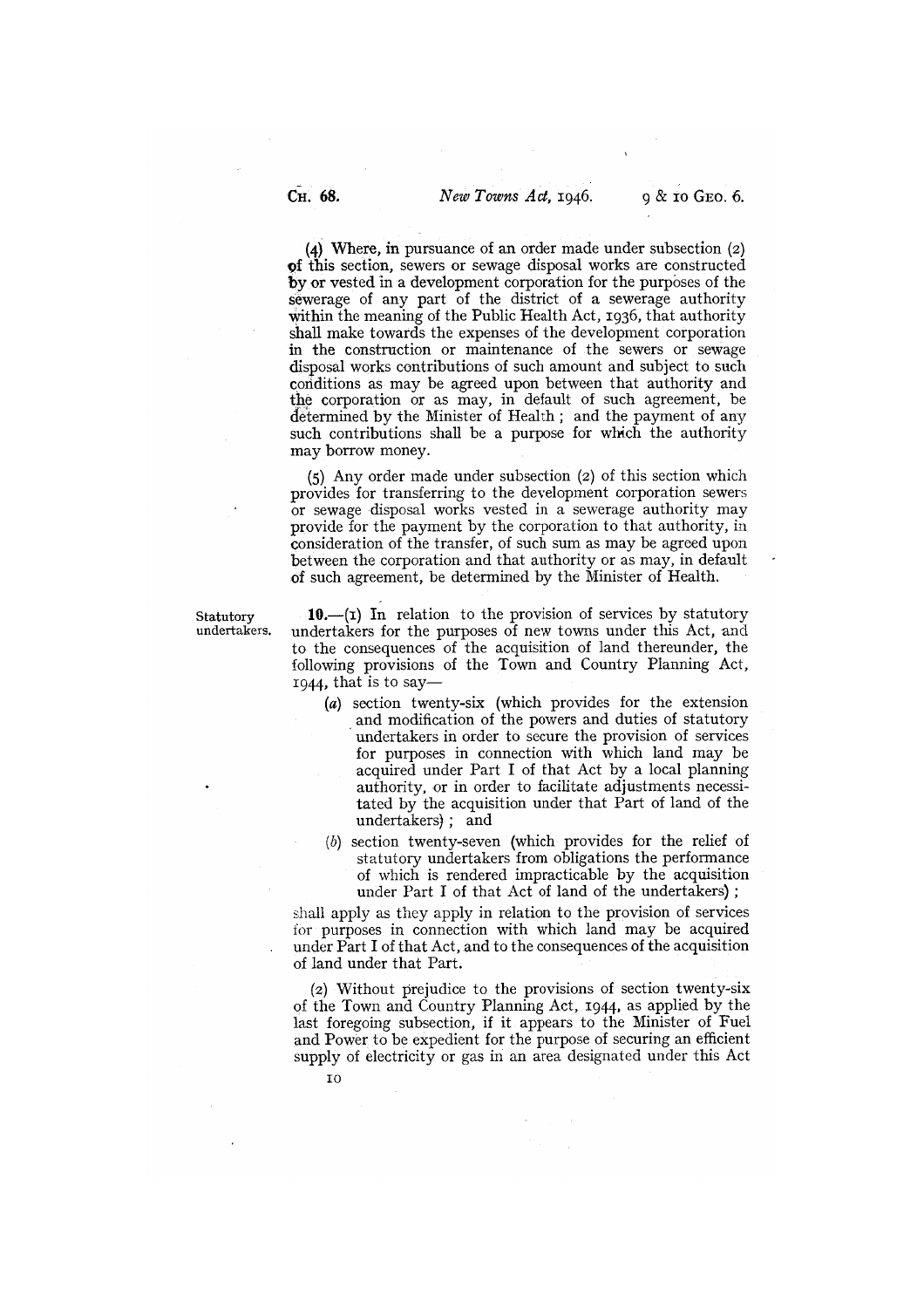as the site of a new town that any part of that area which is included in the limits of supply of any statutory undertakers authorised to supply electricity or gas (in this section referred to as " the transferors ") should be included in the limits of supply of any other such undertakers (in this section referred to as "the transferees ") he may by order provide for varying the respective limits of supply of those undertakers accordingly.

(3) An order made under the last foregoing subsection may provide for the transfer to the transferees of any \_part of the undertaking of the transferors, and may contain such incidental, consequential and supplementary provisions as the Minister of Fuel and Power thinks necessary or expedient for the purposes of the order; and in particular, but without prejudice to the generality of the foregoing provision, any such order may provide—

- $f(a)$  for transferring to the transferees any property or liabilities of the transferors;
- (b) for amending or repealing any local enactment (including any order or byelaw) relating to the undertaking of the transferees or of the transferors
- (c) for requiring the transferees to pay to the transferors such sum by way of compensation as may be agreed upon between them, or, in default of such agreement, as may be determined by the arbitration of such tribunal as may be specified in the order:

Provided that in determining the sum to be so paid under any such order the tribunal shall not take account of any potential profit that might have been derived by the transferors from the development of land which ceases to be comprised within their limits of supply by virtue of the order, except in so far as such development would have been likely to take place if the land had not been included in the site of a new town under this Act.

 $(4)$  Provision shall be made by any order under subsection  $(2)$ of this section for securing that persons who, immediately before that order comes into operation, are employed by any undertakers whose limits of supply are varied by the order, and suffer damage in respect of their employment in consequence of the order, shall be entitled, in such cases, to such extent and subject to such conditions as may be prescribed by the order, to recover compensation in respect of that damage from such of those undertakers as may be specified therein ; and for the purpose of prescribing the matters aforesaid any such order shall provide—

(a) in the case of an order varying the limits of supply of undertakers authorised to supply electricity, for the application of provisions not less favourable to the

ft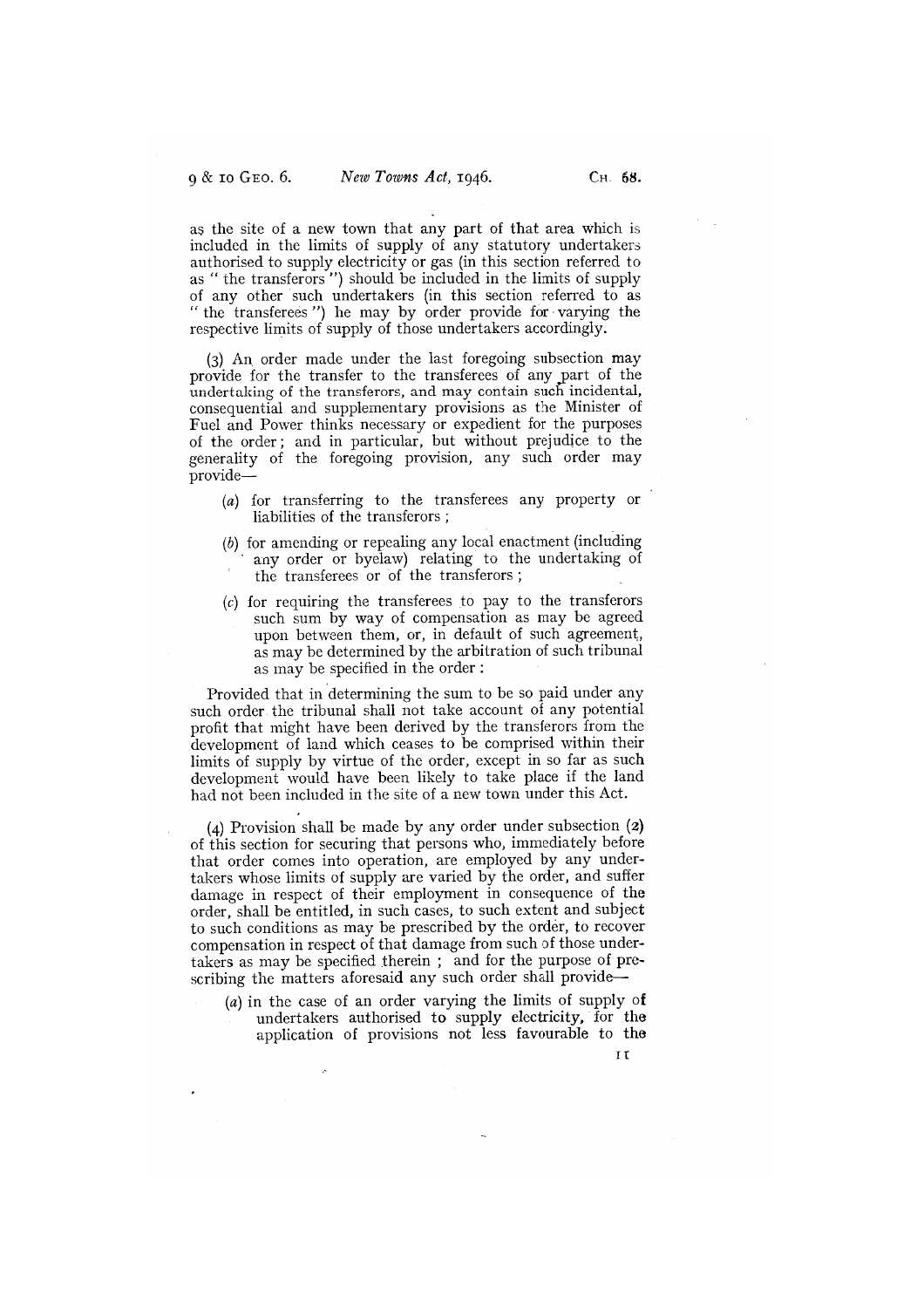Geo. 5. C. 28.

undertakers.

development corporations.

persons employed by those undertakers than those of  $9 \& \text{ro Geo. } 5.$  section sixteen of the Electricity (Supply) Act, 1919;

 $(b)$  in the case of an order varying the limits of supply of undertakers authorised to supply gas, for the application of provisions not less favourable to the persons employed by those undertakers than those which, in the opinion of the Minister of Fuel and Power, would be applied to them if the variation were effected under arrangements approved by a special order made under 10 & 11 the Gas Regulation Act, 1920.

 $(5)$  An order made under subsection  $(2)$  of this section shall be subject to special parliamentary procedure, and the First 9 & 10 Geo. 6. Schedule to the Statutory Orders (Special Procedure) Act, 1945  $x = 8.$  (which sets out the notices to be given and other requirements to be complied with before an order is made), shall, in its application to any such order, have effect as if paragraph I of the said Schedule included a provision requiring the notice of the order as proposed to be made to be served by the Minister of Fuel and Power on the transferors and on the transferees.

> (6) In this section the expression "limits of supply ", in relation to any undertakers, means the area within which those undertakers are authorised by any enactment to supply electricity or gas, as the case may be.

Contributions **11.** Without prejudice to the generality of the powers conferred by on development corporations by the foregoing provisions of this development corporations  $\text{Act.}$  any such corporations may; with the consent of the Minister, towards contribute such sums as the Minister, with the concurrence of the expenditure Treasury, may determine towards expenditure incurred or to be of local incurred by any local authority or statutory undertakers in the of local incurred by any local authority or statutory undertakers in the authorities performance, in relation to the new town, of any of their statutory<br>and statutory functions, including expenditure so incurred in the acquisition of land.

Advances and  $12$ .—(I) For the purpose of enabling a development corporation<br>payments by to defray expenditure properly chargeable to capital account,<br>Minister to including the provision of working capital, the Minister m to defray expenditure properly chargeable to capital account, including the provision of working capital, the Minister may make advances to the corporation repayable over such periods and on such terms as may be approved by the Treasury:

> Provided that the aggregate amount of the advances made under this subsection, including advances made under this subsection in its application to Scotland, shall not exceed fifty million pounds.

> (2) For the purpose of enabling a development corporation to defray any other expenditure, the Minister may, out of moneys provided by Parliament, make grants to the corporation of such amount as may be approved by the Treasury.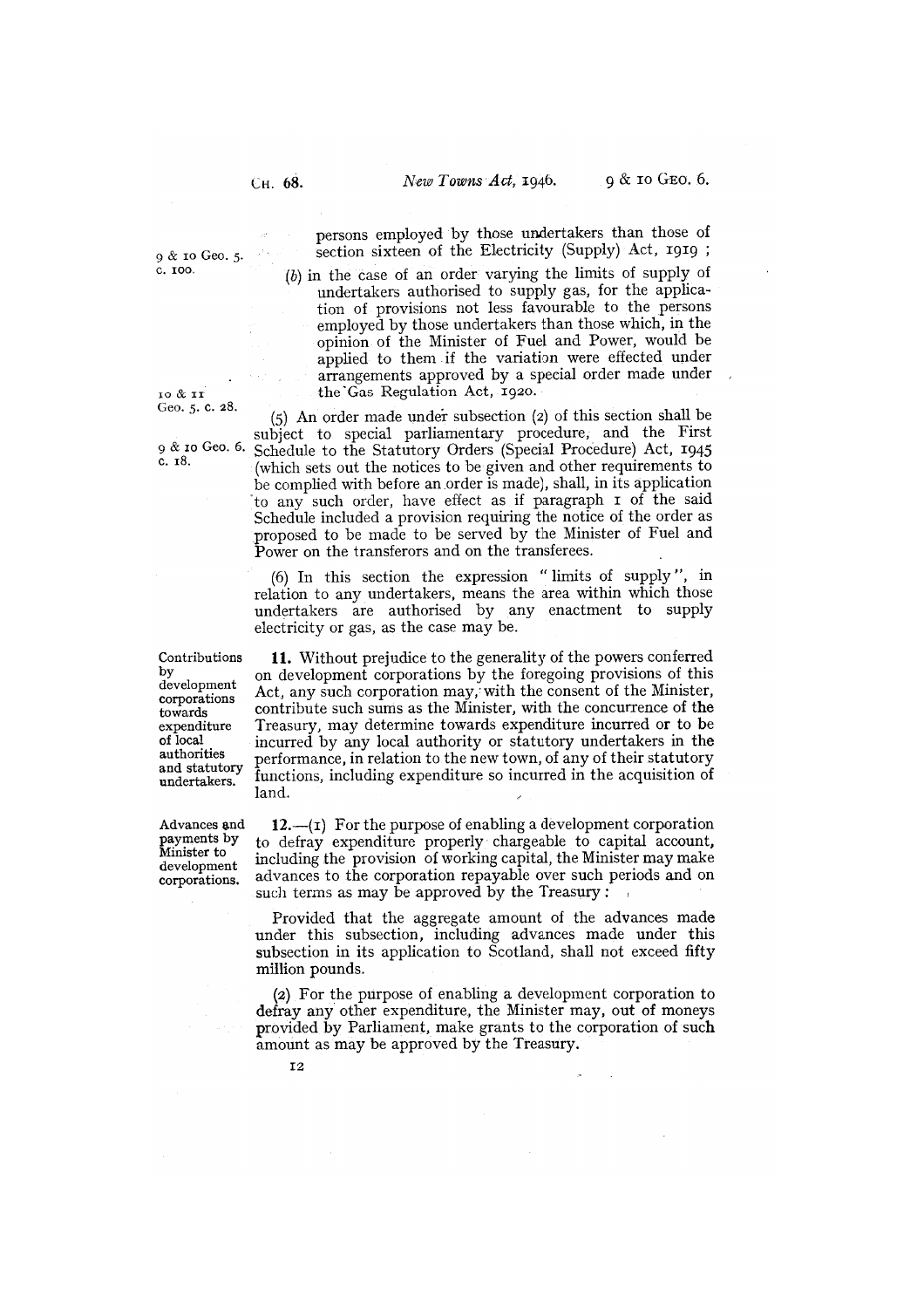$(3)$  The Treasury may issue to the Minister out of the Consolidated Fund such sums as are necessary to enable him to make advances to a development corporation under subsection (1) of this section.

(4) For the purpose of providing sums (or any part of sums) to be issued under the last foregoing subsection, or of providing for the replacement of all or any part of sums so issued, the Treasury may, at any time, if they think fit, raise money in any manner in which they are authorised to raise money under the National Loans Act, 1939, and any securities created and issued 2 & 3 Geo. 6. to raise money under this subsection shall be deemed for all c. 117. purposes to have been created and issued under that Act.

(5) All sums received by the Minister by way of interest on an advance made to a development corporation under subsection (1) of this section, and all sums received by way of repayment of the principal of such an advance, shall be paid into the Exchequer; and the Minister shall lay before each House of Parliament a statement of any sums due from a development corporation by way of interest on or repayment of any such advances which are not duly paid to him in accordance with the terms approved under the said subsection  $(I)$ .

(6) The sums paid into the Exchequer under the last foregoing subsection shall be issued out of the Consolidated Fund at such times as the Treasury may direct, and shall be applied by the Treasury as follows, that is to say—

- (a) so much thereof as represents principal shall be applied in redeeming or paying off debt of such description as the Treasury may think fit;
- (b) so much thereof as represents interest shall be applied to the payment of interest which would, apart from this provision, have fallen to be paid out of the permanent annual charge for the National Debt.

 $(7)$  It shall be a condition of the making of advances to a development corporation under this section that the proposals for development submitted to the Minister under section three of this Act shall be approved by the Minister with the concurrence of the Treasury as being likely to secure for the corporation a return which is reasonable, having regard to all the circumstances, when compared with the cost of carrying out those proposals.

13.—(i) Every development corporation shall keep proper Accounts, accounts and other records in relation thereto, and shall prepare audit, in respect of each financial year annual accounts in such form as annual<br>the Minister may, with the approval of the Treasury, direct.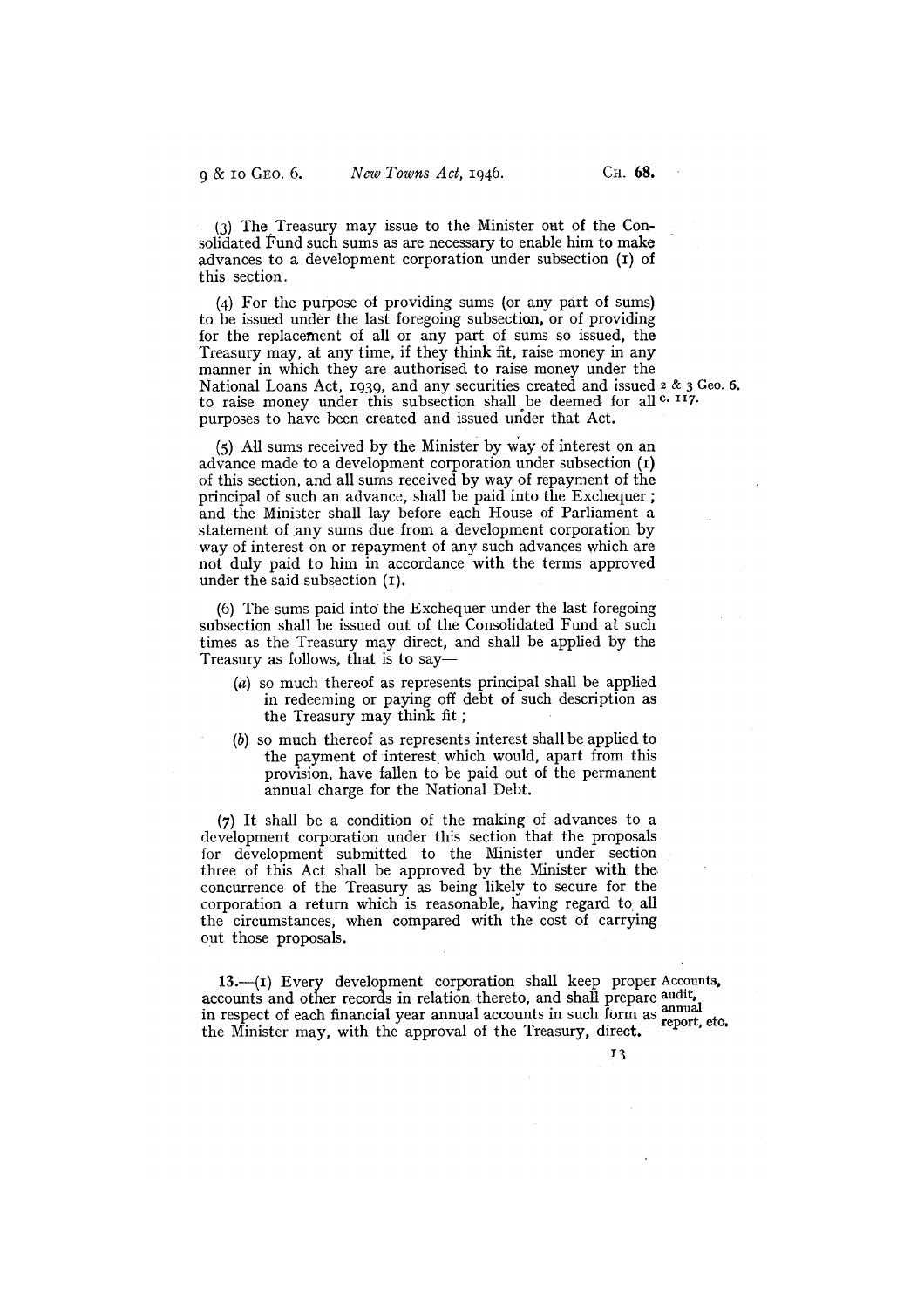(2) The accounts of a development corporation shall be audited by an auditor to be appointed annually by the Minister.

As soon as the annual accounts of a development corporation for any financial year have been audited, the corporation shall send to the Minister a copy of the accounts prepared b them for that year in accordance with this section, together with a copy of any report made by the auditor thereon.

 $(4)$  The Minister shall prepare in respect of each financial year, in such form and manner and at such times as the Treasury may direct, an account of the sums issued to him out of the Consolidated Fund and advanced to a development corporation under section twelve of this Act and of sums received by him from that development corporation and paid into the Exchequer under the said section.

(5) On or before the thirtieth day of November in each year, the Minister shall transmit to the Comptroller and Auditor General the account prepared by him under the last foregoing subsection in respect of the last foregoing financial year and a copy of the annual accounts last sent to him by the development corporation under subsection (3) of this section, together with the report of the auditor thereon; and the Comptroller and Auditor General shall examine and certify the account prepared by the Minister and lay before each House of Parliament copies of that account, together with his report thereon, and copies of the audited accounts prepared by the development corporation.

(6) Every development corporation shall, as soon as possible after the end of each financial year, make to the Minister a report dealing generally with the operations of the corporation during that year, and the Minister shall lay a copy of every such report before each House of Parliament.

Without prejudice to the requirement imposed by the last foregoing subsection, every development corporation shall provide the Minister with such information relating to the undertaking of the corporation as the Minister may from time to time require, and for that purpose shall permit any person authorised by the Minister in that behalf to inspect and make copies of the accounts, books, documents or papers of the corporation. and shall afford such explanation thereof as that person or the Minister may reasonably require.

Transfer of  $14$ .—(1) Without prejudice to the powers of development undertakings corporations under this Act to dispose of any of their property, development including any trade or business carried on by them, any such corporations. corporation may, by an agreement made with any local authority or statutory undertakers and approved by the Minister with the concurrence of the Treasury, transfer to that authority any

<sup>&#</sup>x27;4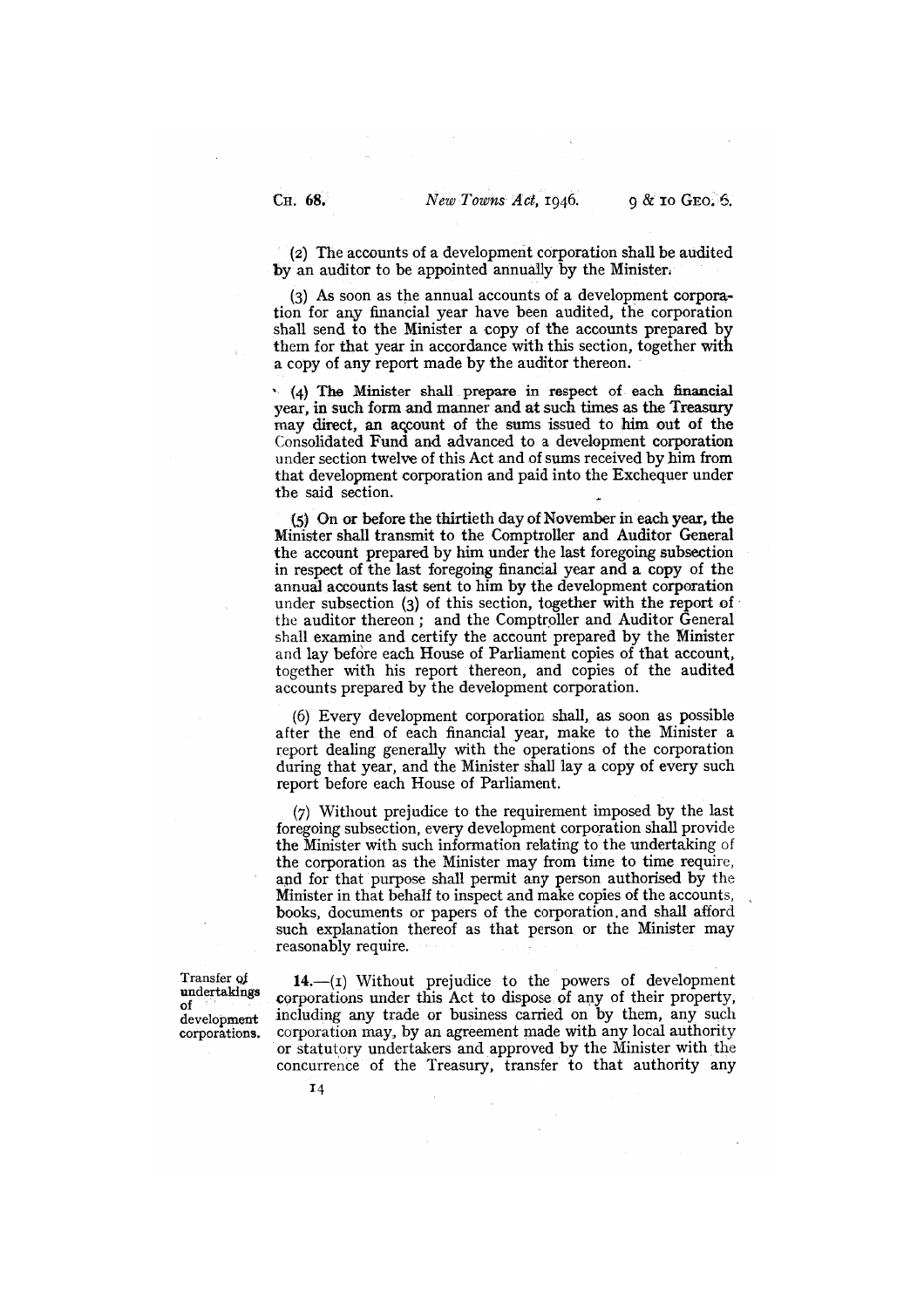part of the undertaking of the corporation or transfer to those undertakers any part of that undertaking consisting of a statutory undertaking, upon such terms as may be prescribed by the agreement:

Provided that—

- (a) before approving an agreement under this subsection for the transfer of a statutory undertaking, the Minister shall publish in the London Gazette, and in one or more newspapers circulating in the area in which the new town is situated, a notice stating that the agreement has been submitted for approval, and describing the general effect of the agreement ; and if within twentyeight days from the publication of the notice in the London Gazette any objection to the agreement is made by any statutory undertakers who, within the said area or any area adjacent thereto, are carrying on or authorised to carry on a statutory undertaking of a character similar to the statutory undertaking proposed to be transferred by the agreement, the foregoing provisions of this subsection shall apply in relation to the agreement as if for the reference to the Minister there were substituted a reference to the Minister and the appropriate Minister; and
- (b) before approving any agreement under this subsection, the Minister shall consult with the council of the county and of the county district in which the new town or any part thereof is situated, except where the agreement is made with that council.

(2) If the Minister is satisfied that it is expedient, having regard to any agreement made or proposed to be made under subsection  $(t)$  of this section, that the liability of the development corporation in respect of advances made to them under this Act should be reduced, he may, by an order made with the consent of the Treasury, reduce that liability to such extent as may be specified in the order

Provided that an order under this subsection shall be of no effect until it is approved by resolution of the House of Commons.

(3) The payment of any sums payable by a local authority for the purposes of an agreement under this section shall be a purpose for which that authority may borrow money.

15.—(i) Where the Minister is satisfied that the purposes for Winding up which a development corporation was established under this of develop-Act have been substantially achieved, and is further satisfied, ment corpora-<br>with the concurrence of the Treasury, that the circumstance with the concurrence of the Treasury, that the circumstances are not such as to render it expedient on financial grounds to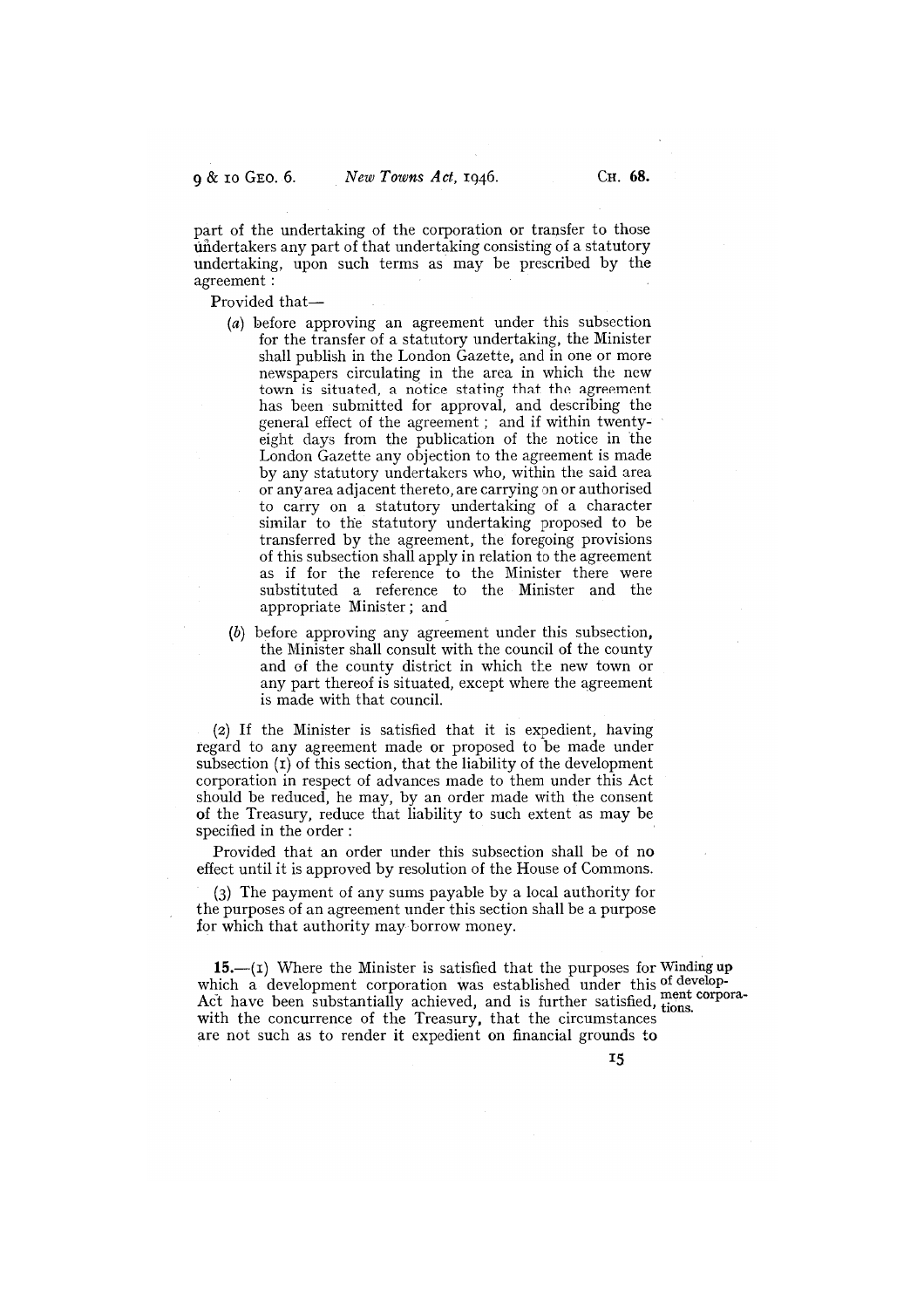defer the disposal of the undertaking of the corporation under this section, he shall by order provide for the winding up and dissolution of the corporation.

(2) At any time after an order has been made under the last foregoing subsection, the Minister may, with the consent of the Treasury, by order provide for the transfer of the undertaking or any part of the undertaking of the corporation to such local authority (being an authority within whose area the new town is situated) as may be specified in the order or, in so far as that undertaking consists of a statutory undertaking, to such statutory undertakers as may be so specified:

Provided that—

- (a) before making any such order the Minister shall consult with the council of the county and of the county district in which the new town is situated, with any other local authority and any statutory undertakers to whom the undertaking or part of the undertaking of the corporation will be transferred by virtue of the order, and with any statutory undertakers (not being such undertakers as aforesaid) who, immediately before the date on which the order under section one of this Act designating the site of the new town became operative, were authorised to carry on within the area designated by that order an undertaking similar to the undertaking or part of the undertaking which will be so transferred as aforesaid; and
- (b) an order under this subsection shall be of no effect until an order defining the terms on which the transfer is to be made has become operative under the subsequent provisions of this section.

(3) Where provision is made under the last foregoing subsection for the transfer of the undertaking or any part of the undertaking 'of the development corporation to a local authority or statutory undertakers, the terms upon which the transfer is to be made shall be such as may be determined by an order made by the Minister with the consent of the Treasury, and any such order, may provide for the payment by that authority or those undertakers, in consideration of the transfer, of such sum as may be specified in the order, to be satisfied in such manner as may be so specified:

Provided that not less than twenty-eight days before making an order under this subsection, the Minister shall serve a copy of the propose4 order on the local authority or statutory undertakers to whom the undertaking or any part of the undertaking of the corporation is to be transferred, and if any objection is

T6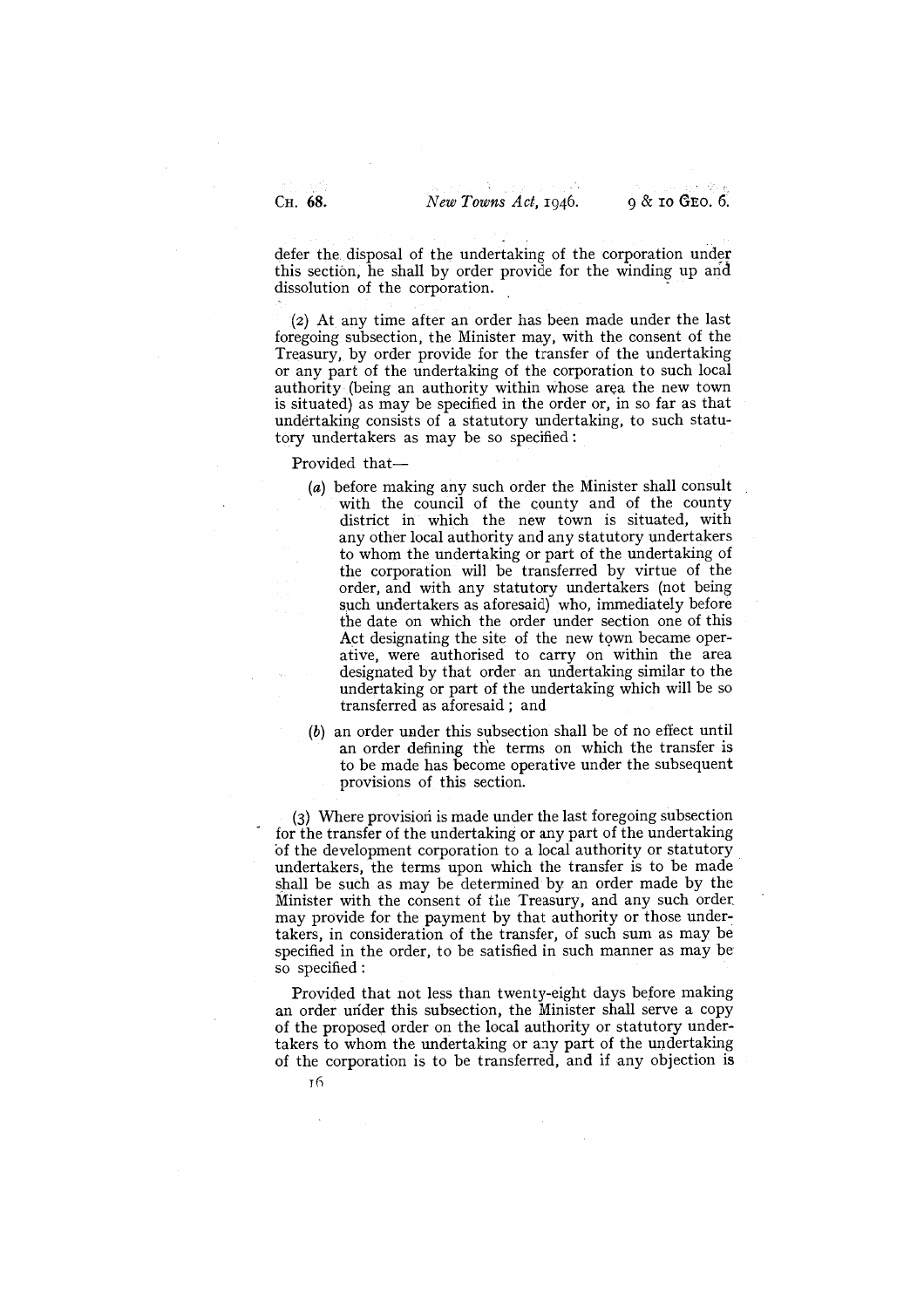made by them within twenty-eight days after the service of the notice, the order shall be subject to special parliamentary procedure.

If the Minister is satisfied that it is expedient, having regard to the provisions of any order or orders made or proposed to be made under subsection  $\zeta$  of this section, that the liability of the development corporation in respect of advances made to them under this Act should be reduced, he may, by an order made with the consent of the Treasury, reduce that liability to such extent as may be specified in the order:

Provided that an order under this subsection shall be of no effect until it is approved by Resolution of the House of Commons.

An order under this section which provides for the transfer of the undertaking or any part of the undertaking of a development corporation to any local authority or statutory undertakers may contain such incidental, consequential and supplementary provisions as the Minister thinks necessary or expedient for the purposes of the order, and in particular, but without prejudice to the generality of the foregoing provision, may extend or modify the powers and duties of that authority or those undertakers so far as appears to the Minister to be necessary or expedient in consequence of the transfer

Provided that—

- (a) in relation to an order which provides for extending or modifying the powers and duties of any statutory undertakers, subsection (2) of this section shall have effect as if for the first reference therein to the Minister there were substituted a reference to the Minister and the appropriate Minister ; and
- (b) no order under this section shall confer or impose upon any local authority any powers or duties which are exercisable within the area of that authority by any other local authority.

 $(6)$  An order under subsection  $(1)$  of this section may provide for the appointment and functions of a liquidator of the development corporation, and may authorise the disposal, in such manner as may be determined by or under the order, of any assets of the corporation which are not transferred to a local authority or statutory undertakers under the foregoing provisions of this section.

 $(7)$  Any surplus arising from the winding up of a development corporation under this section shall be paid into the Exchequer; and any deficit shall be defrayed out of moneys provided by Parliament.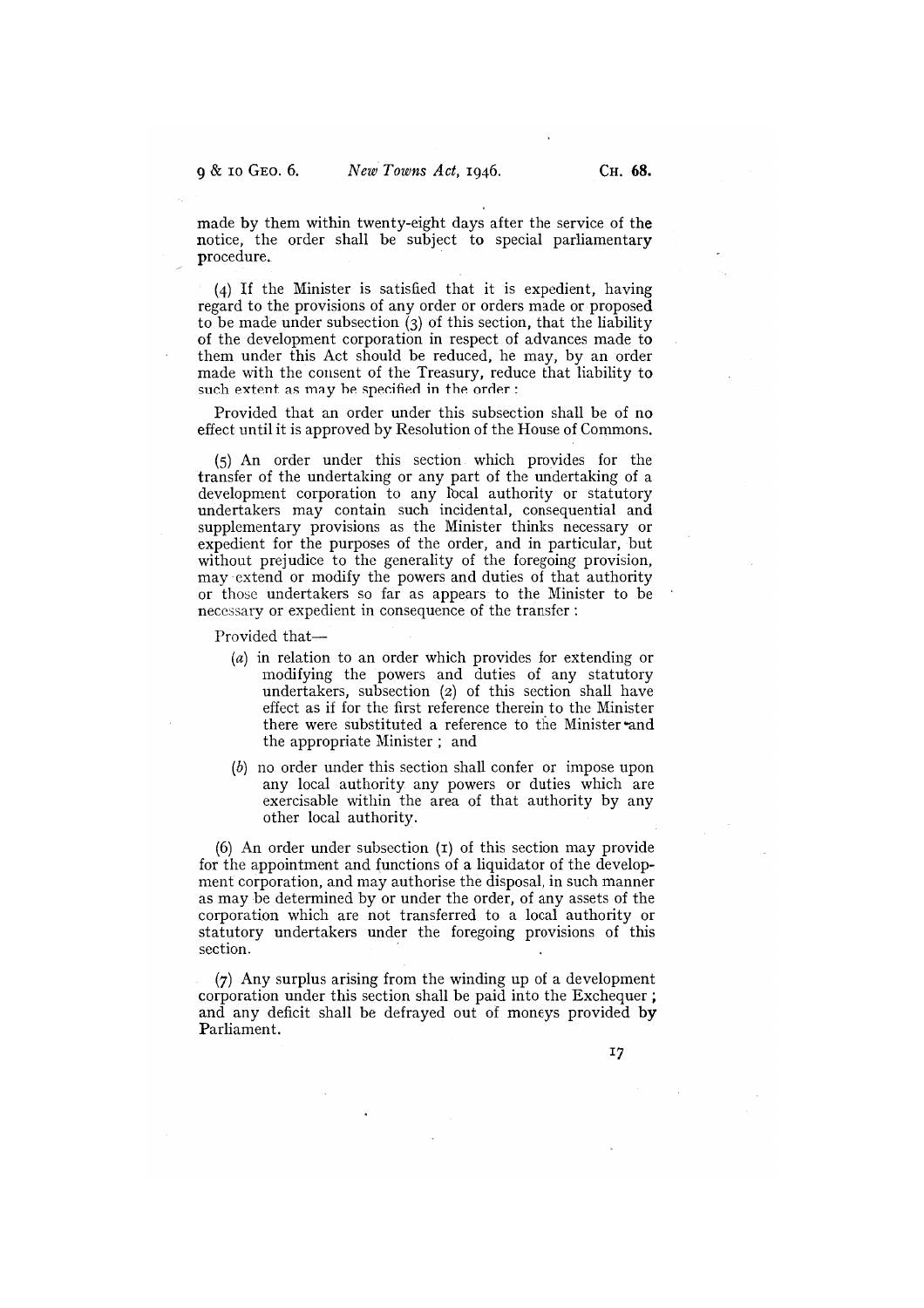corporations.

Combination  $16.$ —(i) If it appears to the Minister, in the case of any area and transfer designated under this Act as the site of a new town, that there and transfer designated under this Act as the site of a new town, that there of functions of  $\alpha$  are expected a incurrent page. which reader it expedient that of functions of are exceptional circumstances which render it expedient that the functions of a development corporation under this Act should be performed by the development corporation established for the purposes of any other new town instead of by a separate corporation established for the purpose, he may, in lieu of establishing such a separate corporation, by order direct that the said functions shall be performed by the development corporation established for the said other new town.

> (2) If it appears to the Minister that there are exceptional circumstances which render it expedient that the functions of a development corporation established for the purposes of a new town should be transferred to the development corporation established for the purposes of any other new town, or to a new development corporation to be established for the purposes of the first-mentioned new town, he may by order provide for the dissolution of the first-mentioned corporation and for the transfer of its functions, property, rights and liabilities to the development corporation established for the purposes of the said other new town, or, as the case may be, to a new corporation established for the purposes of the first-mentioned new town by the order.

> Without prejudice to the provisions of this Act with respect to the variation of orders made thereunder, an order under this section providing for the exercise of functions in relation to a new town by the development corporation established for the purposes of another new town, or for the transfer of such functions to such a corporation, may modify the name and constitution of that corporation in such manner as appears to the Minister to be expedient, and for the purposes of this Act that corporation shall be deemed to have been established for the purposes of each of those new towns.

> Before making an order under this section providing for the transfer of functions from or to a development corporation or for the exercise of any functions by such a corporation, the Minister shall consult with that corporation.

c. 61.  $2 & 3$  Geo. 6.  $C. 2I.$ 

Limitation of 17.—(I) The Public Authorities Protection Act, 1893, and actions, etc. section twenty-one of the Limitation Act, 1939, shall not apply actions, etc. section twenty-one of the Limitation Act, 1939, shall not apply  $56 \& 57$  Vict. to any action, prosecution or proceeding against a development to any action, prosecution or proceeding against a development corporation, or for or in respect of any act, neglect or default done or committed by a servant or agent of any such corporation in his capacity as such.

> (2) In their application to any such action as aforesaid, sections two and three of the Limitation Act, 1939 (which relate to the limitation of actions of contract and tort, and certain other actions), shall have effect with the substitution for references therein to six years of references to three years.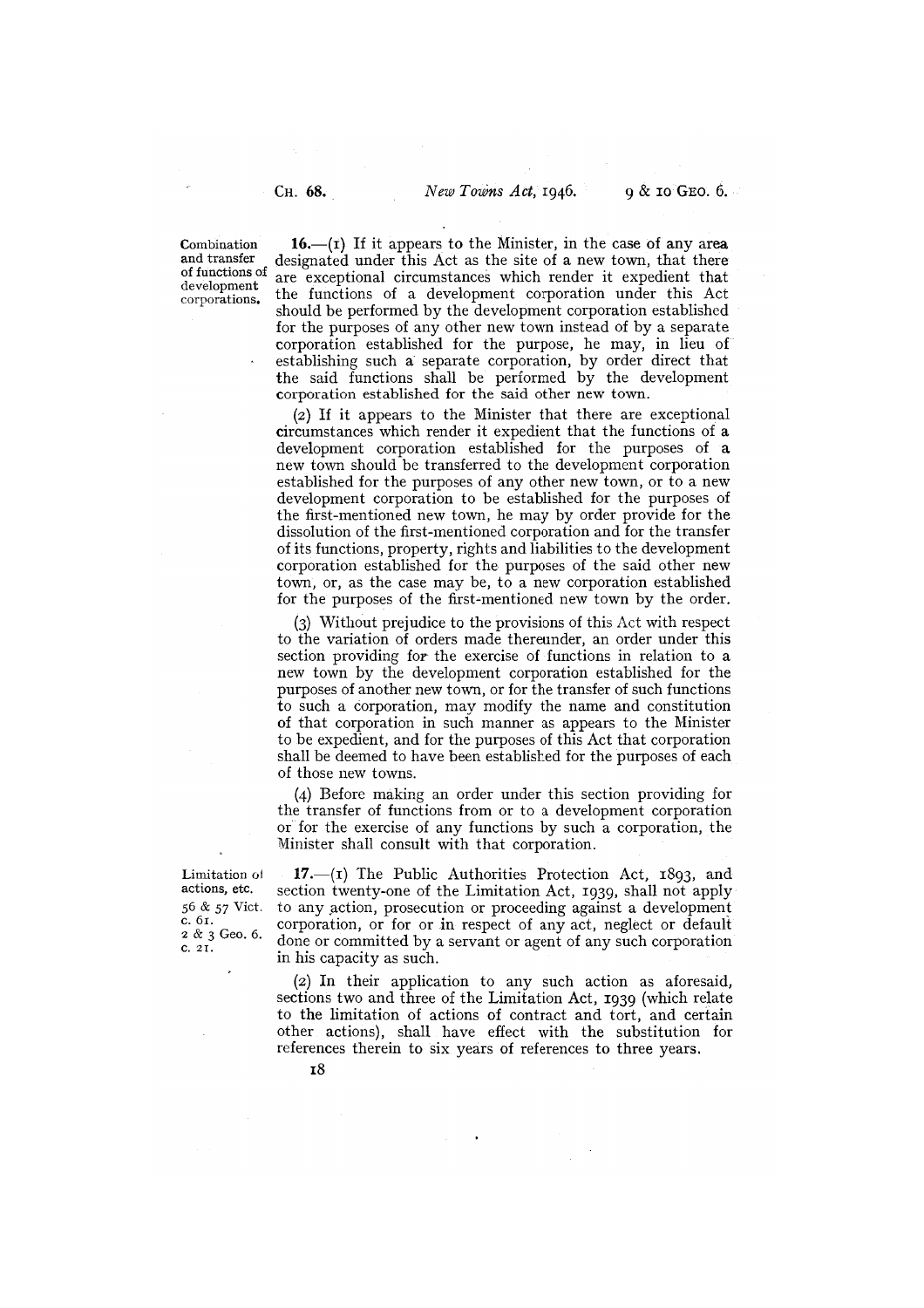18. For the avoidance of doubt it is hereby declared Superannuathat development corporations established under this Act are tion of and the corporation of section five of the Local employees of undertakers within the meaning of section five of the Local employees of Government Superannuation Act, 1937 (which provides for the corporations. participation in the benefits of superannuation funds maintained  $\frac{1}{L}$  Edw 8 & under that Act of employees of undertakers exercising powers  $\overrightarrow{I}$  Geo. 6. c. 68. under any Act or statutory order).

19.— $(i)$  Any power of the Minister to make regulations under Regulations, the Town and Country Planning Act, 1944, shall include power orders to make regulations prescribing anything which is required to and other be prescribed under that Act as applied by this Act.

(2) Any power conferred by this Act to make an order shall be provisions. construed as including a power, exercisable in the like manner and subject to the like conditions, to vary or revoke the order.

(3) The provisions of sections fifty to fifty-four of the Town and Country Planning Act, 1944 (which relate to powers of entry, local inquiries, ecclesiastical property, notification of purchases of war damaged land to the War Damage Commission and the service of notices) shall apply for the purposes of this Act as they apply for the purposes of that Act.

20. Nothing in this Act shall be construed as exempting Saving for a development corporation from liability for any tax, duty, revenue rate, levy or other charge whatsoever, whether general or local. **Provisions**,

**21.**—(I) Without prejudice to the provisions of subsection  $(4)$  Restriction on of section two of this Act, nothing in this Act shall be construed as the provision authorising a development corporation to carry on any under- by developtaking for the supply of water, electricity or gas, or any railway, tions of light railway, tramway or trolley vehicle undertaking except certain public under the authority of an enactment other than the said section services. two specifically authorising them in that behalf.

(2) The development corporation established for the purposes of a new town may be authorised by means of an order made by the Minister of Transport to operate trolley vehicle services for the purposes of a new town; and any such order may impose such conditions as appear to the said Minister to be required in the interests of the public safety, and may contain such incidental and consequential provisions as appear to the said Minister to be necessary or expedient for the purposes of the order, including provisions—

- (a) authorising the construction and maintenance in highways of any works or equipment required in connection with the services; -
- (b) providing for the making and enforcement of regulations and byelaws with respect to the construction and

 $\sim$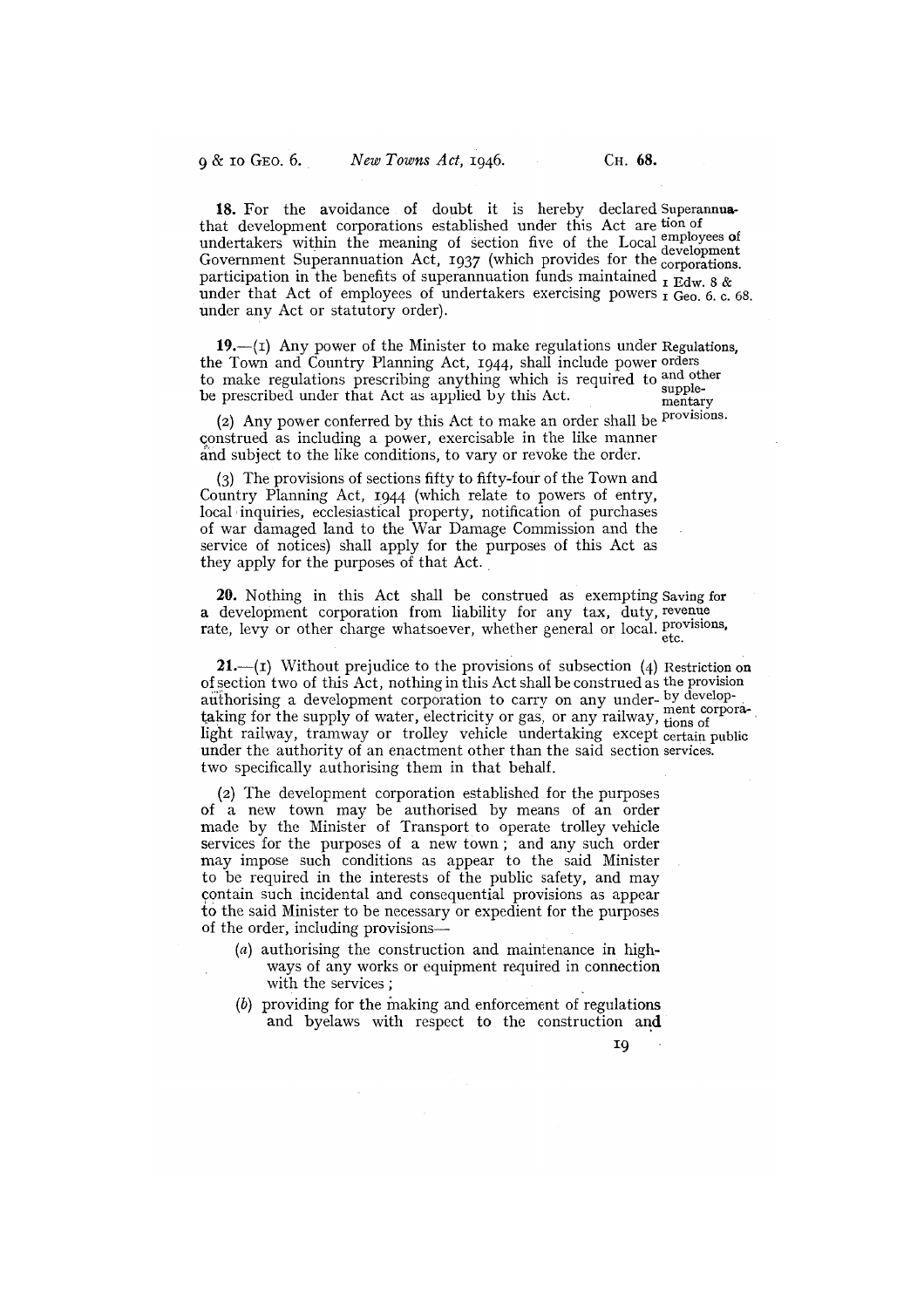operation of any vehicles or equipment used for the purposes of the services, and the conduct of passengers on, and of the drivers and conductors of, any such vehicles.

(3) Any under the last foregoing subsection shall be subject to special parliamentary procedure.

 $(4)$  In this section the expression "trolley vehicle" means a mechanically propelled vehicle adapted for use upon roads without rails and moved by power transmitted thereto from some external source.

ransitional 22. If an order is made under section one of this Act in relation to visions. to an area which comprises land acquired, whether before or after the commencement of this Act, under section thirty-five of the Town and Country Planning Act, 1932, the Minister may by order provide for transferring the land to the development corporation upon such terms as may be prescribed by the order, and for the purposes of this Act any land so transferred shall be treated as land acquired under section four of this Act.

odifications **23.**—(I) Any enactment contained in the Town and Country Town and Planning Act, 1944, which is applied for the purposes of this Act Town and Planning Act, 1944, which is applied for the purposes of this Act by virtue of the foregoing provisions of this Act shall have effect  $\lim_{n \to \infty}$  Act, as so applied subject to such of the modifications set out in the as so applied subject to such of the modifications set out in the <sup>944, as</sup> as so applied subject to such of the modifications set oplicable. Fourth Schedule to this Act as are applicable thereto.

> (2) In any enactment so applied, any reference to any other enactment contained in the Town and Country Planning Act, 1944, which is applied for the purposes of this Act shall be construed as a reference to that enactment as so applied, and any reference to that Act or to Part I of that Act (not being a reference to any specified enactment or provision of that Act) shall be construed as a reference to that Act, or to Part I of that Act, as it applies for the purposes of this Act.

cpenses.

ayment out 24. There shall be paid out of moneys provided by Parliament—<br>f moneys  $\frac{24}{(a)}$  any sums authorised or required to be so paid by virtue (a) any sums authorised or required to be so paid by virtue rovided by<br>
arliament of any of the provisions of the Town and Country<br>
feertain Planning Act, 1944, as applied by this Act, including Planning Act,  $1944$ , as applied by this Act, including sums payable into the road fund for the purpose of defraying expenditure out of that fund under any of those provisions;

> (b) any annual exchequer contribution payable under the Housing (Financial and Miscellaneous Provisions) Act, 1946, by virtue of any provisions of this Act;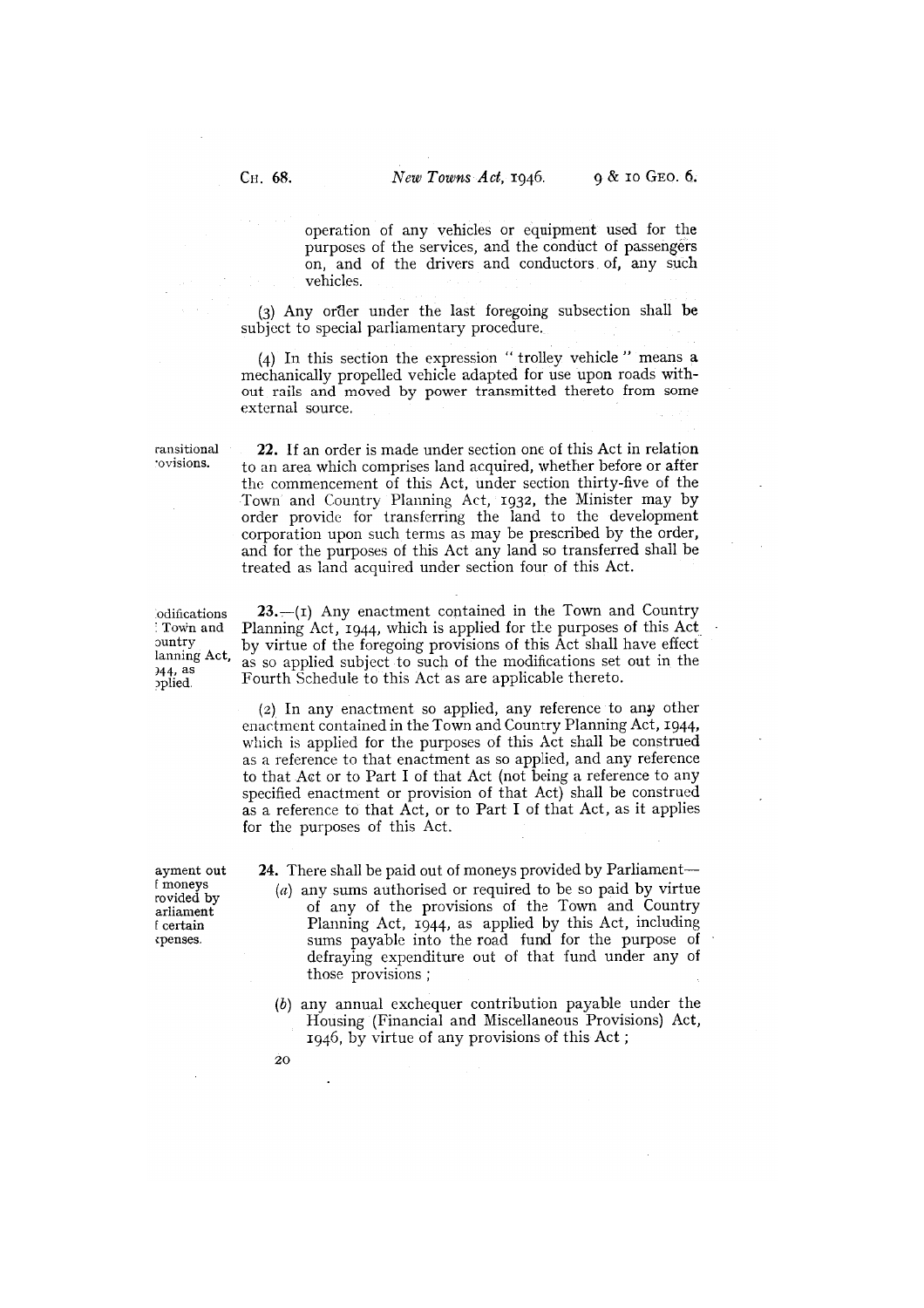# (c) any administrative expenses incurred by the Minister for the purposes of this Act.

25.—(I) The provisions of this section shall have effect for the Provisions represents the equilibrium of this Act to Socilar d purpose of the application of this Act to Scotland.

Scotland.

(2) For any reference to the Minister of Town and Country Planning or to the Minister of Health there shall be substituted a reference to the Secretary of State.

In section one, in subsection (2) for the words from" section sixteen" to "land charges" there shall be substituted the following words :—

" sections fifteen and sixteen of the Town and Country  $8 \& 9$  Geo. 6. Planning (Scotland) Act, 1945, (which relate respectively  $c$ . 33. to the validity and date of operation of orders under section one of that Act and to the recording of such orders in the register of sasines) ".

 $(4)$  In section two, in subsection  $(1)$  the words " and power to hold land without licence in mortmain" shall be omitted.

- (5) In section three—
	- (a) in subsection (2) for any reference to section ten of the Town and Country Planning Act, 1932, there shall be substituted a reference to section ten of the Town and  $22 \& 23$  Geo. 5. Country Planning (Scotland) Act, 1932;
	- $(b)$  in subsection (3) for the words from "any of the enactments" to the end of the subsection there shall be substituted the words "sections one and two of the Restriction of Ribbon Development Act, 1935";
	- $(c)$  after subsection  $(3)$  there shall be inserted the following subsection :-

 $''$  (3A) The provisions of subsection (1) of section eighty of the Housing (Scotland) Act, 1925, shall 15 & 16 Geo. 5. apply in relation to any such development as afore-<sup>c. 15.</sup> said, being development carried out by the corporation in accordance with proposals approved by the Secretary of State under subsection  $(\overline{\mathbf{i}})$  of this section, as they apply in relation to things done in pursuance of housing operations to which the said section eighty applies ";

 $(d)$  in subsection  $(4)$ , for the reference to section thirty-three of the Town and Country Planning Act, 1944, there shall be substituted a reference to section thirty-two of the Town and Country Planning (Scotland) Act, for the reference to the Town and Country Planning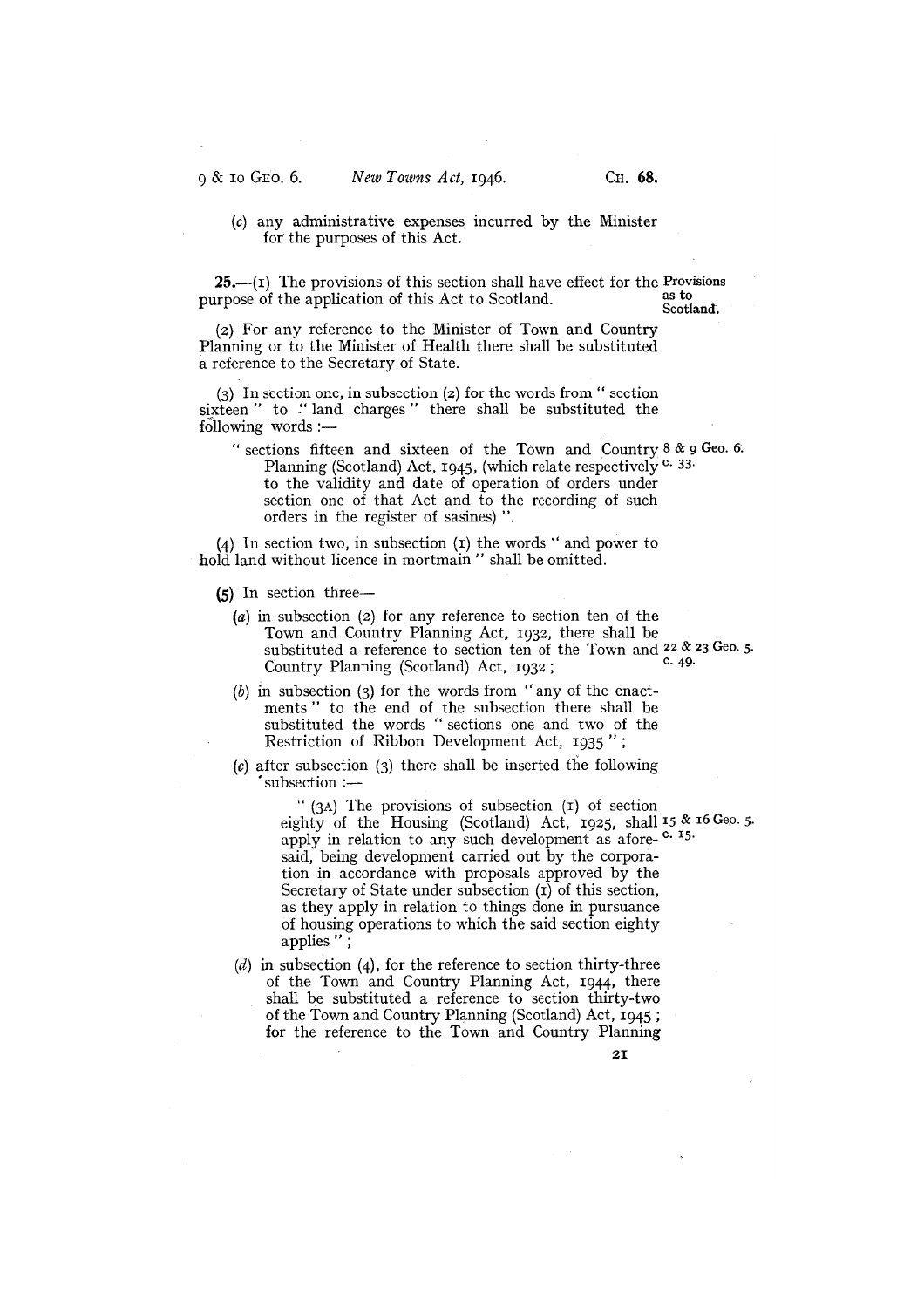Acts, 1932 and 1943, there shall be substituted a reference to the Town and Country Planning (Scotland) Acts,  $1932$  and  $1943$ ; for the reference to section fifty-three of the Town and Country Planning Act, 1932, there shall be substituted a reference to section fifty-two of the Town and Country Planning (Scotland) Act, 1932; and for the words " registered under section seventeen of the Town and Country Planning Act, 1944," there shall be substituted the words "recorded under section sixteen of the Town and Country Planning (Scotland) Act, 1945."

(6) In section four—

- (a) in subsection  $(I)$  for references to Part I of the Second Schedule to the Town and Country Planning Act, 1944, there shall be substituted references to Part I of the Second Schedule to the Town and Country Planning (Scotland) Act, 1945;
- (b) for subsection (2) there shall be substituted the following subsection :—

 $''$  (2) In relation to the acquisition of land by a development corporation under this section the following provisions of the Town and Country Planning (Scotland) Act, 1945, that is to say—

- (a) sections thirteen and fourteen (which contain special provisions as to the acquisition under Part I of that Act of land belonging to statutory undertakers and land forming part of commons and other open spaces)
- (b) sections fifteen and sixteen (which relate respectively to the validity and date of operation of compulsory purchase orders under Part I of that Act and to the recording of such orders in the register of sasines) ; and
- (c) section seventeen (which applies the Lands Clauses Acts subject to modifications, including modifications providing for expediting the completion of compulsory purchases under that Part);

shall apply as they apply in relation to the acquisition of land by local planning authorities under Part I of that Act.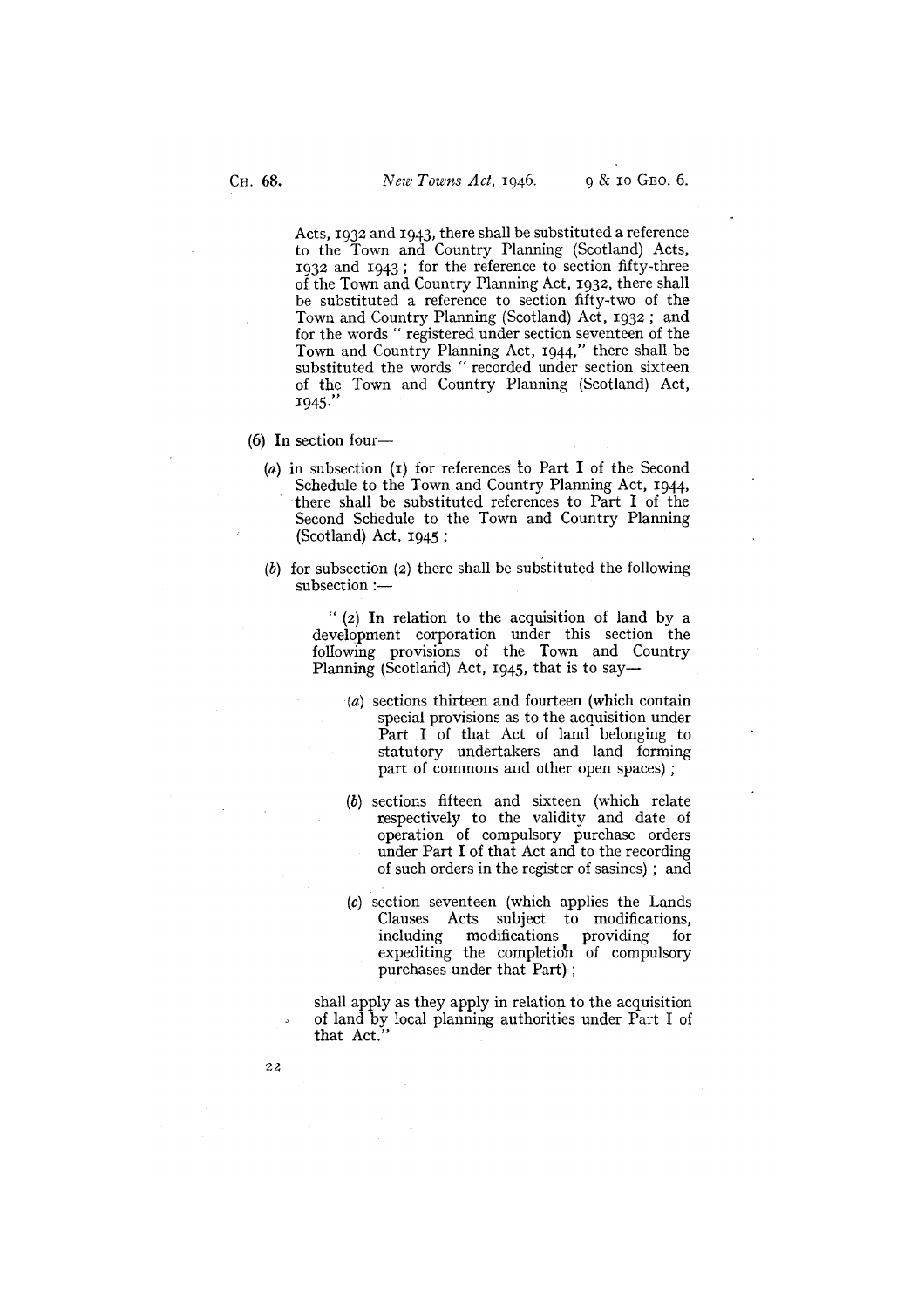- (c) in subsection (3) for any reference to the Town and Country Planning Act, 1944, there shall be substituted a reference to the Town and Country Planning (Scotland) Act, 1945;
- (d) in subsection (7) for the reference to Part II of the Town and Country Planning Act, 1944, there shall be substituted a reference to Part II of the Town and Country Planning (Scotland) Act, 1945.
- $(7)$  In section five—

(a) the proviso to subsection  $(I)$  shall be omitted;

(b) for subsection (3) there shall be substituted the following subsections :-

Where land is disposed of under this section by a development corporation to any person for the erection of a church or other building for religious worship or buildings ancillary thereto, then, unless the parties otherwise agree, such disposal shall be by way of feu.

(4) Nothing in this Act shall be construed as enabling a development corporation to dispose of land by way of gift or in security, but subject as aforesaid references in this Act to the disposal of land shall be construed as references to the disposal thereof by way of feu, excambion or lease, by the creation of any servitude, right or privilege, or otherwise.

(5) Subject to the provisions of subsection (z) of this section a development corporation shall not, except with the consent of the Secretary of State, dispose of land otherwise than on the best terms that can reasonably be obtained."

(8) In section six—

(a) for subsection  $(I)$  there shall be substituted the following subsection :—

> " $(i)$  In relation to land acquired by a development corporation under this Act, the following provisions of the Town and Country Planning (Scotland) Act, 1945, that is to say—

- (a) section twenty-one (which authorises the development of land acquired under Part I of that Act, notwithstanding interference with servitudes, etc.);
- (b) sections twenty-two to twenty-four (which relate to the extinction of highways, private rights of way and rights as to apparatus on land acquired under the said Part I);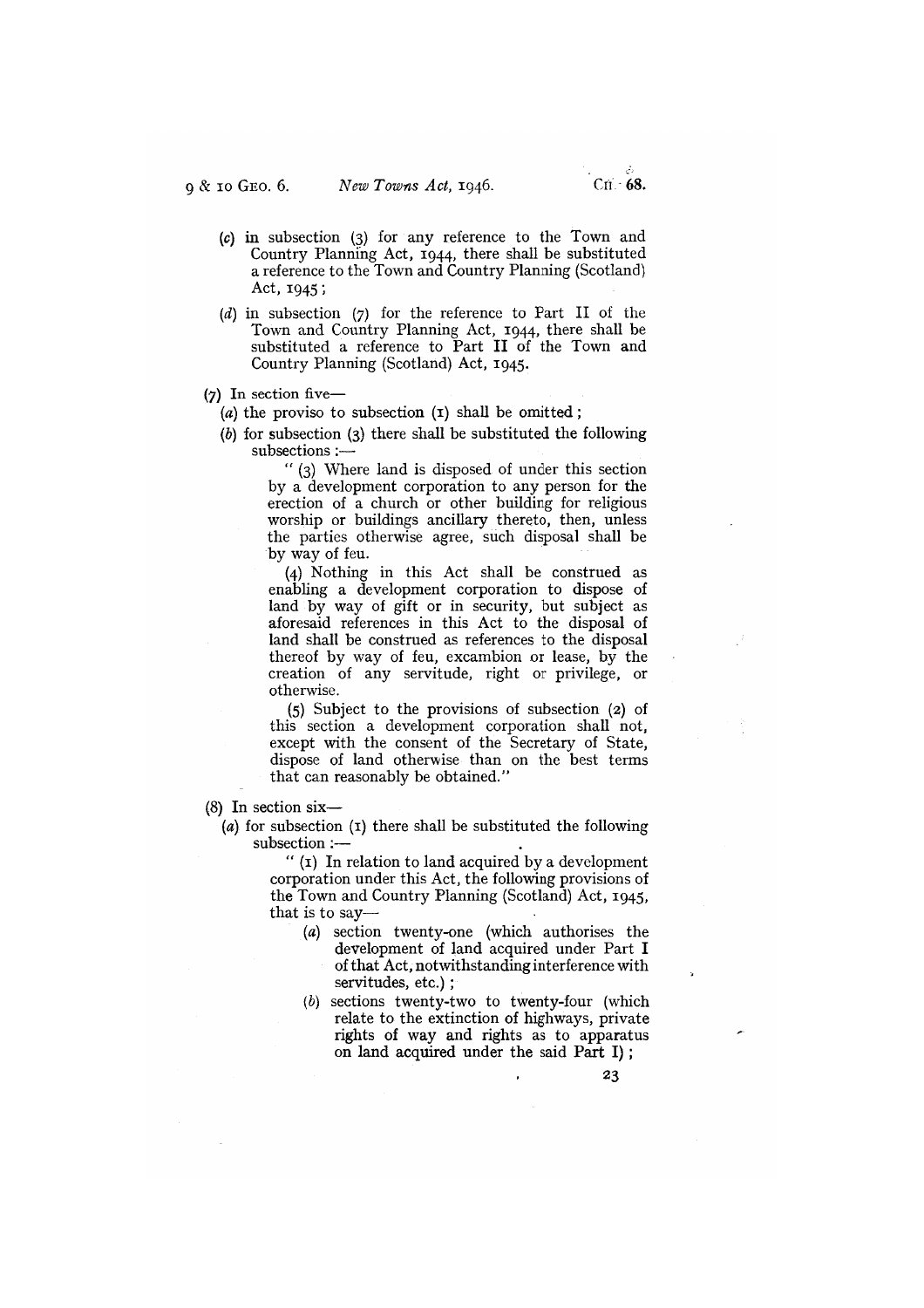- $(c)$  sections twenty-seven and twenty-eight (which relate to churches and burial grounds and to open spaces, etc., acquired under the said Part  $I$ ; and
- $(d)$  section twenty-nine (which relates to displacements from land acquired under that Part);

shall apply as they apply in relation to land acquired by a local planning authority under Part I of that Act.

- $(b)$  in subsection (2) for any reference to section twenty-three of the Town and Country Planning Act, 1944, there shall be substituted a reference to section twenty-two of the Town and Country Planning (Scotland) Act, 1945;
- (c) in subsection (3) for any reference to section forty-two of the Town and Country Planning Act, 1944, there shall be substituted a reference to section forty-one of the Town and Country Planning (Scotland) Act, 1945.

In section seven for references to section three of the Town and Country Planning Act, 1944, and to paragraphs (a) and (b) of subsection (I) of that section, there shall be substituted respectively references to section three of the Town and Country Planning (Scotland) Act, 1945, and to paragraphs  $(a)$  and  $(b)$  of subsection (1) of that section.

(io) In section eight—

- (a) for any reference to the Housing Act, 1936, and to section ninety-four of that Act, there shall be substituted respectively references to the Housing (Scotland) Acts, 25 & 26 Geo. 5. 1925 to 1946, and to section twenty-six of the Housing<br>c. 41. (Scotland) Act 1925  $(Scolland)$  Act,  $1935$ ;
- (b) for any reference to the Housing (Financial and Miscellaneous Provisions) Act, 1946, there shall be substituted a reference to the Housing (Financial Provisions) 9 & 10 Geo. 6. (Scotland) Act, 1946, and for any reference to a house<br>c. 54. there shall be substituted a reference to housing there shall be substituted a reference to housing accommodation;
	- (c) in subsection (2) for the words from "under that Act," to the end of the subsection there shall be substituted the words " under section one or section three or section five of that Act (as amended by any order for the time being in force under section fourteen of that Act) if the housing accommodation had been provided by a local authority ; and where, under proviso (a) or proviso (b) to subsection (2) of the said section one, additional contributions would be payable if the housing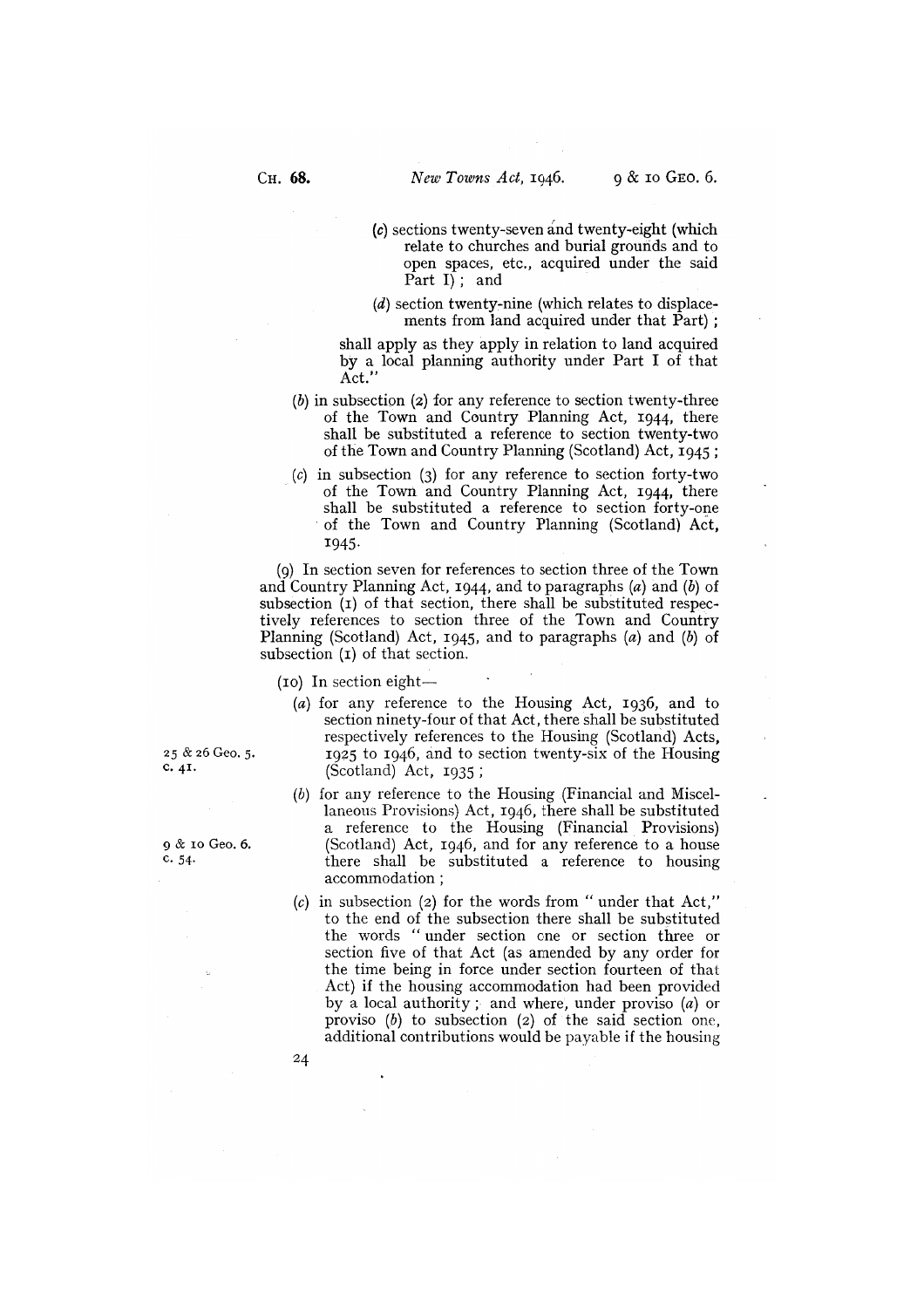accommodation had been provided by a local authority being the town council of a large burgh, sums not exceeding those additional contributions shall also be payable under this subsection ".

(II). For section nine there shall be substituted the following section :-

"Public  $9$ .- $(i)$  If the Secretary of State is satisfied that it is ser-<br>vices expedient, in consequence of the making of an order under section one of this Act, that two or more local authorities should combine for the purpose of providing and maintaining water, sewerage or other services for the area designated by that order as the site of a new town, or any larger area comprising that area, he may make an order under section eleven of the Local Government (Scotland) Act,  $1929, 19 & 20$  Geo. 5. combining the authorities for that purpose notwithstanding  $c$ . 25. that no application in that behalf is made to him by any of these authorities and notwithstanding the provisions of subsection (10) of the said section eleven.

(2) If the Secretary of State, after consultation with the local authority who are responsible for the provision of water, sewerage or other services for an area designated by an order under section one of this Act as the site of a new town or any part of that area and with the development corporation established for the purpose of that order, is satisfied that it is expedient so to do, he may by an order made under this subsection authorise the development corporation to exercise for the purpose of providing and maintaining any such service such powers (other than a power to raise money by rate or loan) as may be specified in the order, being powers. which the local authority could, or could be authorised to, exercise for that purpose under any enactment.

 $(3)$  The Secretary of State may from time to time, after consultation with the local authority aforesaid, direct that the expenditure incurred by the development corporation in the exercise of the powers conferred on them by an order under the last foregoing subsection, or such part of that expenditure as he may determine, shall be repaid by the local authority to the corporation on such terms and over such period as he may specify, and any sum directed to be paid under this subsection shall be recoverable by the corporation from the authority accordingly.

(4) Any expenditure incurred by the local authority in making any payment under this section to the development corporation representing the cost or part of the cost of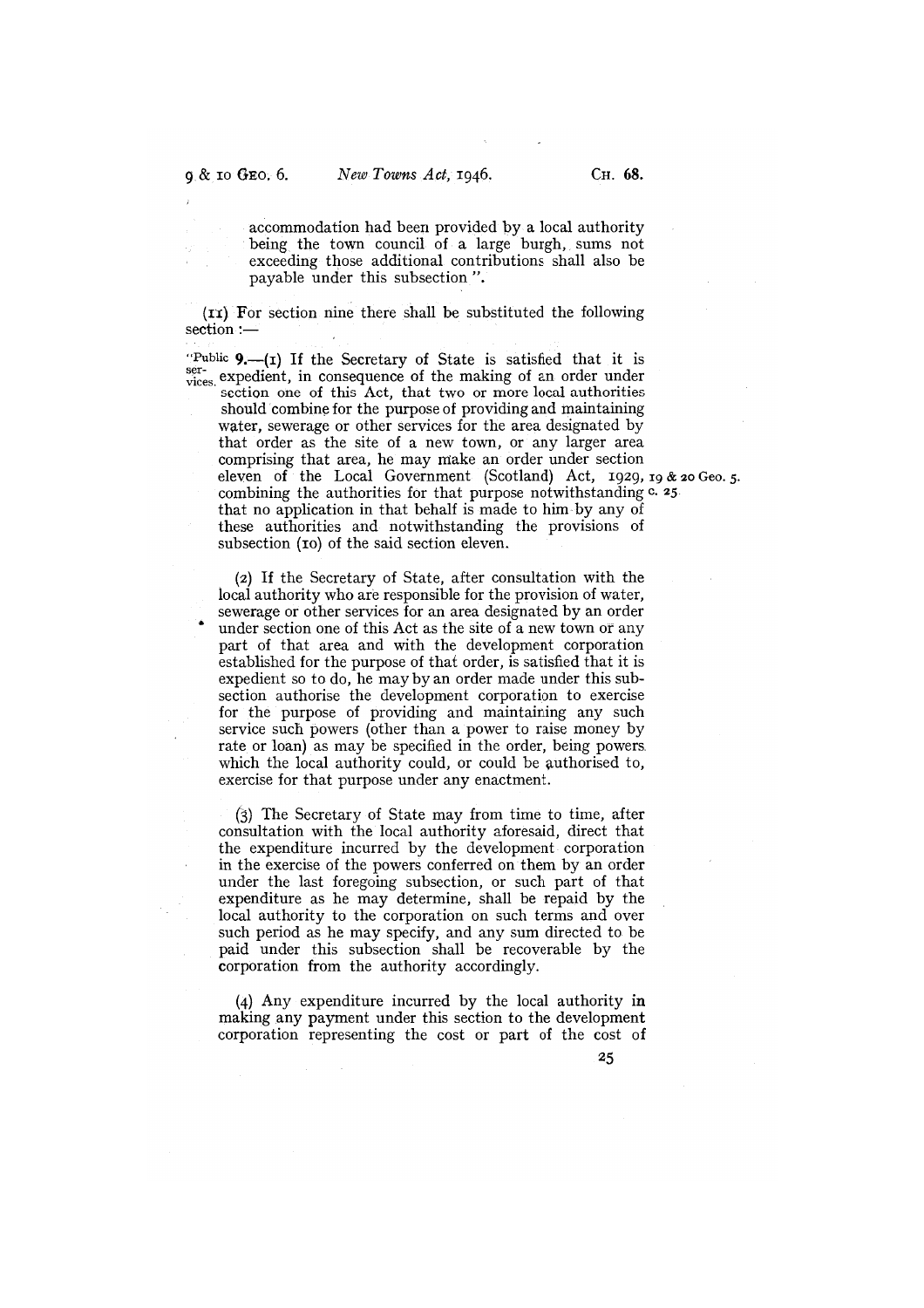the provision and maintenance of any service shall be defrayed in like manner, and the local authority shall have the like power to borrow money for the purpose, as 'if the service had been provided by them.

(5) If in consequence of a combination of authorities under an order made under subsection (1) of this section or anything done thereunder any person who, immediately before the order came into force, was an officer or servant of a local authority affected by the order is transferred to the employment of any joint committee set up under the order or of any other authority in the combination or his appointment is determined or his emoluments are diminished, and suffers any direct pecuniary loss by reason of such transfer, determination or diminution, he shall, unless provision for his compensation for that loss is made by or under any other enactment for the time being in force, be entitled to receive compensation from the local authority or such authority as may be specified in the order; and the provisions of section twenty-seven of, and the Second Schedule 16  $\&$  17 to, the Rating (Scotland) Act, 1926 and of paragraph (*i*) of Geo. 5. c. 47. Subsection (1) of section seven of the Local Government subsection  $(I)$  of section seven of the Local Government (Scotland) Act, 1929, shall apply in relation to claims for compensation under this subsection as they apply in relation to claims for compensation under those Acts, subject to such modifications as the Secretary of State may by order prescribe for the purpose of adapting those provisions to cases arising under this section."

> (iz) In section ten for references to the Town and Country Planning Act, 1944, and to Part I and to sections twenty-six and twenty-seven of that Act, there shall be substituted respectively references to the Town and Country Planning (Scotland) Act, 1945. and to Part I and to sections twenty-five and twenty-six thereof and for references to the First Schedule to the Statutory Orders (Special Procedure) Act, 1945, and to paragraph i thereof there shall be substituted respectively references to section two of that Act as it applies to Scotland and to subsection  $(I)$  of that section.

> $(13)$  In subsection  $(1)$  of section fourteen for any reference to the London Gazette there shall be substituted a reference to the Edinburgh Gazette and for the words " and of the county district" there shall be substituted the words " or the town council of the burgh ".

> $(I_4)$  In subsection (2) of section fifteen after the words " within whose area the new town," and after the words " in which the new town," there shall be inserted the words " or any part thereof," and for the words " and of the county district," there shall be substituted the words "or the town council of the burgh."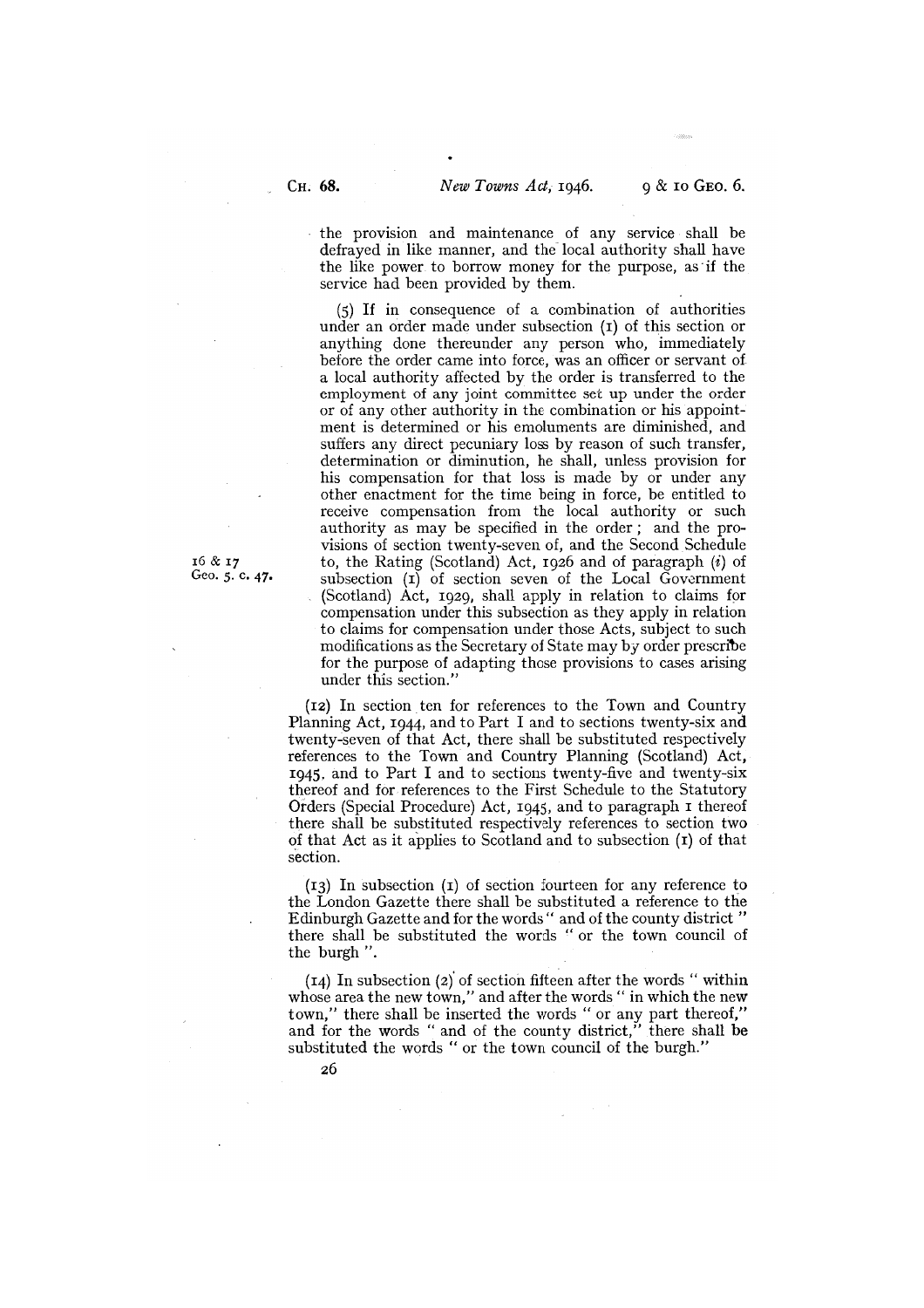(15) In section eighteen, for the reference to section five of the Local Government Superannuation Act, 1937, there shall be substituted a reference to section five of the Local Government  $\mathbf{r}$  Edw. 8 & Superannuation (Scotland) Act  $\mathbf{r}$  027 Superannuation (Scotland) Act, 1937.

(16) In section nineteen for references to the Town and Country Planning Act, 1944, and to sections fifty to fifty-four of that Act, there shall be substituted respectively references to the Town and Country Planning (Scotland) Act, 1945, and to sections forty-nine to fifty-two thereof, and any reference to ecclesiastical property shall be omitted.

(17) In section twenty-two for the reference to section thirtyfive of the Town and Country Planning Act, 1932, there shall be substituted a reference to section thirty-four of the Town and Country Planning (Scotland) Act, 1932.

(i8) In section twenty-three for references to the Town and Country Planning Act, 1944, and to Part I of that Act, there shall be substituted respectively references to the Town and Country Planning (Scotland) Act, 1945, and to Part I thereof, and for the reference to the Fourth Schedule to this Act there shall be substituted a reference to the Fifth Schedule thereto.

(19) In section twenty-four for the reference to the Town and Country Planning Act, 1944, there shall be substitued a reference to the Town and Country Planning (Scotland) Act, 1945, and for the reference to the Housing (Financial and Miscellaneous Provisions) Act, 1946, there shall be substituted a reference to the Housing (Financial Provisions) (Scotland) Act, 1946.

(20) In section twenty-six—

 $(a)$  in subsection  $(1)$ , for the definitions of the expressions appropriate Minister", "local authority", "local planning authority", "National Trust" and "planning scheme" there shall be substituted respectively the following definitions—

> "appropriate Minister," in relation to any statutory undertakers, has the same meaning as in the Town and Country Planning (Scotland) Act, 1945.

"local authority" means a county, town or district council and any other local authority within the meaning of the Local Authorities Loans (Scotland) 54 & 55 Vict. Act, 1891, and includes a joint board or joint com-<sup>c.</sup> 34. mittee of which all the constituent authorities are such local authorities as aforesaid;

"local planning authority" means such a council as is mentioned in subsection  $(I)$  of section two of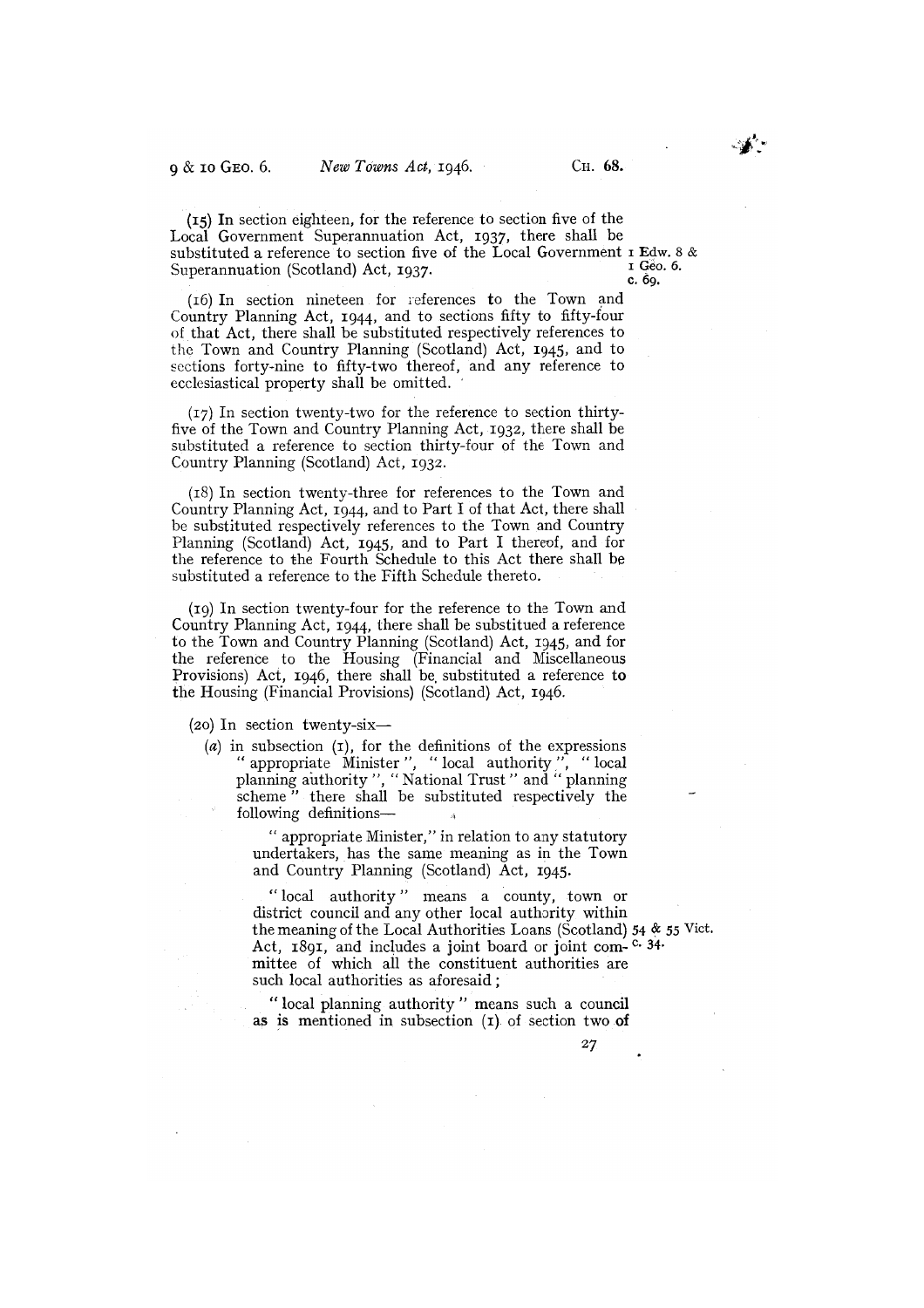the Town and Country Planning (Scotland) Act, 1932, and any council to whom powers and duties have been transferred under subsection (2) of that section

"National Trust" means the National Trust for Scotland for Places of Historic Interest or Natural Beauty incorporated by the Order confirmed by the 26 Geo. 5. & National Trust for Scotland Order Confirmation<br>1 Edw. 8, c. ii. Act, 1935, and references to land held inalienably Act, 1935, and references to land held inalienably by the National Trust shall be construed as references to land which is inalienable under section twenty-two of the said Order:

"planning scheme" means a scheme under the Town and Country Planning (Scotland) Act, 1932, and 15 & 16 Geo. 5. includes a town planning scheme under the Town C. 17. Planning (Scotland) Act, 1925 or any enactment repealed by that Act;

> (b) in subsection (3) for the reference to the Town and Country Planning Act, 1944, there shall be substituted a reference to the Town and Country Planning (Scotland) Act, 1945.

(21) In the First Schedule—

- (a) for any reference to the London Gazette there shall be substituted a reference to the Edinburgh Gazette;
- $(b)$  in paragraph 2 for the words " and of the country district" there shall be substituted the words "or on the town council of the burgh ".

(22) In the Second Schedule, paragraph II shall be omitted.

(23) A development corporation established for the purposes of an order under section one of this Act shall have power to act as the agents of a local authority to carry out any function relating to the provision of water, sewerage or other services for the area designated by that order; and a local authority shall have power to act as the agents of a development corporation to carry out any of the functions of the corporation.

28

(24) The provisions of section one hundred and thirty-four of <sup>55</sup>& 56 Vict. the Burgh Police (Scotland) Act, 1892, (which relates to the vesting in the town council of private streets in a burgh) shall extend to and have effect in relation to private streets, together with the footways thereof, in any area designated as the site of a new town so far as it is situated in the landward part of a county, as if for references to the town council there were substituted references to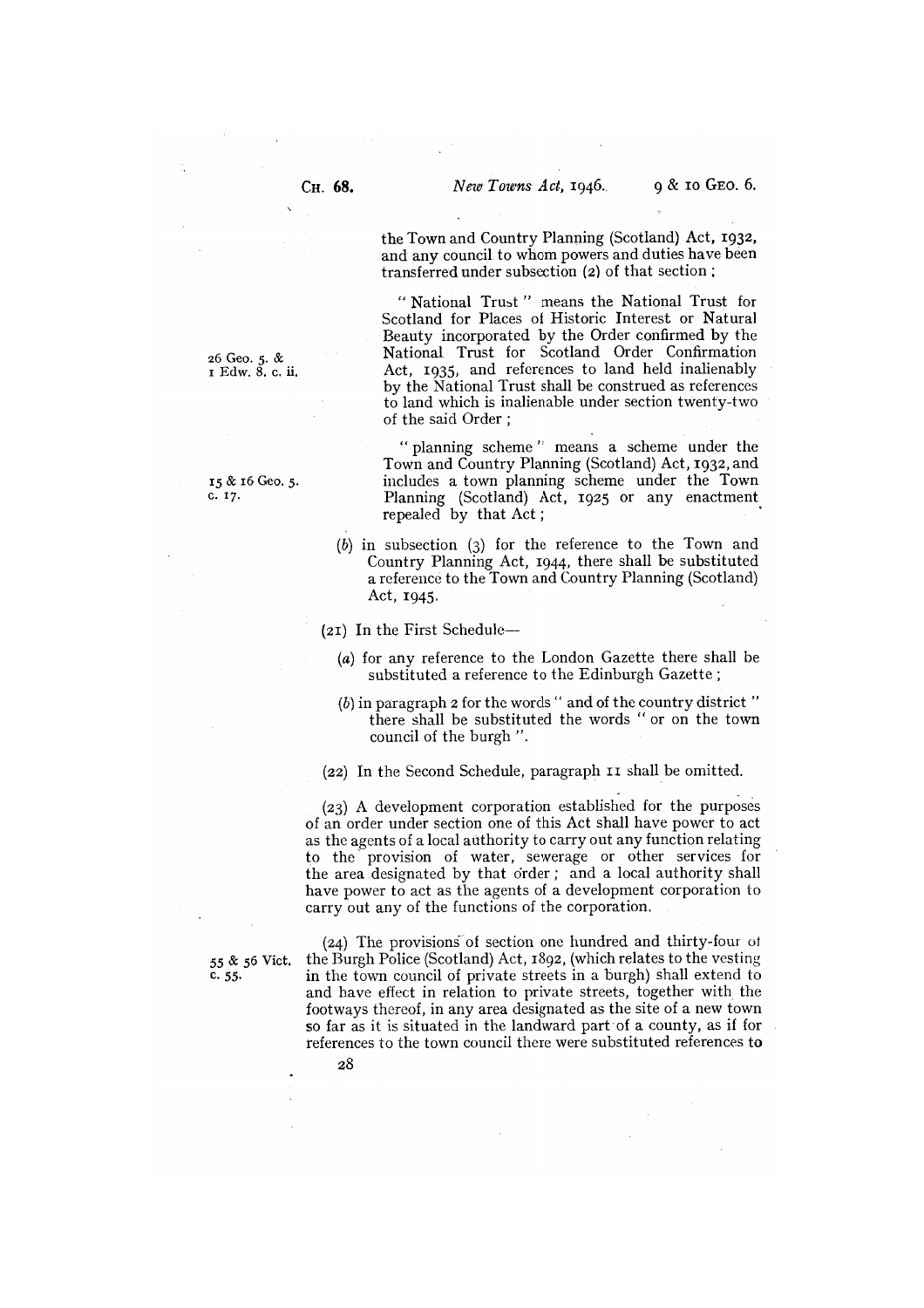the county council, and as if after the words "the frontage of such street or part " there were inserted the words "or the development corporation" ; and where in pursuance of the said section (as applied by this subsection) any street has become vested in the county council, it shall thereupon become a highway within the meaning and for the purposes of the Roads and Bridges (Scotland) Act, 1878, and shall be added to the list of  $4^1$  &  $4^2$  Vict.<br>highways made up under section forty-one of that Act c. 51. highways made up under section forty-one of that Act.

 $(25)$  If the Secretary of State is satisfied, after consultation with any local authorities who appear to him to be concerned, that it is expedient that any area designated as the site of a new town, or any part of such an area, so far as it is situated in the landward part of a county should be formed into a special district for any purpose for which a county council may form a special district, he may make an order declaring that area or part of the area, to be a special district for that purpose; and thereupon the enactments relating to special districts formed for that purpose shall apply in relation to that special district as if it were a special district formed by the county council under those enactments:

Provided that the county council may, for such period as they may think proper, exempt the owners or occupiers of any lands and heritages within the special district from the whole or from a specified portion of any special district rate on the ground that cannot during that period benefit from any service within the district in respect of which that rate is levied.

 $26$ —(I) In this Act, except where the context otherwise Interpretation, requires, the following expressions have the meanings hereby construction, assigned to them respectively, that is to say short title and<br>extent.

- "appropriate Minister," in relation to any statutory undertakers, has the same meaning as in the Town and Country Planning Act, 1944;
- "Consolidated Fund" means the Consolidated Fund of the United Kingdom and includes the growing produce thereof;
- " development " includes re-development;
- "development corporation" has the meaning assigned to it by section two of this Act
- "enactment" includes a local Act and an order or byelaw made under any Act;
- "financial year" means a year beginning on the first day of April;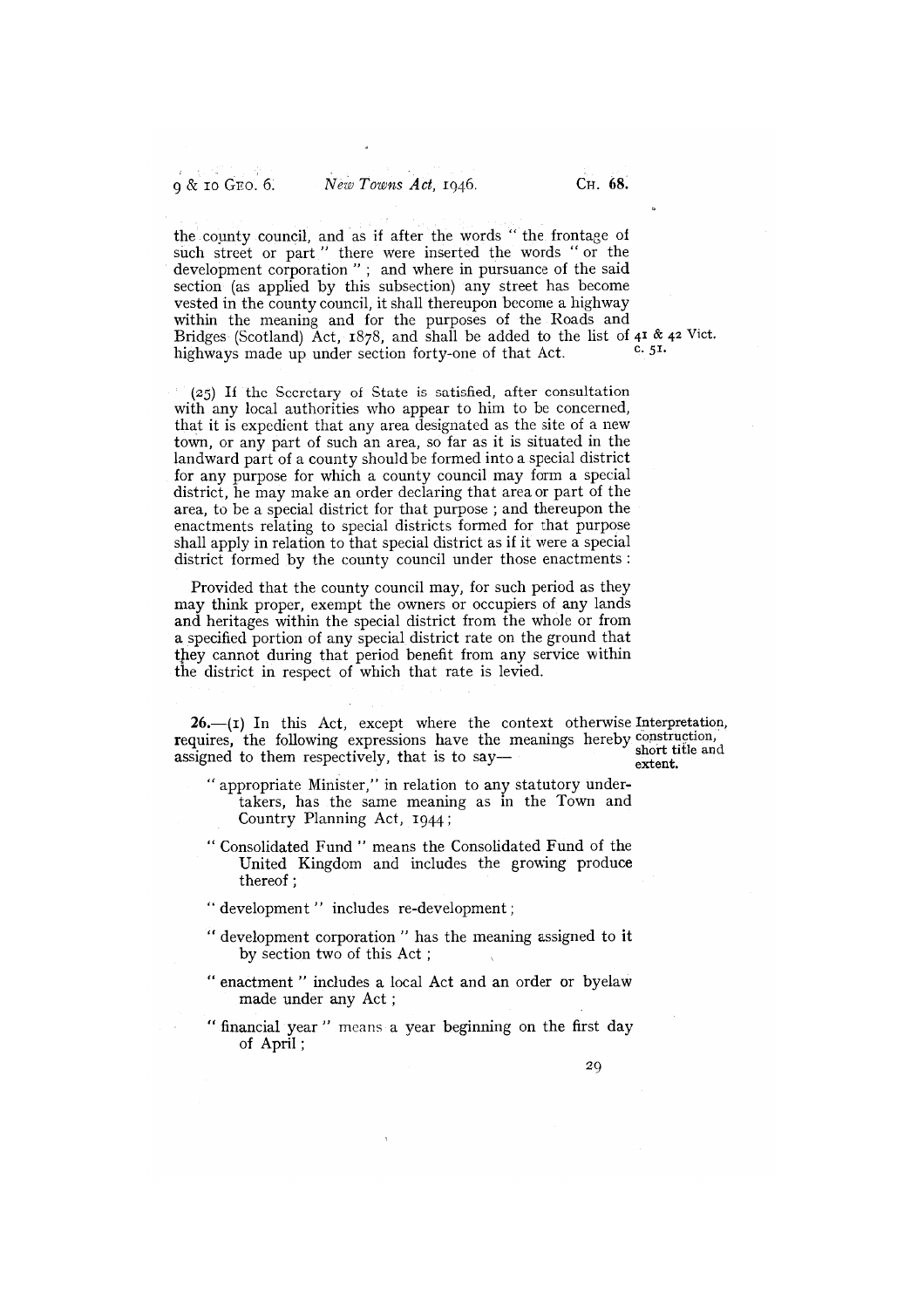"local authority" means the council of a county, county borough, metropolitan borough, or county district, the Common Council of the City of London and any other authority being a local authority within the meaning of  $3<sup>8</sup>$  &  $3<sup>9</sup>$  Vict.<br>the Local Loans Act,  $1875$ , and includes a local highway<br>c. 83. authority, any drainage board and any joint board or joint committee if all the constituent authorities are such local authorities as aforesaid ;

- "local highway authority" means a highway authority other than the Minister of Transport, and includes the London County Council;
- "local planning authority" means a local authority for the purposes of the Towm and Country Planning Act, 1932, or, in a case where, under any provision of that Act, the functions of a local authority are exercisable by a county council or by a joint committee, means that council or committee;
- the Minister" means the Minister of Town and Country Planning;
- "National Trust" means the National Trust for Places of Historic Interest or Natural Beauty incorporated by 7 Edw. 7. the National Trust Act, 1907, and the reference to land held inalienably by the National Trust shall be construed as a reference to land which is inalienable under section twenty-one of the said Act or section eight of the <sup>2</sup>& 3 Geo. 6. National Trust Act, 1939;
- planning scheme" means a scheme under the Town and Country Planning Act, 1932, and includes a town <sup>15</sup>& i6 Geo. 5. planning scheme under the Town Planning Act, 1925,  $15 \& 16 \& 5.$  planning scheme under the Town Plann c. 16.<br>or any enactment repealed by that Act;
	- "statutory undertakers" means persons authorised by any enactment to construct, work or carry on any railway, light railway, tramway, road transport, water transport, canal, inland navigation, dock, harbour, pier or lighthouse undertaking, or any undertaking for the supply of electricity, gas, hydraulic power or water, and the expression "statutory undertaking" shall be construed accordingly.

(2) References in this Act to any other enactment shall Le construed as references to that enactment as amended by any subsequent enactment including, except where the context otherwise requires, this Act.

C. lxxxvi.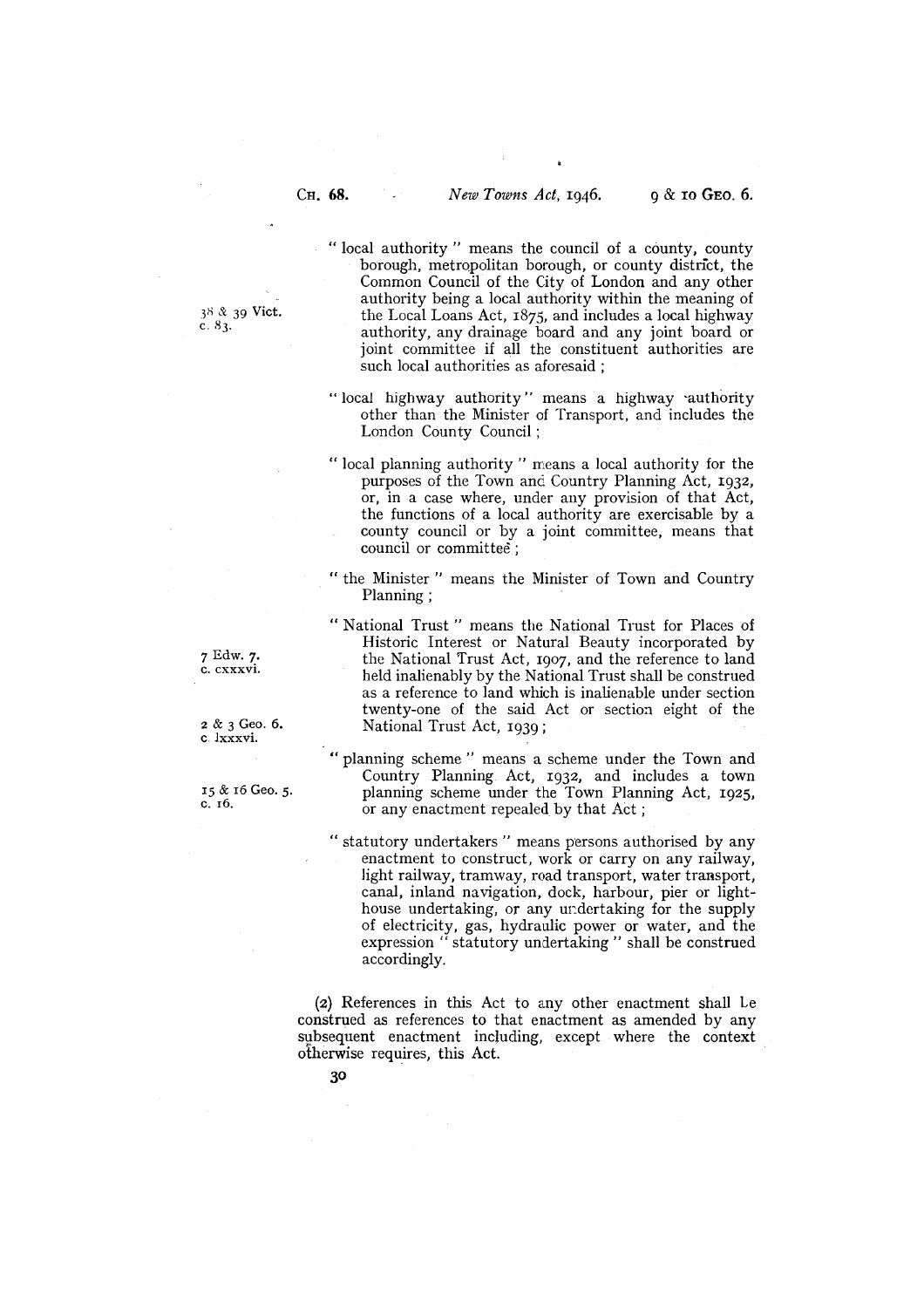$\overline{\phantom{a}}$ 

 $31$ 

(3) Any reference in any enactment to any provision of the Town and Country Planning Act, 1944, which is applied by this Act, shall be construed as including a reference to that provision as so applied.

 $\bar{z}$ 

(4) This Act may be cited as the New Towns Act, 1946.

(5) This Act shall not extend to Northern Ireland.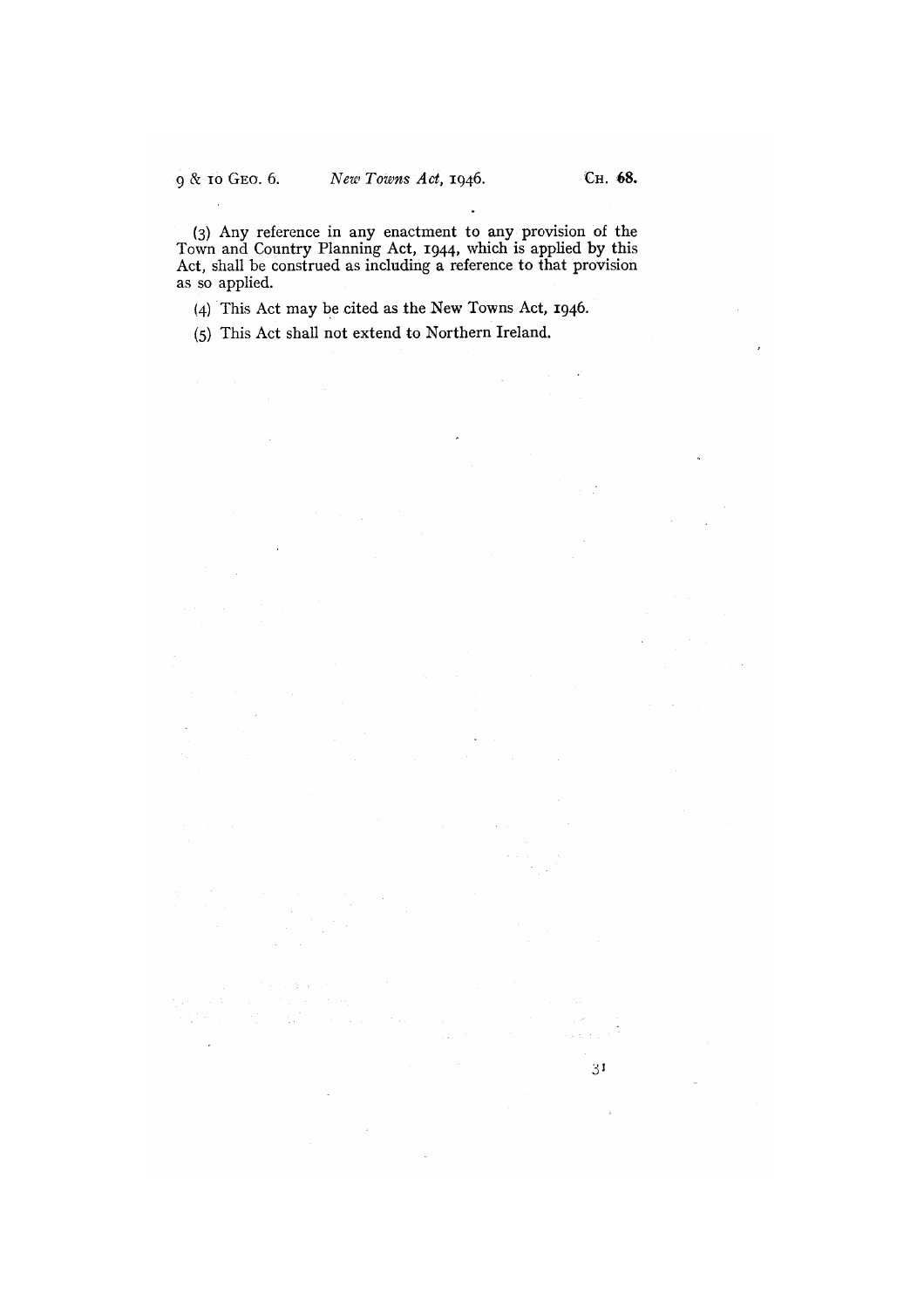# SCHEDULES.

### Section r. FIRST SCHEDULE.

#### PROVISIONS AS TO ORDERS UNDER S. I.

x. Where the Minister proposes to make an order under section one of this Act, he shall prepare a draft of the order, describing the area to be designated as the site of the proposed new town by reference to a map, either with or without descriptive matter (which, in the case of any discrepancy with the map, shall prevail except in so far as may be otherwise provided by the draft order) together with such statement as the Minister considers necessary for indicating the size and general character of the proposed new town.

2. Before making the order the Minister shall publish in the London Gazette, in one or more newspapers circulating in the locality in which the proposed new town will be situated, and in such other newspapers, if any, as he considers appropriate in the circumstances, a notice—

- (a) describing the area to be designated as the site of the proposed new town;
- (b) stating that the draft of an order under section one of this Act ,has been prepared by the Minister in relation thereto and is about to be considered by him;
- (c) naming a place within the said area where a copy of the draft order (including any map or descriptive matter annexed thereto) and of the statement required by the foregoing paragraph, may be seen at all reasonable hours; and
- (d) specifying the time (not being less than twenty-eight days from the publication of the notice in the Gazette) within which, and the manner in which, objections to the proposed order may be made,

and shall, not later than the date on which the notice is published in the Gazette, serve a like notice on the council of the county and of the county district in which the land, or any part of the land, to which the order relates is situated, and on any other local authority who appear to him to be concerned with the order.

3. If any objection is duly made to the proposed order and is not withdrawn, the Minister shall, before making the order, cause a public local inquiry to be held with respect thereto, and shall consider the report of the person by whom the inquiry was held.

4. Subject to the provisions of the last foregoing paragraph the Minister may make the order either in terms of the draft or subject to such modifications as he thinks fit:

Provided that, except with the consent of all persons interested, the Minister shall not make the order subject to a modification including in the area designated as the site of the proposed new town any land not so designated in the draft order.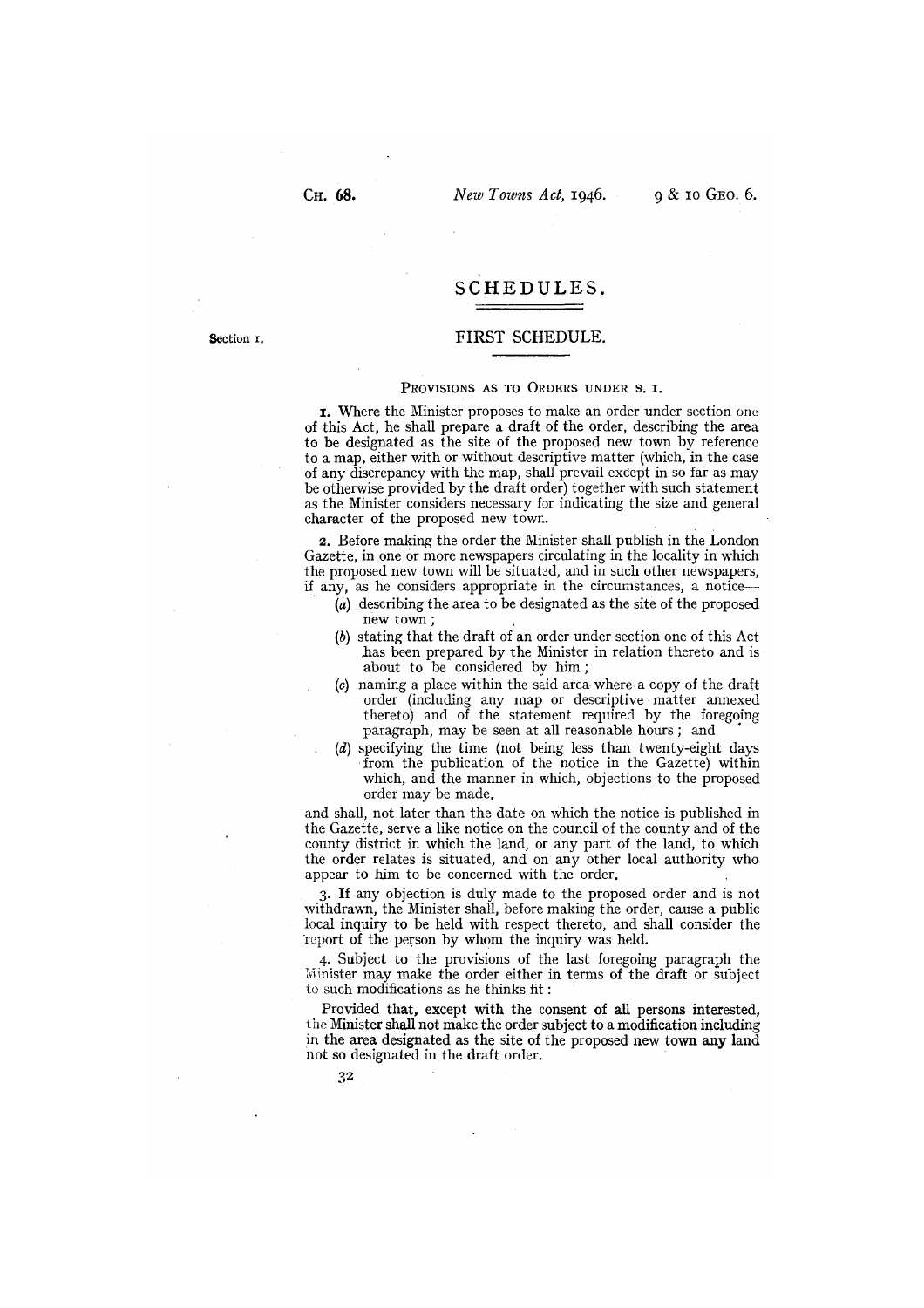5. As soon as may be after an order has been made as aforesaid, 1ST SCH. the Minister shall publish in the London Gazette, in one or more —cont. newspapers circulating in the locality in which the proposed new town will be situated, and in such other newspapers, if any, as he considers appropriate in the circumstances, a notice stating that the order has been made and naming a place within the area designated by the order as the site of the proposed new town where a copy of the order may be seen at all reasonable hours, and shall serve a like notice—

- (a) on any local authority on whom notice of the proposed order was served under paragraph 2 of this Schedule; and
- (b) on any other person who has duly made an objection to the proposed order and, at the time of making it or thereafter, has sent to the Minister a request in writing to serve him with the notice required by this paragraph, specifying an address for service.

# SECOND SCHEDULE. Section 2.

# CONSTITUTION OF DEVELOPMENT CORPORATIONS. Appointment of members and tenure of office.

i. The members of a development corporation (in this Schedule referred to as "the corporation") shall be appointed by the Minister after consultation with such local authorities as appear to him to be concerned with the development of the new town, and in appointing members of the corporation the Minister shall have regard to the desirability of securing the services of one or more persons resident In or having special knowledge of the locality in which the new town will be situated.

The Minister shall appoint two of the members to be respectively chairman and deputy chairman of the corporation.

2. Subject to the following provisions of this Schedule, a member of the corporation, and the chairman and deputy chairman of the corporation shall hold and vacate office as such in accordance with the terms of the instrument by which they are respectively appointed.

3. If the chairman or deputy chairman of the corporation ceases to be a member of the corporation, he shall also cease to be chairman or deputy chairman, as the case may be.

4. Any member of the corporation may, by notice in writing addressed to the Minister, resign his membership, and the chairman or deputy chairman may, by the like notice, resign his office as such.

5. If the Minister is satisfied that a member of the corporation—.

- (a) has become bankrupt or made an arrangement with his creditors;
- (b) is incapacitated by physical or mental illness; or
- $(c)$  has been absent from meetings of the corporation for a period longer than three consecutive months without the permission of the corporation; or
- (d) is otherwise unable or unfit to discharge the functions of a member, or is unsuitable to continue as a member,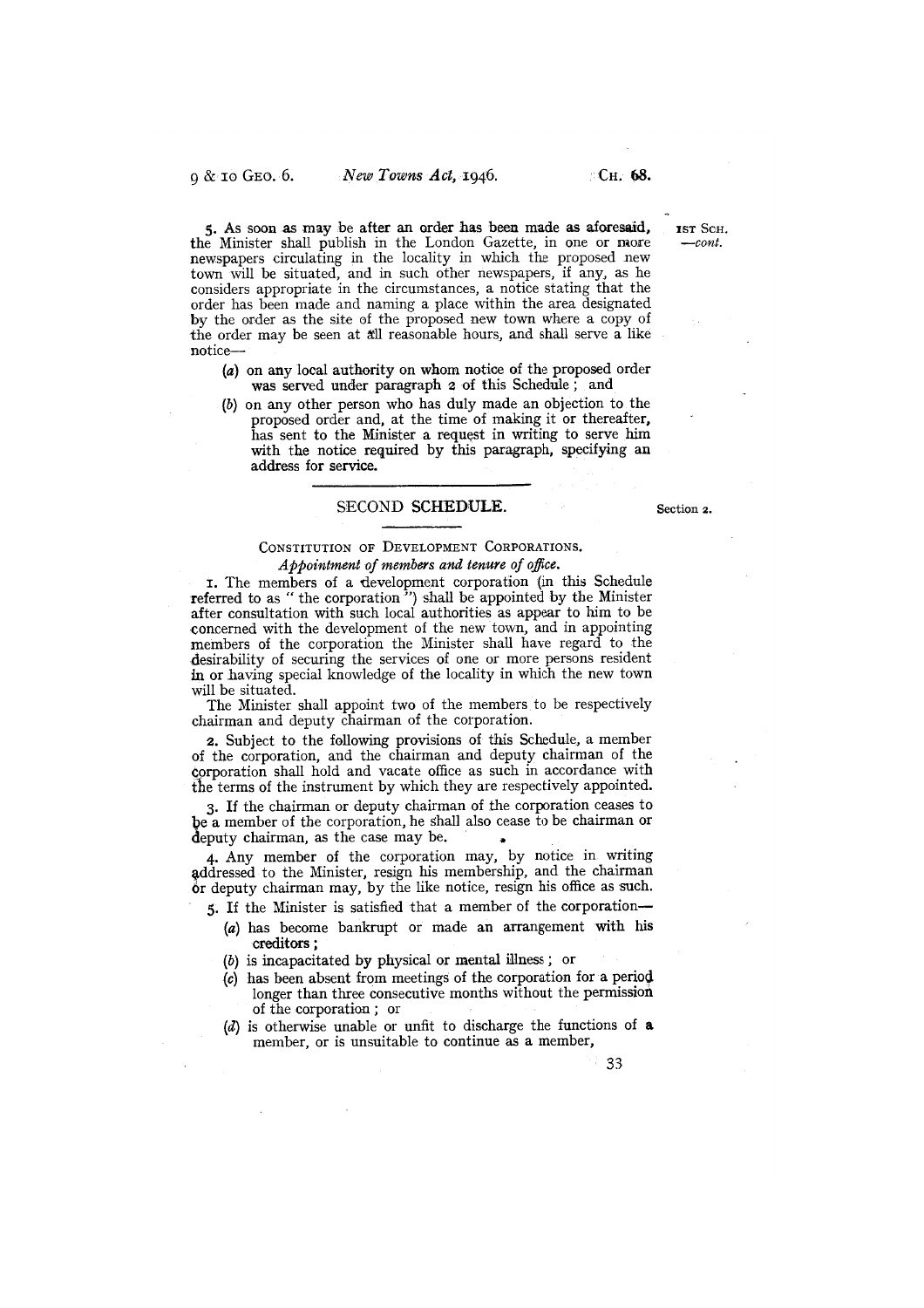$=$ *cont* 

2ND SCH<sub>c</sub> the Minister may remove him from his office as a member of the corporation.

> 6. A member of the corporation who ceases to be a member or ceases to be chairman or deputy chairman shall be eligible for reappointment.

#### Remuneration.

7. The corporation shall pay to their members, in respect of their office as such, such remuneration and such reasonable allowances in respect of expenses properly incurred in the performance of their duties as may be determined by the Minister with the consent of the Treasury, and shall pay to the chairman and deputy chairman, in respect of their office as such, such additional remuneration as may be so determined.

#### Meetings and proceedings.

8. The quorum of the corporation and the arrangements relating to their meetings shall, subject to any directions given by the Minister, be such as the corporation may determine.

9. The validity of any proceeding of the corporation shall not be affected by any vacancy among their members or by any defect in the appointment of any of their members.

#### Instruments, etc.

ro. The fixing of the seal of the corporation shall be authenticated by the signature of the chairman or of some other member authorised either generally or specially by the corporation to act for that purpose.

11. Any contract or instrument which, if made or executed by a person not being a body corporate, would not be required to be under seal may be made or executed on behalf of the corporation by any person generally or specially authorised by them to act for that purpose.

12. Any document purporting to be a document duly executed under the seal of the corporation shall be received in evidence and shall, unless the contrary is proved, be deemed to be so executed.

# Section 3. THIRD SCHEDULE.

ENACTMENTS WHICH MAY BE SUSPENDED UNDER SECTION THREE. Any enactment contained in a local Act.

Any order, bye-law or regulation, under whatever authority made. <sup>51</sup>& 52 Vict. The Public Health (Buildings in Streets) Act, i888.

C. 52. Sections thirty-three and thirty-four of the Public Health Act, 1925.

 $\frac{15 \& 16 \& 60.5}{5 \& 68.5}$ . Section five of the Roads Improvement Act, 1925.

Section one or section two of the Restriction of Ribbon Development Act, 1935.

Section one hundred and seven of the Public Health Act, 1936.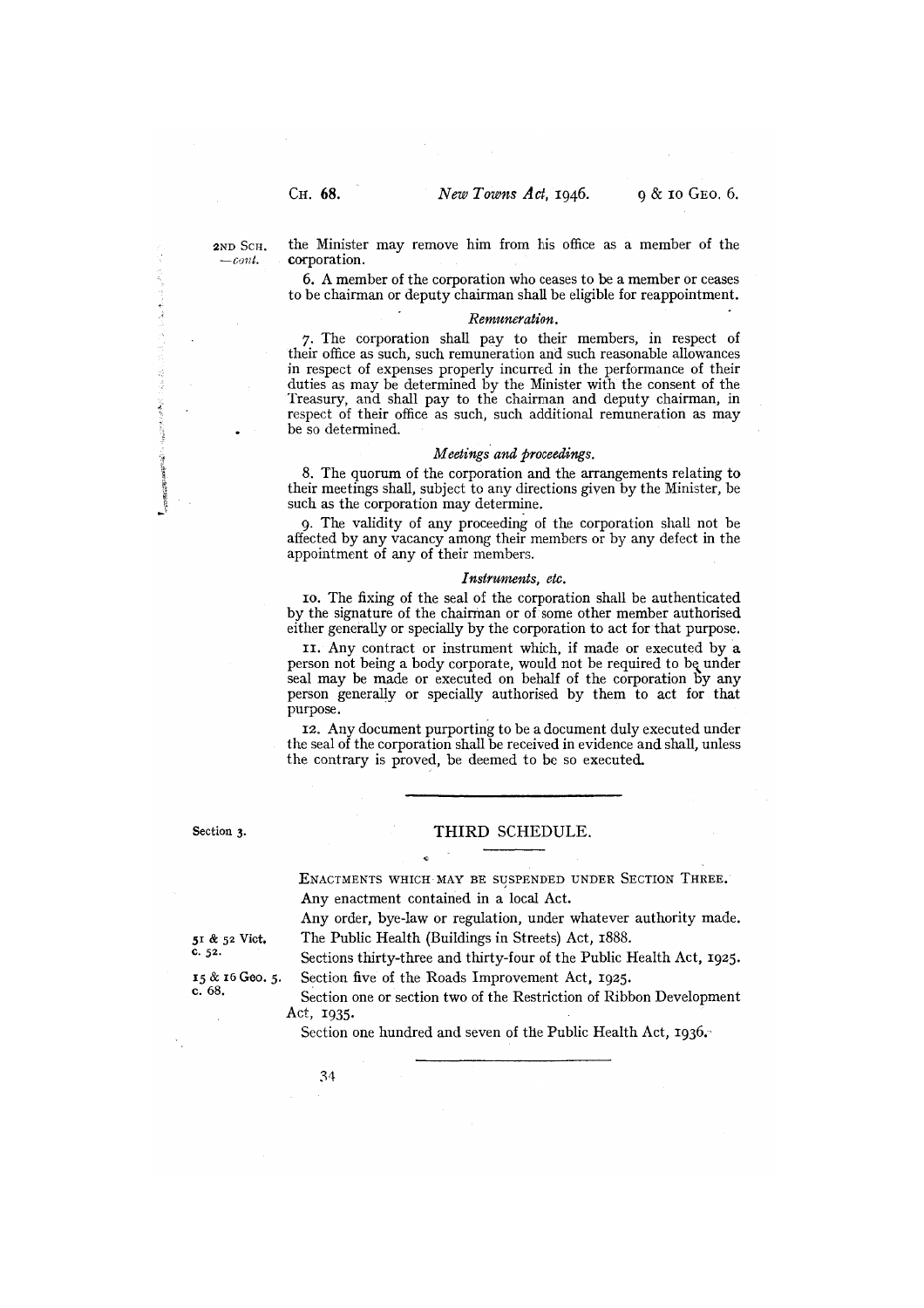# FOURTH SCHEDULE. Section 23.

# MODIFICATIONS OF PROVISIONS OF THE TOWN AND COUNTRY PLANNING ACT, 1944, AS APPLIED BY THIS ACT. General Modifications.

i. For references to an order under section one of that Act, and to land as to which such an order is in force or land designated by such an order, there shall be substituted respectively references to an order under section one of this Act, and to land within the area designated by such an order as the site of a new town.

2. For references to a compulsory purchase order under that Act, or under Part I of that Act, or under any enactment contained in that Part, and to the compulsory purchase or acquisition of land thereunder, there shall be substituted respectively references to a compulsory purchase order under this Act, or under any enactment contained in or incorporated with this Act, and to the compulsory purchase or acquisition of land thereunder.

3. For references to land or buildings acquired for the purposes of Part I of that Act there shall be substituted references to land or buildings acquired for the purposes of this Act.

4. For references to the purchase or acquisition of land by a Minister, and to land acquired by a Minister, there shall be substituted respectively references to the purchase or acquisition of land by the Minister of Transport, and to land acquired by that Minister.

5. For references to a local planning authority (except the reference to paragraph (a) of subsection (2) of section twenty-three) there shall be substituted references to a development corporation.

6. References to land appropriated for the purposes of Part I of that Act and to the appropriation of land for those purposes shall be omitted.

### Additional Modifications of particular sections.

#### Section. Modifications.

Section three  $\qquad \ldots \quad$  In subsection (1) for paragraphs (a) and (b) there shall be substituted the following paragraphs:

"(a) outside the area designated under the New Towns Act 1946 as the site of a new town for the purpose of securing the development of land in that area in accordance with proposals approved by the Minister under that Act ; or

(b) for the purpose of providing proper means of access to such an area,

In subsection (3) for the words " submitted with an application for" there shall be substituted the words "prepared for the purposes of".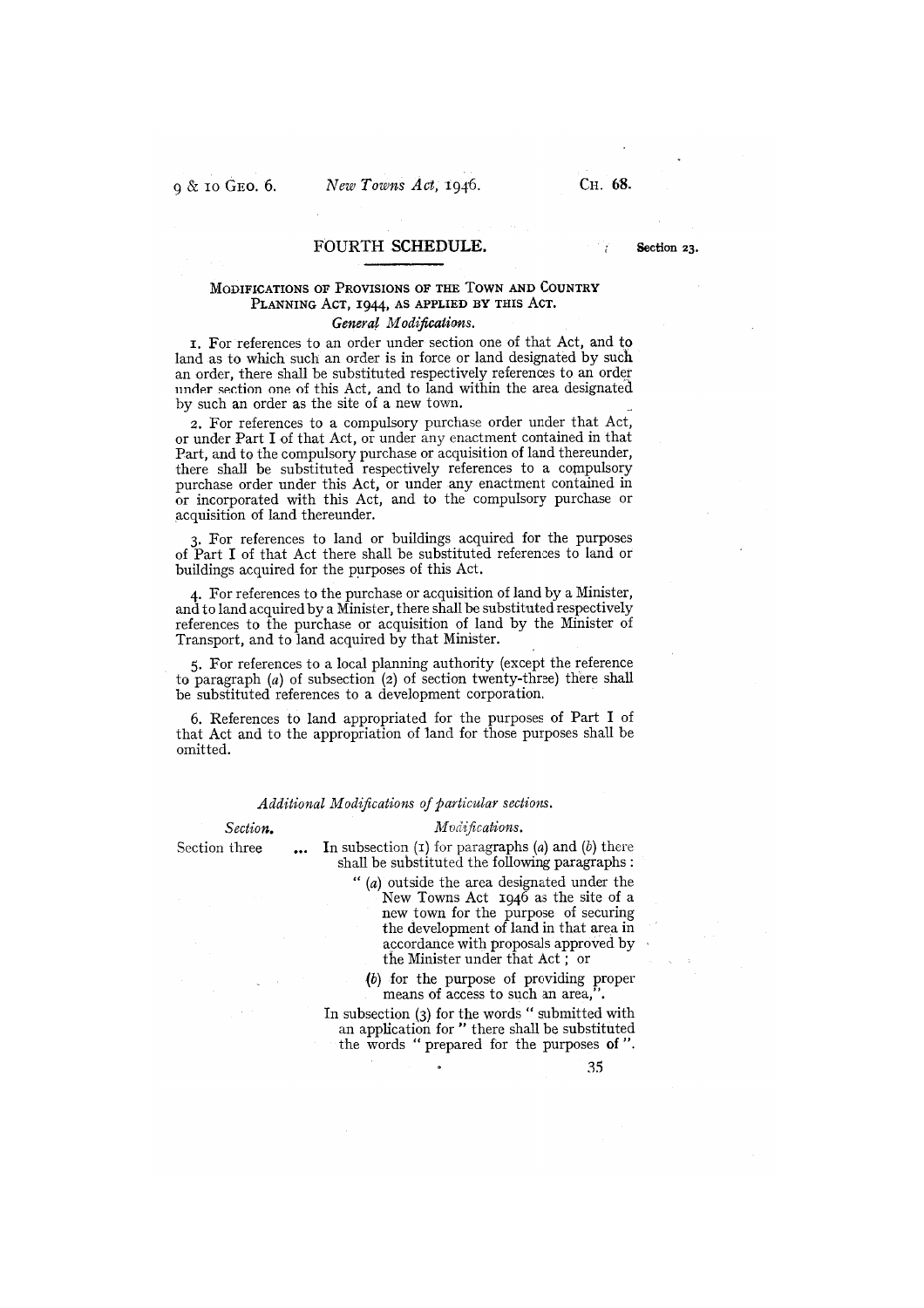- 4TH SCH. Section. Modifications.<br>--cont. Section thirteen ... In subsection (1) for the words In subsection  $(I)$  for the words "The preceding provisions. of this Act" there shall be substituted the words " The provisions of the Towns Act, 1946"; and after the words "contained in" there shall be inserted the wo.ds " or incorporated with "
	- In paragraph  $(b)$  of subsection  $(4)$  for the words the Minister having jurisdiction by virtue of the enactment in question to authorise a compulsory purchase thereunder" there shall be substituted the words "the Minister of Transport".
	- In subsection  $(5)$  for the words " subsection  $(1)$ of section two or under section four of this Act " there shall be substituted the words" " section four of the New Towns Act, 1946", and in paragraph (a) of the subsection the words " application for the " shall be omitted.
	- Section fourteen  $\ldots$  Subsections (2), (7), (8) and (9) shall be omitted. In subsection  $(5)$ , paragraph  $(b)$  and the words " and in a case falling within paragraph (b) thereof in accordance with the provisions of section ten of this Act " shall be omitted.
	- Section sixteen  $\ldots$  In subsection (1), the words " or order " shall be omitted ; for the words " twenty-eight days " there shall be substituted the words " six weeks "; and for the words "this Act " in the fourth and all subsequent places where those words occur, there shall be substituted the words " the New Towns Act, 1946, or this Act "
		- In subsection (4) for the words "this Act "there shall be substituted the words " the New Towns Act, 1946, or this Act ".
	- Section seventeen... In subsection (2) the words " the authority on whose application an order under section one of this Act is made, and of" shall be omitted.
	- Section eighteen  $\ldots$  In subsections (1) and (2) for the words "this Part of this Act " there shall be substituted the words "the New Towns Act, 1946, and this Part of this Act."
		- In subsection  $(4)$  for the words " this Part of this Act " in the second place where those words occur, there shall be substituted the words "the New Towns Act, 1946, and this Part of this Act ", and for the words " this Part of this Act (together, in the case of the purchase under section four or subsection  $(4)$  of section nine of this Act, with the relevant enactment mentioned in section four of this Act) " there shall be substituted the words "that Act and this Part of this Act ".

 $3<sup>6</sup>$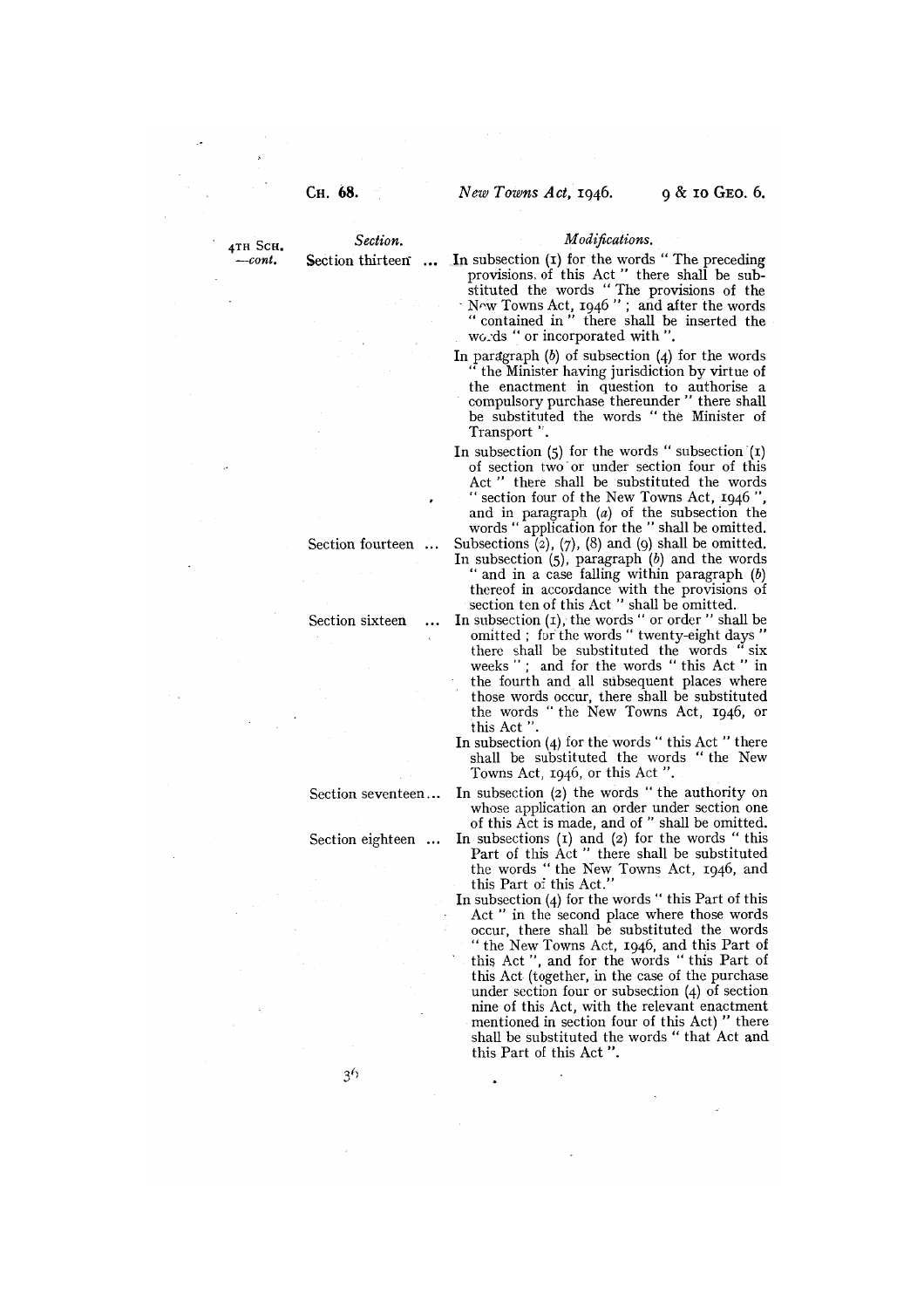| Section.            | <i>Modifications.</i>                                                                                                                                                 | 4тн Scн.  |
|---------------------|-----------------------------------------------------------------------------------------------------------------------------------------------------------------------|-----------|
| Section twenty-two  | In subsection (1) for the words "this Part of this<br>Act " in the second place where those words<br>occur, there shall be substituted the words<br>$\lq$ that Act ". | $-$ cont. |
|                     | Section twenty-three In subsection (2), in paragraph (a) the words<br>"except where that authority applied for<br>the making of the order" shall be omitted.          |           |
|                     | Section twenty-four In subsection (3) for the words "a Minister"<br>there shall be substituted the words "the<br>Minister of Transport".                              |           |
| Section twenty-five | In subsections $(5)$ and $(9)$ for the words "a                                                                                                                       |           |

Minister ", wherever those words occur, there shall be substituted the words " the Minister of Transport ".

- Section twenty-six In subsection  $(I)$ , in paragraph  $(a)$ , for the words "any purpose in connection with which a local planning authority may be authorised under this Part of this Act to acquire land " there shall be substituted the words "the purposes of a new town under the New Towns Act, 1946"; and in paragraph  $(b)$  the words from or necessitated ", in the second place where those words occur, to the end of the paragraph shall be omitted.
	- In subsection (5), for the words "any purpose in connection with which the authority may be anthorised under this Part of this Act to acquire land" there shall be substituted the words" the purposes of a new town under the New Towns Act, 1946".

Section thirty  $\ldots$  In subsection (1), after the word " accommodation," in the first place where that word occurs, there shall be inserted the words suitable to the reasonable requirements of those persons;" and at the end of the subsection there shall be added the following paragraph :—

> "Where the land so acquired is land within the area designated under the said Act as the site of a new town, the references in this subsection to residential accommodation shall be construed as references to such accommodation in that area."

- In subsection  $(3)$ , for the words "acquiring or appropriating authority" there shall be substituted the words "corporation or highway authority".
- In subsection (5) for the words "a Minister" there shall be substituted the words "the Minister of Transport ".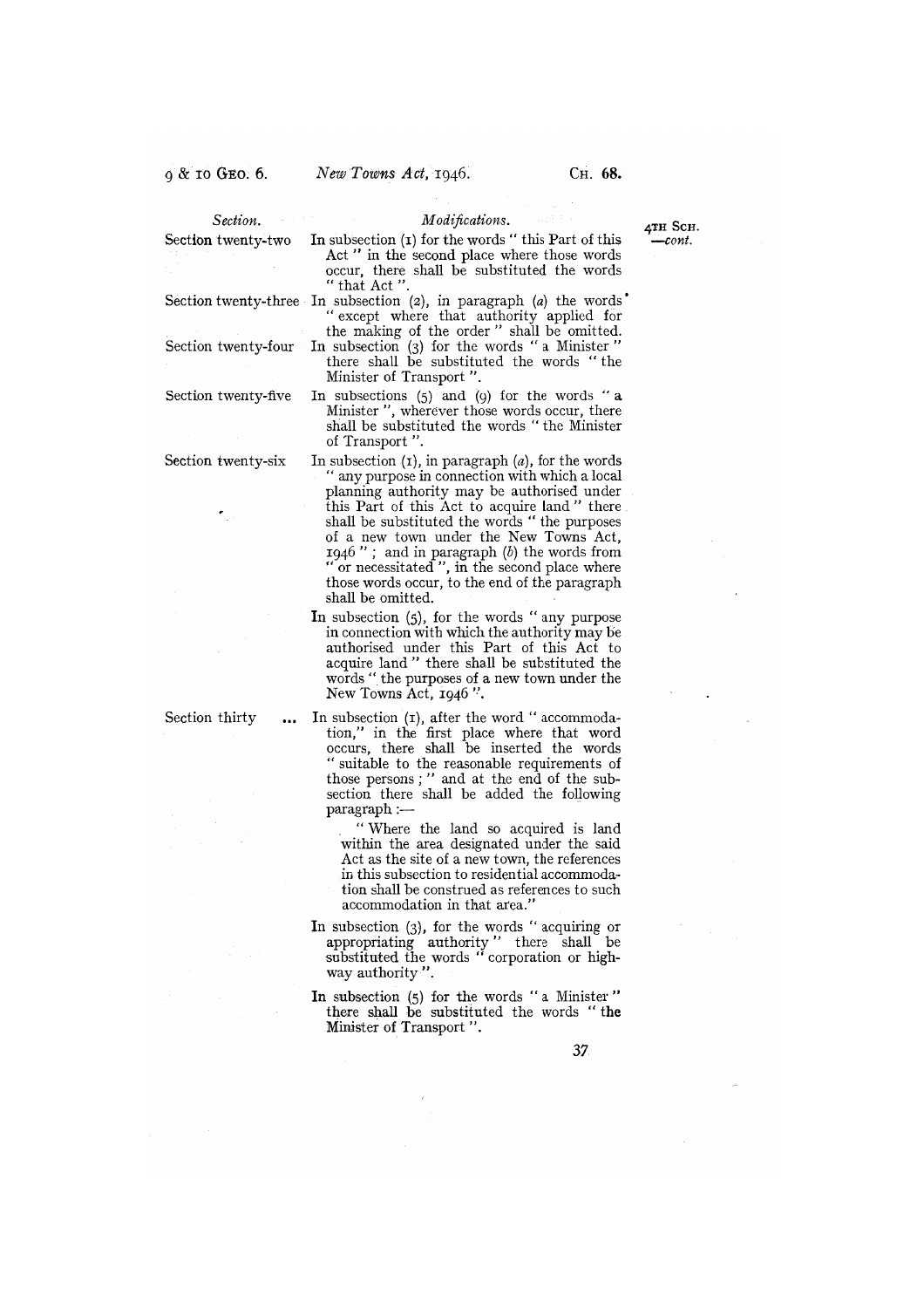Towns Act, 1946 ".

4TH SCH. Section. Modifications.<br>-cont. Section fifty In subsection (a) for the words. Section fifty  $\ldots$  In subsection (2) for the words " section seven of this Act " there shall be substituted the words section three of the New Towns Act, 1946".

> the first place where those words occur, there shall be substituted the words "the New

> shall be substituted the words "the New

those words occur, there shall be substituted the words "the New Towns Act, 1946, or this Act " ; and for the words" the authority" wherever those words occur there shall be substituted the words " the Minister, cor-

Section fifty-one ... In subsection (1) for the words "this Act", in

Section fifty-two  $\ldots$  In subsection (2) for the words "this Act "there

Section fifty-four ... For the words "this Act ", in both places where

- 
- incorporated therewith ". Second Schedule ... In paragraph 2, in sub-paragraph (3) (a), after the word "advertisement" there shall be inserted the words "and by affixing a copy thereof, addressed to 'the owners and any occupiers of the land' (describing it), to some
	- In paragraph 6, for the words " land as to which an application for an order under section one of this Act is pending" there shall be substituted the words "land in an area proposed

conspicuous object or objects on the land ".

poration or authority ". Section sixty-five ... The definitions of "clearing", and "loan charges" shall not apply ; and in the definition of " purchasing authority" for the words "a Minister purchasing under this

Towns Act, 1946, or this Act".

- Act " there shall be substituted the words "a development corporation purchasing under section four of the New Towns Act, 1946, and the Minister of Transport purchasing under
- section three of this Act ". First Schedule ... In paragraph i, in sub-paragraph (i), the words " an application for an order under section one of this Act " shall be omitted
	- for the word. " thereof ", in both places where that word occurs, there shall be substituted the words "of this Act " ; and for the words " a Minister " there shall be substituted the words " the Minister of Transport"; and in sub-paragraph (2) after the word "sub-paragraph" there shall be inserted the words "or by any enactment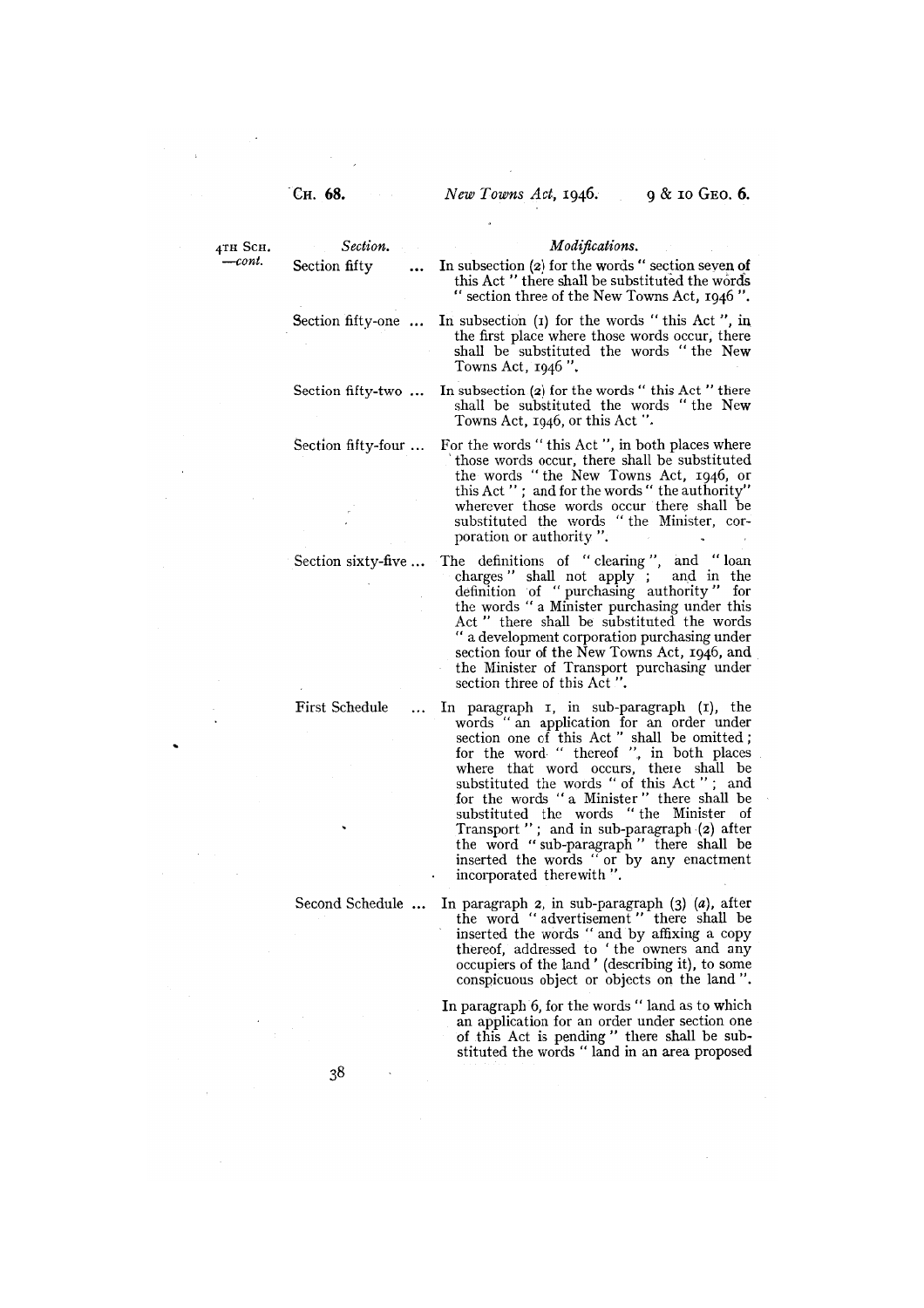- Section. Modifications.  $4TH$  Scu.<br>Schodals and to be designed as the site of a new term has  $-const$ . Second Schedule—cont. to be designated as the site of a new town by an order a draft of which has been published in accordance with the First Schedule to the New Towns Act, 1946"; and for the word " application ", in the second place where that word occurs, there shall be substituted the word "order ".
	- In Part II for the words " a Minister ", in both places where those words occur, and the words "the Minister making the order" and the words "the Minister having jurisdiction to make the order" there shall be substituted the words " the Minister of Transport " ; and paragraph io shall be omitted.

- Third Schedule ... In Part II for the words "a Minister ", in both places where those words occur, and for the words "the Minister having, in conjunction with the appropriate Minister, jurisdiction to make the order" and the words" the Minister having jurisdiction as aforesaid" there shall be substituted the words " the Minister of Transport ".
- Fourth Schedule ... In paragraph I, sub-paragraph (c) shall be omitted.
	- In paragraph 2, in sub-paragraph (4), after the word "right" there shall be inserted the word " right" there share be inserted the<br>word " or "; and the words " refusal of permission, grant of permission subject to conditions, or revocation or modification of permission " shall be omitted.
- Fifth Schedule ... For the words "Part I of this Act", wherever those words occur, there shall be substituted the words "the New Towns Act, 1946, and Part I of this Act".
	- In paragraph  $\overline{I}$ , in sub-paragraph  $\overline{I}$  (a) the words "together, in the case of a purchase authorised by virtue of such an order as is mentioned in section four of this Act, with the relevant enactment mentioned in that section" shall be omitted; and in subparagraph  $(i)$   $(d)$  for the words " a Minister" there shall be substituted the words "the Minister of Transport", and for the words " Part I of this Act" there shall be substituted the words "section three of this Act ".
	- In paragraph 9, in sub-paragraph  $(r)$   $(b)$  for the words " a Minister " there shall be substituted the words "the Minister of Transport" and for the words "four or nine thereof" there shall be substituted the words " of this Act".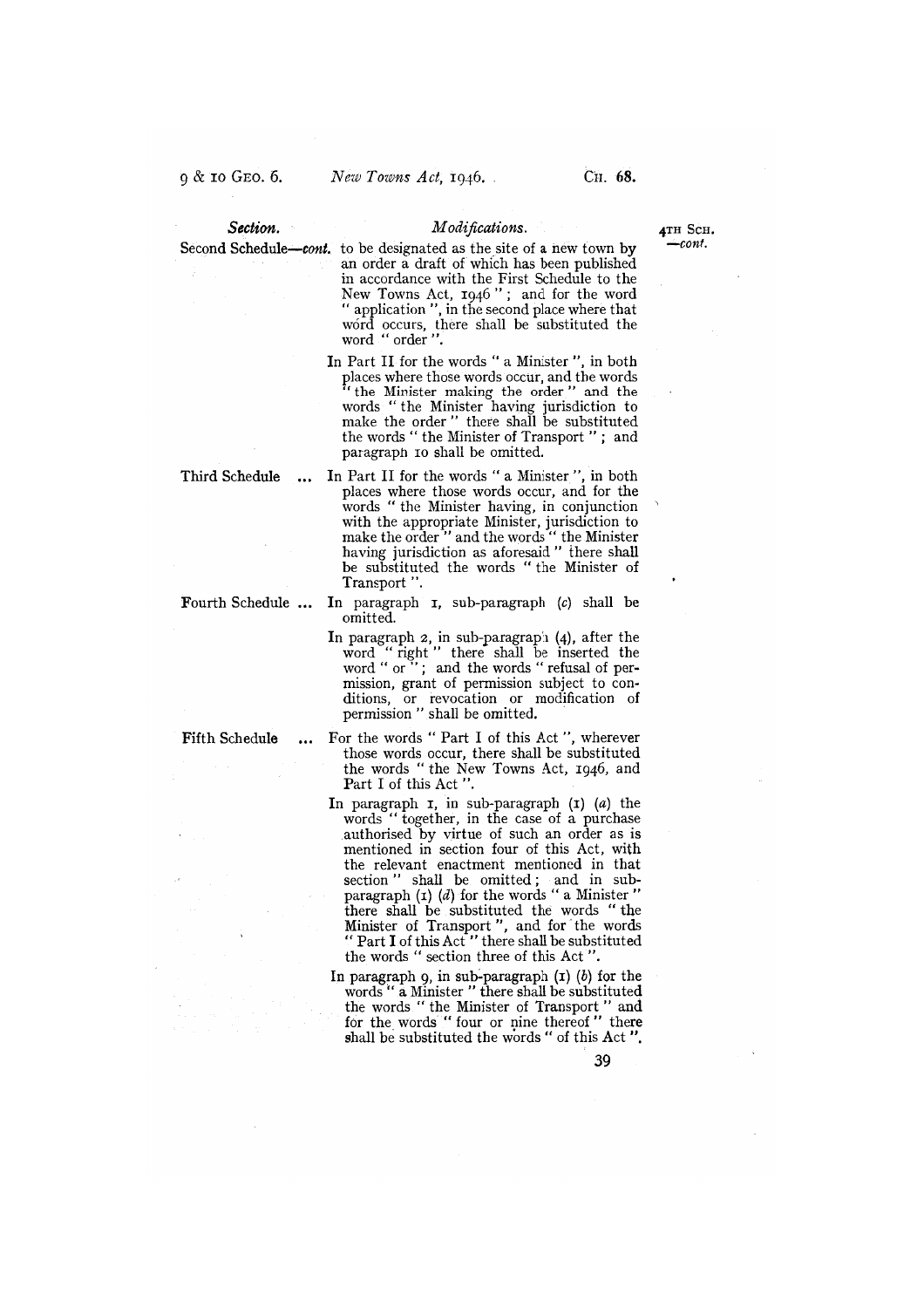# 4TH SCH. Section. Modifications.

-cont. Fifth Schedule-cont. In paragraph 10, for the words "section eleven of this Act," there shall be substituted the words "subsection (4) of section six of the New Towns Act, 1946."

Sixth Schedule ... In paragraph 8, for the words " Part I of this Act " there shall he substituted the words "the New Towns Act, 1946, and Part T of this Act

> In paragraph 12 for the words " a Minister ", in both places where those words occur, there shall be substituted the words " the Minister of Transport ".

### Section 25. FIFTH SCHEDULE.

### MODIFICATIONS OF PROVISIONS OF THE TOWN AND COUNTRY PLANNING (SCOTLAND) ACT, 1945, AS APPLIED BY THIS ACT.

#### General Modifications.

I. For references to an order under section one of that Act, and to land as to which such an order is in force or land designated by such an order, there shall be substituted respectively references to an order under section one of this Act, and to land within the area designated by such an order as the site of a new town.

2. For references to a compulsory purchase order under that Act, or under Part I of that Act, or under any enactment contained in that Part, and to the compulsory purchase or acquisition of land thereunder, there shall be substituted respectively references to a compulsory purchase order under this Act, or under any enactment contained in or incorporated with this Act, and to the compulsory purchase or acquisition of land thereunder.

3. For references to land or buildings acquired for the purposes of Part I of that Act there shall be substituted references to land or buildings acquired for the purposes of this Act.

4. For references to the purchase or acquisition of land by a Minister and to land acquired by a Minister there shall be substituted respectively references to the purchase or acquisition of land by the Minister of Transport, and to land acquired by that Minister.

5. For references to a local planning authority (except the reference to paragraph (a) of subsection (2) of section twenty-two) there shall be substituted references to a development corporation.

6. References to land appropriated for the purposes of Part I of that Act and to the appropriation of land for those purposes shall be omitted.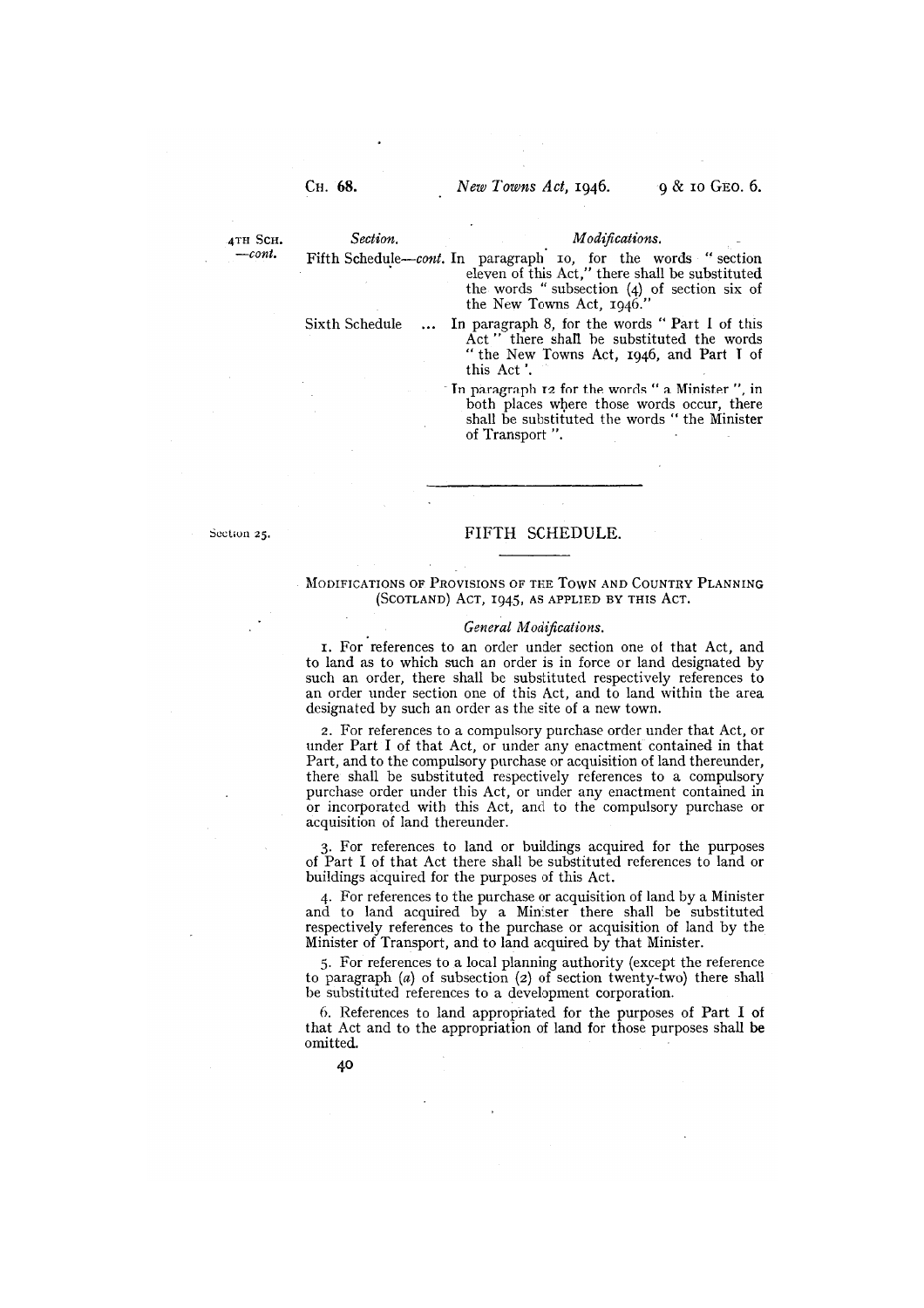# Additional Modifications of particular sections.

Section. Modifications. —cont.

# Section three  $\ldots$  In subsection (1) for paragraphs (a) and (b) there shall be substituted the following paragraphs

- "(a) outside the area designated under the New Towns Act, 1946, as the site of a new town for the purpose of securing the development of land in that area in accordance with proposals approved by the Secretary of State under that Act; or
- (b) for the purpose of providing proper means of access to such an area,".
- In subsection (3) for the words "submitted with an application for" there shall be substituted the words "prepared for the purposes of ".
- Section thirteen  $\ldots$  In subsection (1) for the words "The preceding provisions of this Act " there shall be substituted the words "The provisions of the New Towns Act, 1946" ; and after the words " contained in " there shall be inserted the words "or incorporated with ".
	- In paragraph  $(b)$  of subsection  $(4)$  for the words "the Minister having jurisdiction by virtue of the enactment in question to authorise a compulsory purchase thereunder" there shall be substituted, the words " the Minister of Transport ".
	- In subsection  $(5)$  for the words " subsection  $(1)$ of section two or under section four of this Act " there shall be substituted the words "section four of the New Towns Act, 1946 ", and in paragraph (a) of the subsection the words " application for the " shall be omitted.

Section fourteen  $\ldots$  Subsections (2), (6) and (7) shall be omitted. In subsection  $(5)$ , paragraph  $(b)$  and the words " and in a case falling within paragraph  $(b)$ thereof in accordance with the provisions of section ten of this Act " shall be omitted.

Section fifteen  $\ldots$  In subsection (1), the words " or order " shall be omitted; for the words "twenty-eight days there shall be substituted the words " six weeks" ; and for the words "this Act" in the fourth and all subsequent places where those words occur, there shall be substituted the words "the New Towns Act, 1946, or this Act ".

4I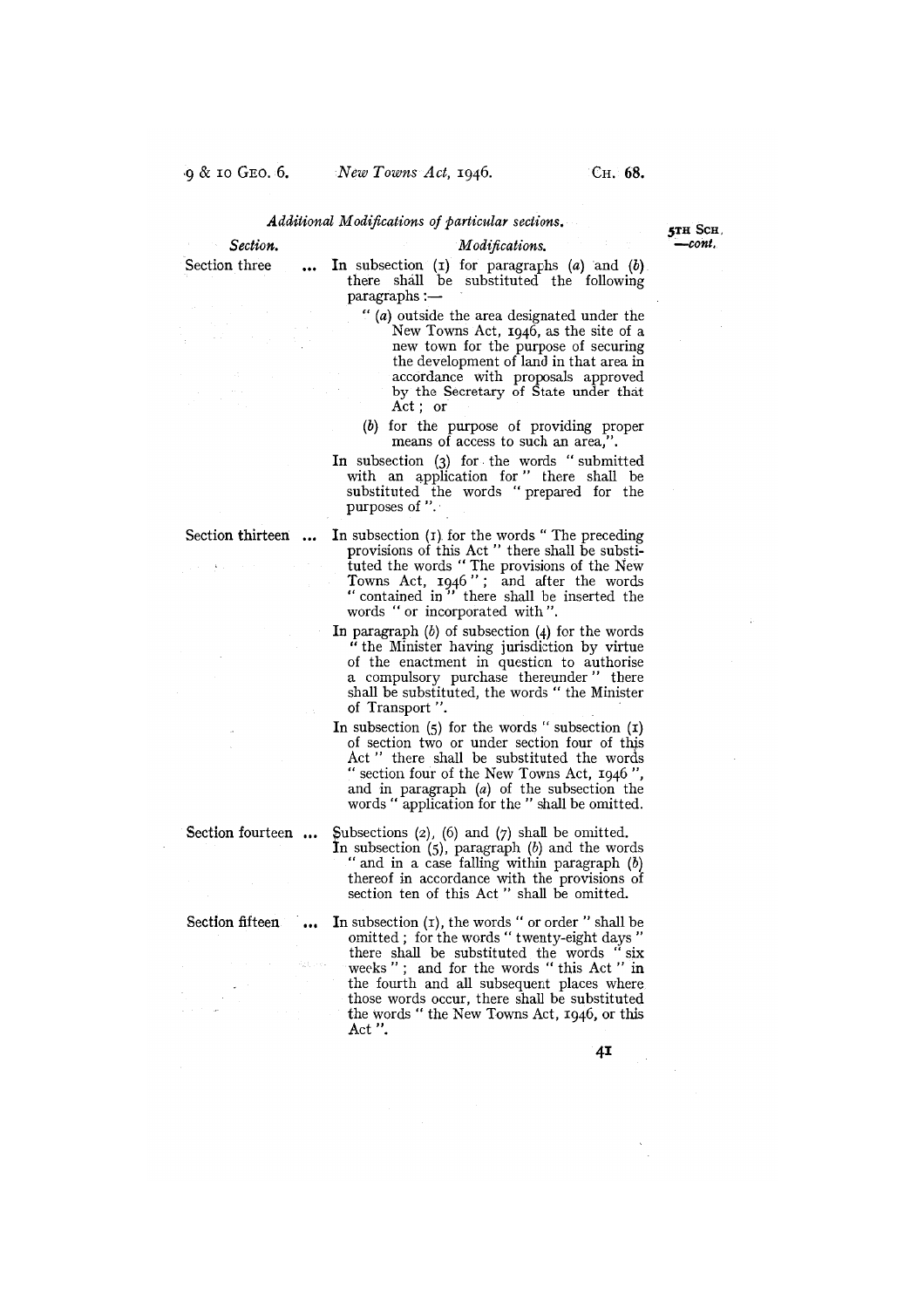- 5TH SCH. Section. Modifications.
	- Section fifteen-cont. In subsection (4) for the words " this Act there shall be substituted the words "the New Towns Act, 1946, or this Act ".
	- Section sixteen ... In subsection (1), for the words "The authority on whose application " there shall be substituted the words " The Secretary of State, in the case of " and the words " is made" shall be omitted, and subsection (2) shall be omitted.
	- Section seventeen... In subsections (1) and (2) for the words "this Part of this Act" there shall be substituted the words "The New Towns Act, 1946, andthis Part of this Act ".
		- In subsection (4) for the words " this Part of this Act" in the second place where those words occur, there shall be substituted the words " the New Towns Act, 1946, and this Part of this Act ", and for the words "this Part of this Act (together, in the case of the purchase under section four or subsection (4) of section nine of this Act, with the relevant enactment mentioned in section four of this Act) " there shall be substituted the words " that Act and this Part of this Act".
	- Section twenty-one In subsection (1) for the words "this Part of this Act" in the second place where those words occur, there shall be substituted the words "that Act".
	- Section twenty-two In subsection (2), in paragraph (a), the words from " except " to " order " shall be omitted.
	- Section twenty-three In subsection (3) for the words " a Minister" there shall be substituted the words "the Minister of Transport ".

Section twenty-four In subsections (5) and (9) for the words " <sup>a</sup> Minister ", wherever those words occur, there shall be substituted the words "the Minister of Transport ".

Section twenty-five In subsection  $(I)$ , in paragraph  $(a)$ , for the words "any purpose in connection with which a local planning authority may be authorised under this Part of this Act to acquire land " there shall be substituted the words "the purposes of a new town under the New Towns Act, 1946"; and in paragraph  $(b)$  the words from "or necessitated" in the second place where those words occur to the end of the paragraph shall be omitted.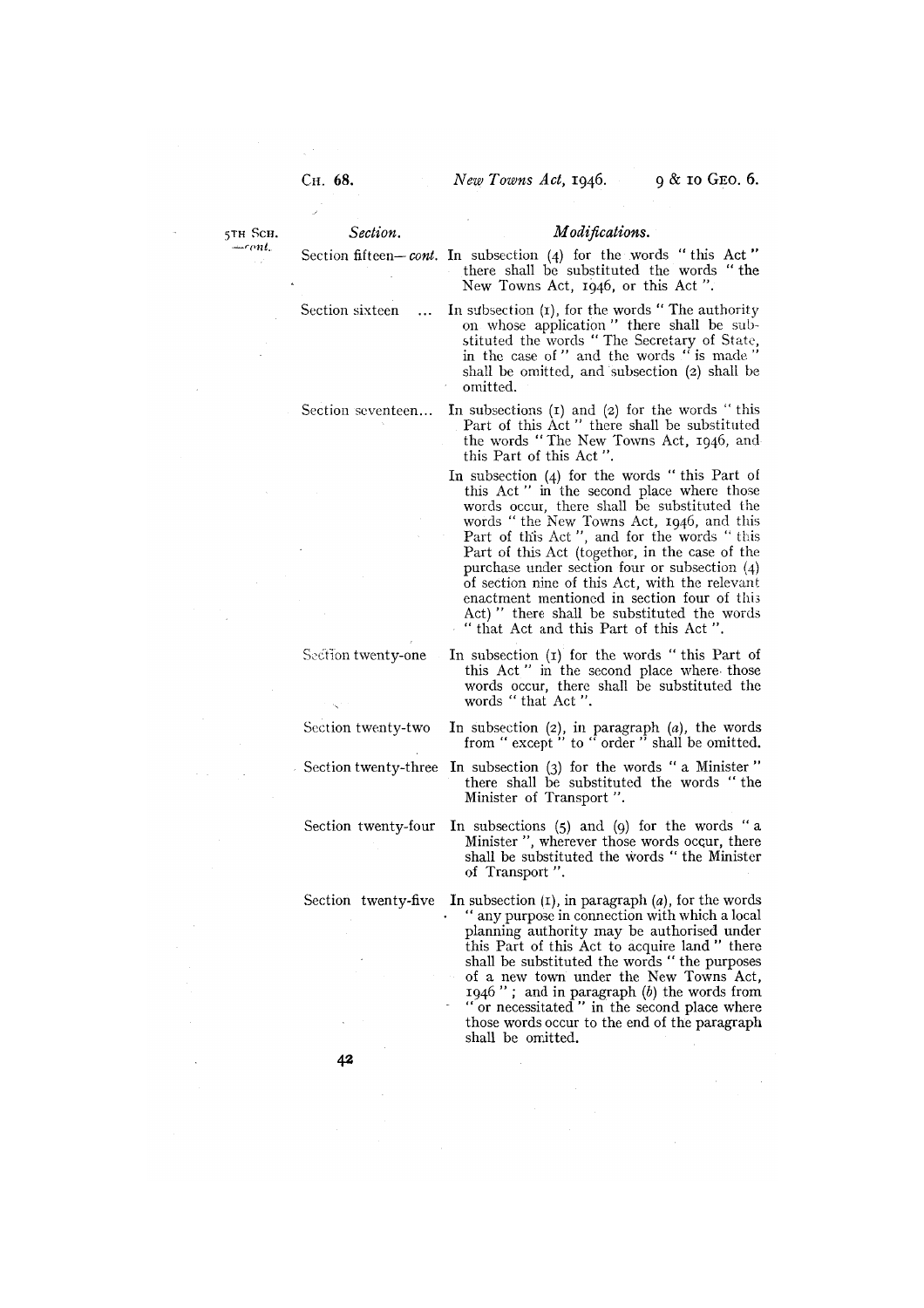- Section. Modifications. **3TH SCH.** 3TH SCH. Section twenty-five In subsection (5), for the words " any purpose in  $\text{...}$  connection with which the authority may be connection with which the authority may be authorised under this Part of this Act to acquire land " there shall be substituted the words "the purposes of a new town under the New Towns Act, 1946 ".
- Section twenty-nine In subsection (1), after the word "accommodation," in the first place where that word occurs, there shall be inserted the words suitable to the reasonable requirements of those persons " ; and at the end of the subsection there shall be added the following paragraph

"Where the land so acquired is land within the area designated under the said Act as the site of a new town, the references in this subsection to residential accommodation shall be construed as references to such accommodation in that area."

- In subsection (3), for the words " acquiring or appropriating authority" there shall be substituted the words " corporation or highway authority ".
- In subsection (5) for the words " a Minister there shall be substituted the words " the Minister of Transport ".
- Section forty-nine In subsection (2) for the words " section seven of this Act " there shall be substituted the words section three of the New Towns Act, 1946 ".
- Section fifty ... In subsection (1), for the words "this Act" where they first occur, there shall be substituted the words "the New Towns Act, 1946 ".
	- In subsection (7) after the word " inquiry," there shall be inserted the words " and, where the inquiry arises out of a proposed acquisition of land by a development corporation or the proposed extinction of a right of way over land acquired or proposed to be acquired by a development corporation, as to the expenses incurred by the Minister in relation to the inquiry (including such reasonable sum as the Minister may determine for the services of the person appointed to hold the inquiry).
- Section fifty  $A$  ... For the words "this Act" in subsection  $(I)$ , in subsection (2) in the second place where those words occur, and in subsection (4) there shall be substituted the words "the New Towns Act, 1946 ".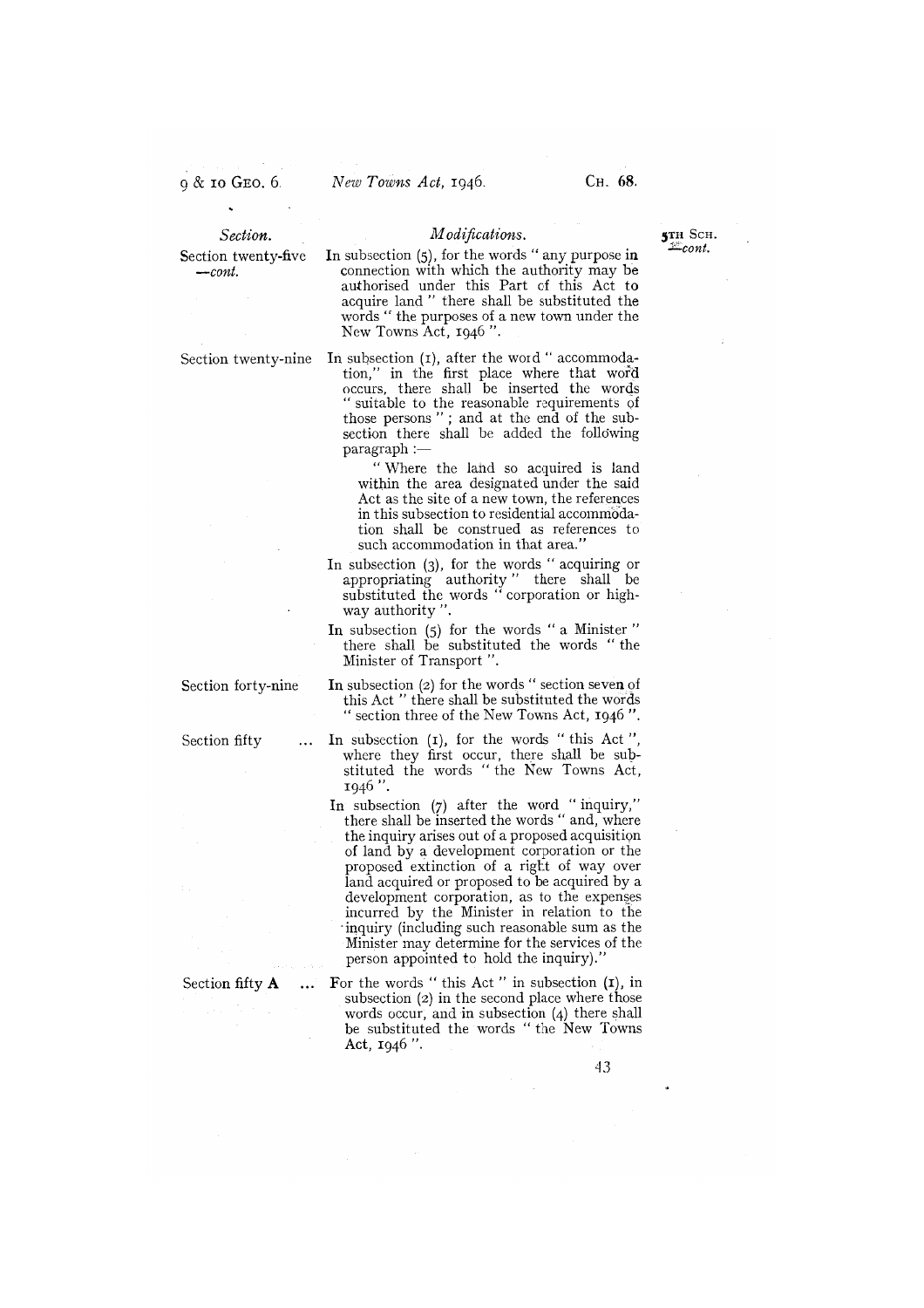$_{-cont.}$ 

Section fifty-two ... For the words "this Act ", wherever those words occur, there shall be substituted the words "the New Towns Act, 1946, or this Act"; and for the words "the authority" wherever those words occur there shall be substituted the words "the Minister, corporation or authority ".

Section sixty-two ... The definitions of "clearing", and "loan charges" shall not apply ; and in the definition of "purchasing authority" for the words " a Minister purchasing under this Act " there shall be substituted the words " a development corporation purchasing under section four of the New Towns Act, 1946, and the Minister of Transport purchasing under section three of this Act ".

First Schedule ... In paragraph 1, in sub-paragraph (1), the words "an application for an order under section one of this Act " shall be omitted for the word " thereof ", in both places where that word occurs, there shall be substituted the words " of this Act " ; and for the words " a Minister" there shall be substituted the words " the Minister of Transport"; and in sub-paragraph (2) after the word "sub-paragraph" there shall be inserted the words "or by any enactment incorporated therewith ".

Second Schedule ... In paragraph 2, in sub-paragraph (I), after the words " and local advertisement " there shall be inserted the words " and by affixing a copy thereof, addressed to 'the owners and any occupiers of the land' (describing it), to some conspicuous object or objects on the land ".

> In paragraph 6, for the words " land as to which an application for an order under section one of this Act is pending" there shall be substituted the words "land in an area proposed to be designated as the site of a new town by an order a draft of which has been published in accordance with the First Schedule to the New Towns Act, 1946"; and for the word "application ", in the second place where that word occurs, there shall be substituted the word " order ".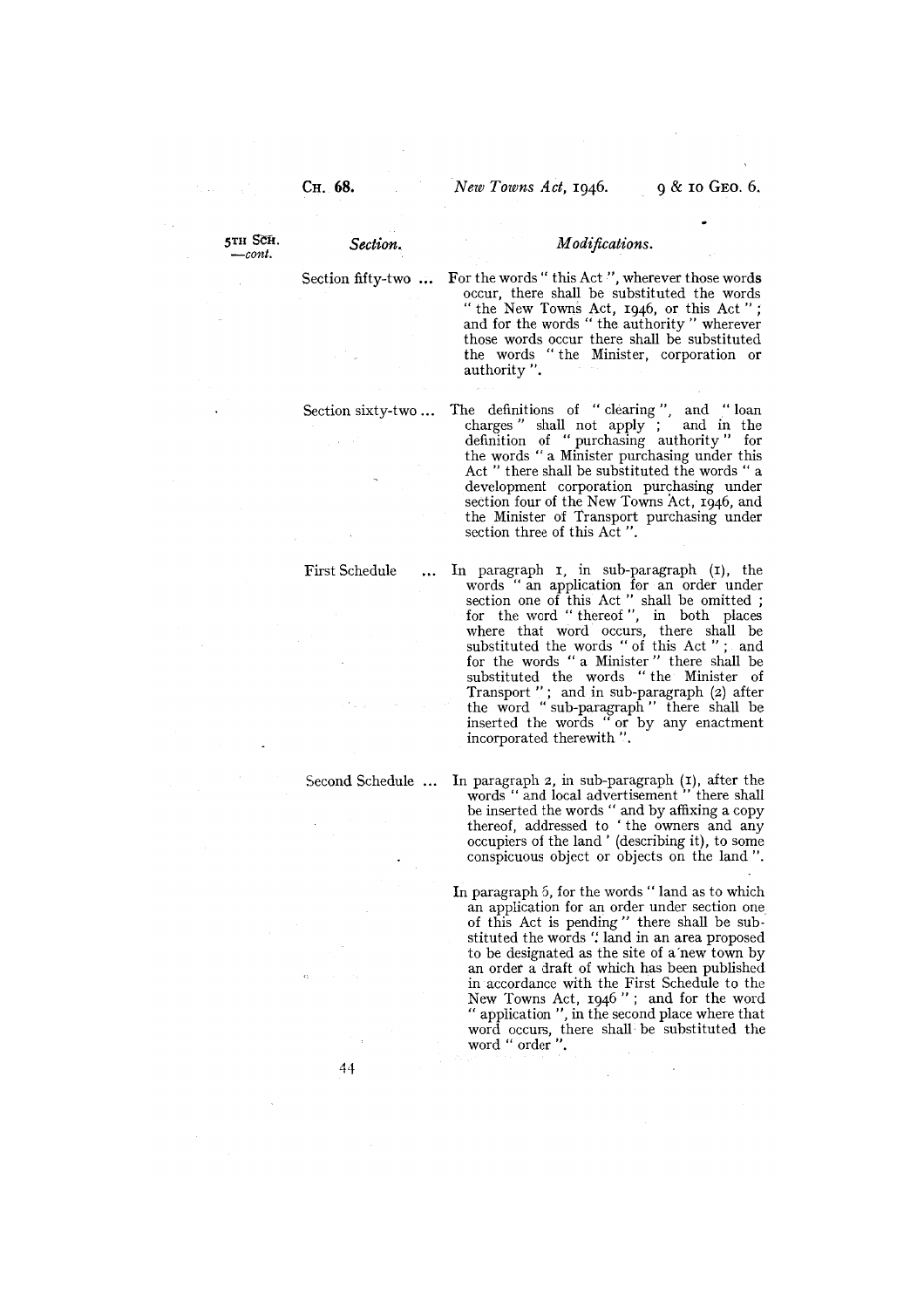5TH Scn. —cont.

Section.

# . Modifications.

cont.

## Second Schedule- In Part II for the words " a Minister," in both places where those words occur, and the words " the Minister making the order" and the words "the Minister having jurisdiction to make the order" there shall be substituted the words "the Minister of Transport"; and paragraph io shall be omitted.

Third Schedule ... In Part II for the words " a Minister," in both places where those words occur, and for the words "the Minister having, in conjunction with the appropriate Minister, jurisdiction to make the order." and the words "the having jurisdiction as aforesaid there shall be substituted the words "the Minister of Transport".

- Fourth Schedule  $\ldots$  In paragraph  $\tau$ , sub-paragraph (c) shall be omitted.
	- In paragraph 2, in sub-paragraph (4), after the word " right " there shall be inserted the word "or" and the words "refusal of permission, grant of permission subject to conditions, or revocation or modification of permission " shall be omitted.
- Fifth Schedule ... For the words " Part I of this Act," wherever those words occur, there shall be substituted the words "the New Towns Act, 1946, and Part I of this Act ".
	- In paragraph  $r$ , in sub-paragraph  $(r)$   $(a)$  the words " together, in the case of a purchase authorised by virtue of such an order as is mentioned in section four of this Act, with the relevant enactment mentioned in that section" shall be omitted and in sub-paragraph  $(I)$   $(d)$  for the words " a Minister" there shall be substituted the words " the Minister of Transport" and for the words "Part I of this Act" there shall be substituted the words " section three of this Act ".
	- In paragraph 8, in sub-paragraph (i) (b) for the wosds " a Minister " there shall be substituted the words " the Minister of Transport" and for the words "four or nine thereof " there shall be substituted the words " of this Act ".
	- In paragraph 9 for the words "section eleven of this Act," there shall be substituted the words " subsection  $(4)$  of section six of the New Towns Act, 1946".

B3231Gp1 736Dd1 64802.K4.1/71S(P&D)L.